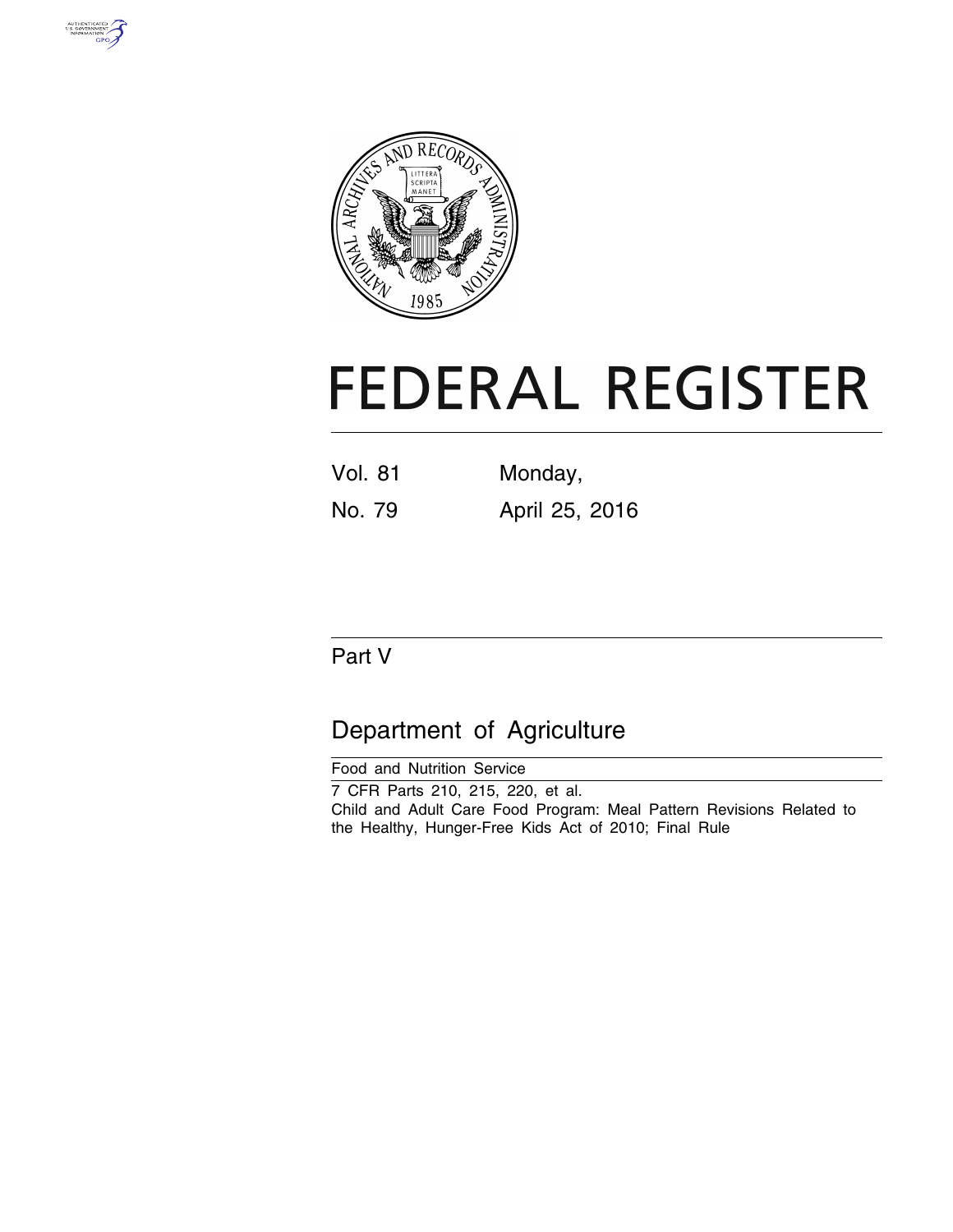#### **DEPARTMENT OF AGRICULTURE**

**Food and Nutrition Service** 

**7 CFR Parts 210, 215, 220, and 226** 

**[FNS–2011–0029]** 

#### **RIN 0584–AE18**

#### **Child and Adult Care Food Program: Meal Pattern Revisions Related to the Healthy, Hunger-Free Kids Act of 2010**

**AGENCY:** Food and Nutrition Service, USDA.

#### **ACTION:** Final rule.

**SUMMARY:** This final rule updates the meal pattern requirements for the Child and Adult Care Food Program to better align them with the Dietary Guidelines for Americans, as required by the Healthy, Hunger-Free Kids Act of 2010. This rule requires centers and day care homes participating in the Child and Adult Care Food Program to serve more whole grains and a greater variety of vegetables and fruit, and reduces the amount of added sugars and solid fats in meals. In addition, this final rule supports mothers who breastfeed and improves consistency with the Special Supplemental Nutrition Program for Women, Infants, and Children and with other Child Nutrition Programs. Several of the changes are extended to the National School Lunch Program, School Breakfast Program, and Special Milk Program. These changes are based on the Dietary Guidelines for Americans, science-based recommendations made by the National Academy of Medicine (formerly the Institute of Medicine of the National Academies), cost and practical considerations, and stakeholder's input. This is the first major revision of the Child and Adult Care Food Program meal patterns since the Program's inception in 1968. These improvements to the meals served in the Child and Adult Care Food Program are expected to safeguard the health of young children by ensuring healthy eating habits are developed early, and improve the wellness of adult participants.

**DATES:** *Effective Date:* This rule is effective June 24, 2016.

*Implementation Date:* Compliance with the provisions of this rule must begin October 1, 2017, except as otherwise noted in the preamble under **SUPPLEMENTARY INFORMATION**.

#### **FOR FURTHER INFORMATION CONTACT:**

Angela Kline or Laura Carroll, Policy and Program Development Division, Child Nutrition Programs, Food and Nutrition Service, U.S. Department of Agriculture, 3101 Park Center Drive,

Room 1206, Alexandria, Virginia 22302–1594; 703–305–2590. **SUPPLEMENTARY INFORMATION:** 

#### **I. Background**

The Healthy, Hungry-Free Kids Act of 2010 (HHFKA), Public Law 111–96, amended section 17 of the Richard B. Russell National School Lunch Act (NSLA), 42 U.S.C. 1766, to require the U.S. Department of Agriculture (USDA), through the Child and Adult Care Food Program (CACFP), to promote health and wellness in child care settings via guidance and technical assistance that focuses on nutrition, physical activity, and limiting electronic media use. Specifically, it required USDA's Food and Nutrition Service (FNS) to review the CACFP meal patterns and make them more consistent with: (a) The most recent version of the Dietary Guidelines for Americans (Dietary Guidelines), (b) the most recent and relevant nutrition science, and (c) appropriate authoritative scientific agency and organization recommendations. Revisions to the CACFP meal patterns are to occur no less frequently than every 10 years. As the Dietary Guidelines and nutrition science evolve, FNS will continue to provide guidance to support CACFP's nutrition and wellness goals.

FNS commissioned the National Academy of Medicine (NAM), formerly the Institute of Medicine of National Academies, to review the CACFP meal patterns and provide recommendations that would improve the nutritional quality of the meals and align them with the most recent version of the Dietary Guidelines. When making recommendations pertaining to infants, the NAM considered recommendations from the American Academy of Pediatrics (AAP), the leading authority for children's developmental and nutritional needs from birth through 23 months, because the Dietary Guidelines does not currently provide recommendations for children under the age of two. In November 2010, the NAM issued the report ''Child and Adult Care Food Program: Aligning Dietary Guidance for All'' (*[http://www.iom.edu/](http://www.iom.edu/Reports/2010/Child-and-Adult-Care-Food-Program-Aligning-Dietary-Guidance-for-All.aspx) [Reports/2010/Child-and-Adult-Care-](http://www.iom.edu/Reports/2010/Child-and-Adult-Care-Food-Program-Aligning-Dietary-Guidance-for-All.aspx)[Food-Program-Aligning-Dietary-](http://www.iom.edu/Reports/2010/Child-and-Adult-Care-Food-Program-Aligning-Dietary-Guidance-for-All.aspx)[Guidance-for-All.aspx\).](http://www.iom.edu/Reports/2010/Child-and-Adult-Care-Food-Program-Aligning-Dietary-Guidance-for-All.aspx)* In developing a proposed rule, FNS relied primarily on the recommendations in the NAM's report and the 2010 Dietary Guidelines. FNS also took into consideration stakeholder input and recognized that changes to the meal patterns must be sensitive to cost and practical application.

On January 15, 2015, FNS published a proposed rule in the **Federal Register** 

(80 FR 2037) to update and align the CACFP meal patterns. The rule proposed changes that would support mothers who breastfeed, increase the availability and variety of vegetables and fruits, offer more whole grains, and lower the consumption of added sugar and solid fats. Additionally, the rule included best practices that center and day care home providers may choose to adopt to further improve the nutritional quality of meals served. To better align the Child Nutrition Programs (CNP), the rule also proposed revising the School Breakfast Program (SBP) and the National School Lunch Program (NSLP) meal patterns for infants and children under 5 years of age to reflect the respective proposed meal patterns for CACFP, as well as revising the fluid milk requirements and approved nondairy milk substitutes for the Special Milk Program (SMP). The proposed meal pattern revisions were designed to be cost neutral as no additional meal reimbursement was provided by the HHFKA to implement the changes.

FNS provided an extensive public comment period, from January 15, 2015 through May 27, 2015, to obtain public comments on the impact and effectiveness of the proposed changes to the CACFP meal patterns. FNS received 7,755 public comments on the proposed rule. Of those, 6,508 comments were copies of form letters related to 32 different mass mail campaigns. The remaining comments included 1,231 unique submissions and 16 duplicate submissions. The comments were analyzed using computer software that facilitated the identification of the key issues addressed by the commenters.

Although FNS considered all timely comments, this preamble focuses on the most frequent comments and those that influenced revisions to the proposed rule. To view all public comments on the proposed rule go to *[www.regulations.gov](http://www.regulations.gov)* and search for public submissions under docket FNS– 2011–0029. A Summary of Public Comments is available as supporting material under the docket folder summary. FNS greatly appreciates the valuable comments provided. These comments have been essential to developing a final rule that is expected to enhance the quality of meals served in CACFP that will help children build healthy habits, and improve the wellness of adult participants.

Along with consideration of the comments, the development of the meal pattern requirements in this final rule was informed by the 2010 Dietary Guidelines. The recent publication of the 2015–2020 Dietary Guidelines necessitated a review of these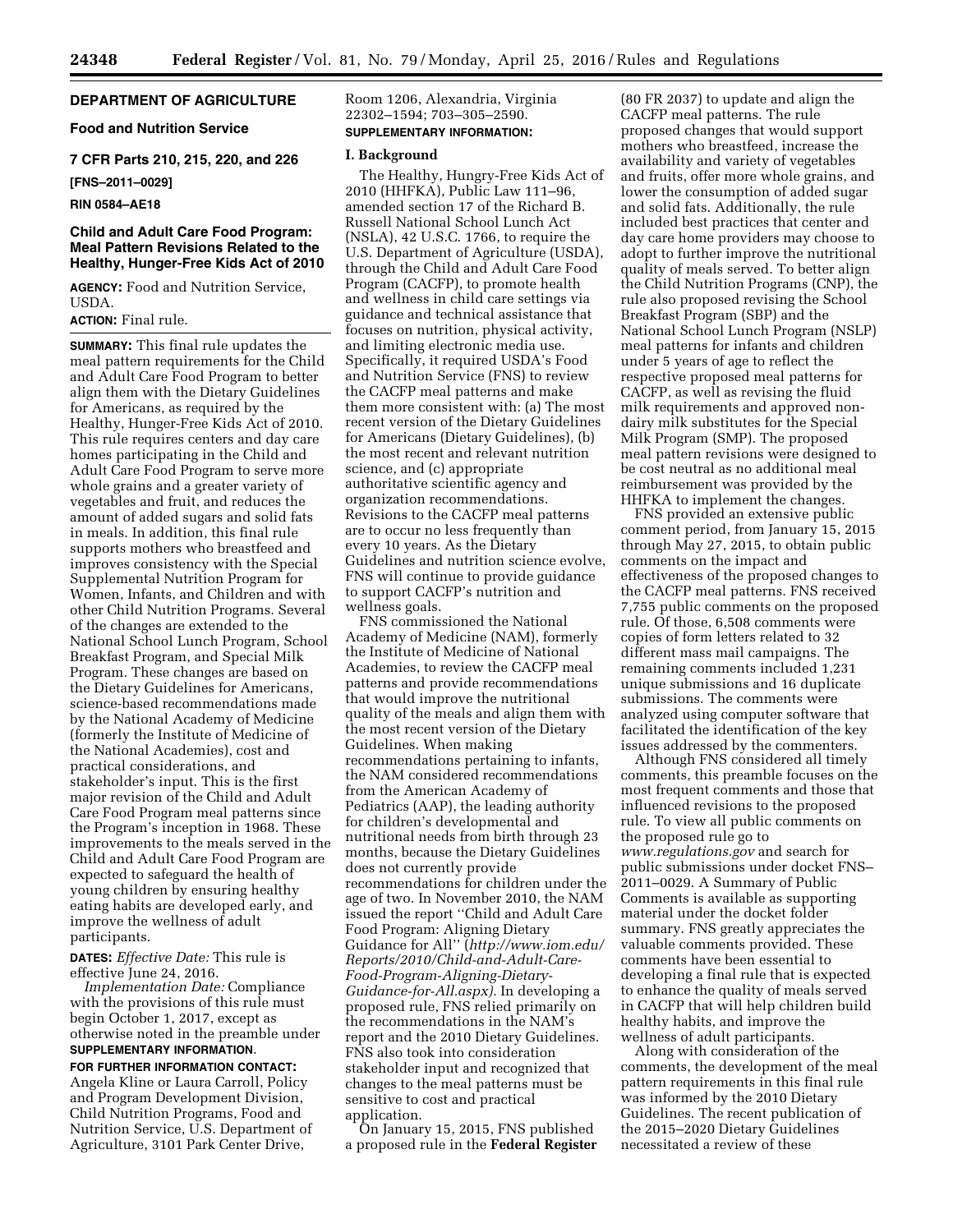requirements to ensure the requirements remain consistent with the updated Dietary Guidelines. Based upon FNS' thorough review of the 2015–2020 Dietary Guidelines, the requirements set forth in this final rule remain consistent with the updated Dietary Guidelines.

#### **II. Public Comments and FNS Response**

FNS received comments representing diverse national, State, and local stakeholders, including advocacy organizations; health care associations; food industry representatives; trade associations; CACFP sponsoring organizations and their associations; CACFP providers (throughout this preamble, the term ''providers'' refers to centers and day care homes that operate the Program); State administering agencies; local government agencies; dietitians and nutritionists; parents and guardians; and many other interested groups and individuals. Overall, commenters were generally more supportive of the proposed rule than opposed.

Comments from advocacy organizations, health care associations, State agencies, and sponsor associations generally favored the proposed rule. These commenters recognized the need to update the CACFP meal patterns to address the nutrition gaps in children's diets, including a lack of vegetables and fruits, and issues of hunger and obesity. Many commenters supported the rule's support of breastfeeding, emphasis on vegetables and fruit, increase in whole grains, and decrease in added sugars.

Additionally, many of these commenters suggested ways to strengthen the proposed rule, citing CACFP's role in promoting healthy eating and providing nutritious meals and snacks to children.

While many sponsoring organizations and their associations and providers generally agreed with the proposed changes to the meal patterns, these commenters expressed strong concerns regarding cost, increased recordkeeping burden, and the period of time afforded for implementation. Program operators emphasized that implementation of the final rule will require lead time, phasedin changes, advanced training from FNS, and grace periods.

Comments from food industry representatives and trade associations also supported improving meals served in CACFP, but voiced concerns that some aspects of the proposed rule would limit food choices, increase costs, and prohibit serving nutritious foods that may be more palatable to children. The proposed provisions related to the prohibition on frying, sugar limits on flavored milk and yogurt, and best practices regarding processed meats and juice prompted most of these concerns.

FNS took into consideration the different views expressed by commenters, especially those responsible for the oversight and day to day operation of CACFP, and seeks to be responsive to the concerns they raised. At the same time, and as discussed below, FNS is mindful that the 2008 Feeding Infants and Toddlers Study

(FITS),1 a comprehensive assessment of food and nutrient intakes of infants and toddlers, and additional research<sup>23</sup> shows taste preferences and dietary habits are formed early in life. This makes CACFP a unique and critical setting for establishing healthy practices at an early age that will protect children's health into adulthood. Therefore, this final rule makes significant improvements to the nutritional quality of meals served in the CACFP, and ensures successful implementation without increasing net costs to CACFP centers and day care homes.

FNS recognizes that there may be times when a provider would like to serve foods or beverages that are not reimbursable, such as on a child's birthday or another special occasion. Providers still have the flexibility to serve non-reimbursable foods and beverages of their choosing. However, FNS encourages providers to use their discretion when serving nonreimbursable foods and beverages, which may be higher in added sugar, solid fats, and sodium, to ensure children and adult participants' nutritional needs are met.

The tables below outline the requirements established by this final rule, as compared to the proposed requirements. A complete comparison of the proposed rule and the final rule can be found in the supporting documents of the rule docket, FNS– 2011–0029, at *[www.regulations.gov.](http://www.regulations.gov)* 

#### INFANT MEAL PATTERN

[Comparison of proposed rule to final rule changes in requirements]

| Provision                | Proposed rule                                                                     | Final rule                                                                                                                                                          |
|--------------------------|-----------------------------------------------------------------------------------|---------------------------------------------------------------------------------------------------------------------------------------------------------------------|
|                          | Solid foods are introduced to infants at 6 months of age                          | Solid foods are introduced at 6 months of age with the<br>flexibility to introduce solid foods before and after 6<br>months when requested by a parent or guardian. |
| Meat and Meat Alternates | Eliminates the option to serve cheese, cottage cheese,<br>cheese food, or spread. | Allows cheese, cottage cheese, and yogurt.                                                                                                                          |

#### CHILD AND ADULT MEAL PATTERN

[Comparison of Proposed Rule to Final Rule Changes in Requirements]

| Provision                 | <b>Proposed Rule</b>                                                                                                            | Final Rule                                                                                                                                                                                       |
|---------------------------|---------------------------------------------------------------------------------------------------------------------------------|--------------------------------------------------------------------------------------------------------------------------------------------------------------------------------------------------|
| Fruit and Vegetable Juice | Allows 100% juice to comprise the entire vegetable or Limits service of juice to once per day.<br>fruit component at all meals. |                                                                                                                                                                                                  |
|                           | Breakfast cereals must conform to the WIC breakfast<br>cereal nutrient requirements.                                            | Requires breakfast cereals to contain no more than 6<br>grams of sugar per dry ounce.<br>Starting October 1, 2019, ounce equivalents are used<br>to determine the quantity of creditable grains. |

<sup>1</sup>Siega-Riz, A.M., Deming, D.M., Reidy, K.C., Fox, M.K., Condon, E., Briefel, R.R. (2010) Food consumption patterns of infants and toddlers. *Journal of the Academy of Nutrition and Dietetics, 110* (12), pages S38–S51. *[http://dx.doi.org/10.1016/](http://dx.doi.org/10.1016/j.jada.2010.09.001)  [j.jada.2010.09.001.](http://dx.doi.org/10.1016/j.jada.2010.09.001)* 

2Liem, D.G., Graaf, C. (2004). Sweet and sour preferences in young children and adults: Role of repeated exposure. *Physiology & Behavior,83* (3), pages 421–429. doi:10.1016/j.physbeh.2004.08.028.

3Skinner, J.D., Carruth, B.R., Bounds, W., Ziegler, P.J. (2002). Children's food preferences. *Journal of the Academy of Nutrition and Dietetics, 102* (11), pages 1638–1647. *http://dx.doi.org/10.1016/S0002- 8223(02)90349-4.*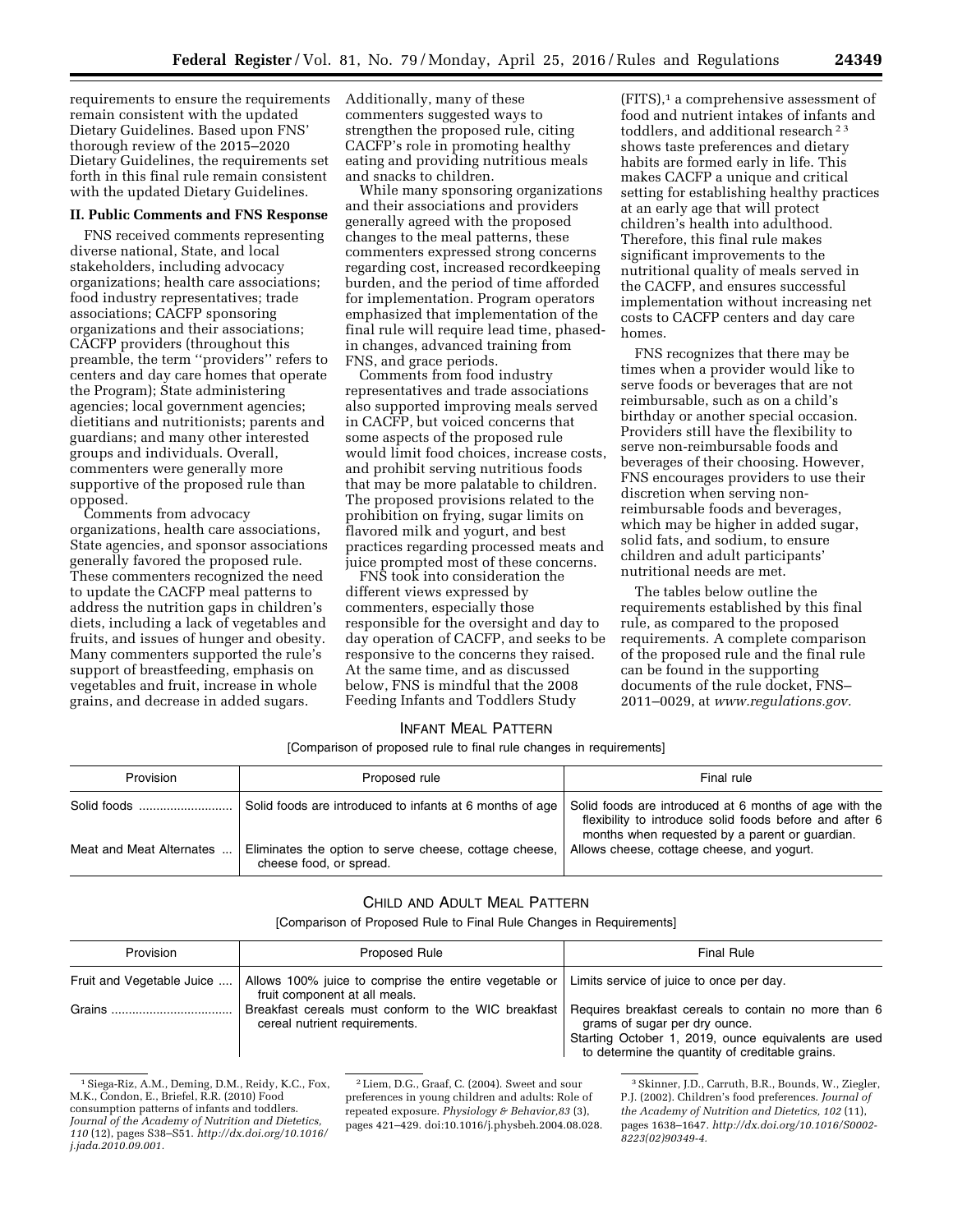#### CHILD AND ADULT MEAL PATTERN—Continued

[Comparison of Proposed Rule to Final Rule Changes in Requirements]

| Provision                 | Proposed Rule                                                                                                                                                                                                                                                    | <b>Final Rule</b>                                                                                                                                                          |
|---------------------------|------------------------------------------------------------------------------------------------------------------------------------------------------------------------------------------------------------------------------------------------------------------|----------------------------------------------------------------------------------------------------------------------------------------------------------------------------|
| Meat and Meat Alternates  | Allows a meat or meat alternate to be served in place<br>of up to one-half of the grains requirement at break-<br>fast.                                                                                                                                          | Allows meat and meat alternates to be served in place<br>of the entire grains requirement at breakfast a max-<br>imum of three times per week.                             |
| Yogurt Sugar Limit        | C1: requires yogurt to contain no more than 30 grams<br>of sugar per 6 ounces; or<br>C2: recommend as a best practice that yogurt contain                                                                                                                        | Requires yogurt to contain no more than 23 grams of<br>sugar per 6 ounces.                                                                                                 |
| Flavored Milk Sugar Limit | no more than 30 grams of sugar per 6 ounces.<br>• A1: flavored milk is prohibited; or<br>• A2: requires flavored milk to contain no more than 22                                                                                                                 | (A1) Prohibits flavored milk for children 2 through 5.                                                                                                                     |
|                           | grams of sugar per 8 fluid ounces.<br>• B1: requires flavored milk to contain no more than 22<br>grams of sugar per 8 fluid ounces; or<br>• B2: recommend as a best practice that flavored milk<br>contain no more than 22 grams of sugar per 8 fluid<br>ounces. | Recommends as a best practice that flavored milk con-<br>tain no more than 22 grams of sugar per 8 fluid<br>ounces for children 6 years old and older, and adults<br>(B2). |
| Water                     | Requires potable drinking water to be available to chil-<br>dren upon their request throughout the day.                                                                                                                                                          | Requires potable drinking water to be offered to chil-<br>dren throughout the day and available to children<br>upon their request throughout the day.                      |

Along with updating the meal pattern requirements, the proposed rule addressed optional best practices. While the best practices are not mandatory, they are guidelines to further assist centers and day care homes wishing to take the initiative to improve the

nutritional value of meals even more than required by this final rule. In the proposed rule FNS would have added the best practices to the regulatory text. However, in response to comments, FNS will address the best practices via policy guidance instead. Below is a table that

summarizes the proposed rule's and the final rule's recommended best practices. The recommended best practices outlined in this final rule will be concretized in policy guidance. As nutrition science evolves, FNS will revisit the best practice guidance.

#### BEST PRACTICES [Optional]

|                          | Proposed rule                                                                                                                                                                                                                                               | Final rule                                                                                                                                                                                                                                                                                                                                                                                                             |
|--------------------------|-------------------------------------------------------------------------------------------------------------------------------------------------------------------------------------------------------------------------------------------------------------|------------------------------------------------------------------------------------------------------------------------------------------------------------------------------------------------------------------------------------------------------------------------------------------------------------------------------------------------------------------------------------------------------------------------|
|                          |                                                                                                                                                                                                                                                             | To be addressed through policy guidance, not through<br>rulemaking.                                                                                                                                                                                                                                                                                                                                                    |
| Infants                  | Support mothers who choose to breastfeed their infants<br>by encouraging mothers to supply breastmilk for their<br>infants while in day care and providing a quiet, pri-<br>vate area in which mothers who come to the day<br>care facility can breastfeed. | Support mothers who choose to breastfeed their infants<br>by encouraging mothers to supply breastmilk for their<br>infants while in day care and offering a quiet, private<br>area that is comfortable and sanitary in which moth-<br>ers who come to the center or day care home can<br>breastfeed.                                                                                                                   |
| Vegetables and Fruit     | • Limit the consumption of fruit juice to no more than<br>one serving per day for children one and older.                                                                                                                                                   | • Make at least one of the two required components of<br>snack a vegetable or fruit.                                                                                                                                                                                                                                                                                                                                   |
|                          | • Make at least one of the two required components of<br>snack a fruit or vegetable.                                                                                                                                                                        | • Serve a variety of fruits and choose whole fruits<br>(fresh, canned, frozen, or dried) more often than<br>juice.                                                                                                                                                                                                                                                                                                     |
|                          | • Provide at least one serving each of dark green<br>vegetables, red and orange vegetables, and legumes<br>once per week.                                                                                                                                   | • Provide at least one serving each of dark green<br>vegetables, red and orange vegetables, beans and<br>peas (legumes), starchy vegetables, and other vege-<br>tables once per week.                                                                                                                                                                                                                                  |
| Grains                   | Provide at least two servings of whole grain-rich grains<br>per day.                                                                                                                                                                                        | Provide at least two servings of whole grain-rich grains<br>per day.                                                                                                                                                                                                                                                                                                                                                   |
| Meat and Meat Alternates | • Serve only lean meats, nuts, and legumes<br>• Limit the service of processed meats to no more than<br>once per week, across all eating occasions.                                                                                                         | • Serve only lean meats, nuts, and legumes.<br>• Limit the service of processed meats to no more than<br>one serving per week.<br>• Serve only natural cheeses and choose low-fat or re-                                                                                                                                                                                                                               |
| Milk                     |                                                                                                                                                                                                                                                             | duced-fat cheeses.<br>• Serve only unflavored milk to all participants. If fla-<br>vored milk is served to children 6 years old and older<br>or to adults, use the Nutrition Facts Label to select<br>and serve flavored milk that contains no more than<br>22 grams of sugar per 8 fluid ounces, or the flavored<br>milk with the lowest amount of sugar if flavored milk<br>within the sugar limit is not available. |
|                          |                                                                                                                                                                                                                                                             | • Serve water as a beverage when serving yogurt in<br>place of milk for adults.                                                                                                                                                                                                                                                                                                                                        |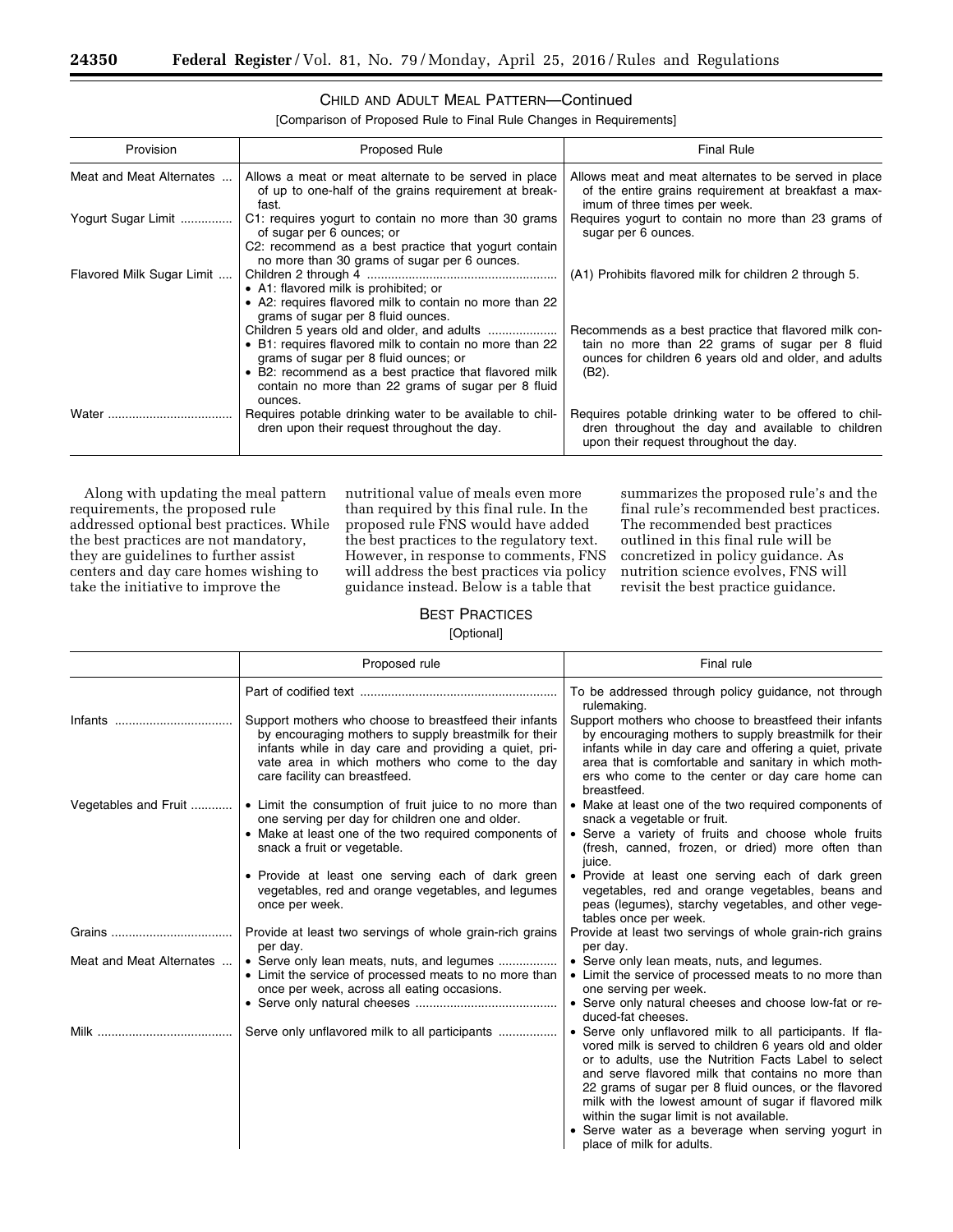### BEST PRACTICES—Continued

[Optional]

|                           | Proposed rule                                                                                                 | Final rule                                                                                                                                                                                                                                                                                                                                                                                                                                                                                                                                                        |
|---------------------------|---------------------------------------------------------------------------------------------------------------|-------------------------------------------------------------------------------------------------------------------------------------------------------------------------------------------------------------------------------------------------------------------------------------------------------------------------------------------------------------------------------------------------------------------------------------------------------------------------------------------------------------------------------------------------------------------|
| Additional Best Practices | Limit serving fried and pre-fried foods to no more than<br>one serving per week, across all eating occasions. | • Incorporate seasonal and locally produced foods into<br>meals.<br>• Limit serving purchased pre-fried foods to no more<br>than one serving per week.<br>• Avoid serving non-creditable foods that are sources<br>of added sugars, such as sweet toppings (e.g.,<br>honey, jam, syrup), mix-in ingredients sold with yo-<br>gurt (e.g., honey, candy or cookie pieces), and<br>sugar-sweetened beverages (e.g., fruit drinks or<br>sodas).<br>• In adult day care centers, offer and make water<br>available to adults upon their request throughout the<br>day. |

The following is a summary of the key public comments on the proposed rule and FNS's response. Additional comments that are unrelated to the specific provisions of the rule (*e.g.,*  nutrition standards in the NSLP and SBP, physical activity, and electronic media use) are addressed in the Summary of Public Comments. For a more detailed discussion of the public comments see the Summary of Public Comments, docket FNS–2011–0029, posted online at *[www.regulations.gov.](http://www.regulations.gov)* 

#### *A. Infant Meal Pattern*

1. Infant Age Groups and Introduction of Solid Foods

*Proposed Rule:* Under 7 CFR 226.20(b), the infant age groups would be consolidated from three into two age groups, (birth through the end of 5 months and the beginning of 6 through the end of 11 months) and the introduction of solid foods would begin at 6 months of age.

*Comments:* Many commenters, including health care associations, nutritionists, advocacy organizations, State agencies, a Federal agency, a professional association, a pediatric health care provider, sponsoring organizations, and providers, supported the revised infant age groups because they align with the infant age groups in the Special Supplemental Nutrition Program for Women, Infants, and Children (WIC) and with recommendations from the AAP to exclusively breastfeed for the first six months of life. Several other commenters stated that having two age groups instead of three would simplify the recordkeeping process for providers.

However, some commenters provided alternative infant age groups. A State and a local government agency, an advocacy organization, dietitians and nutritionists, sponsoring organizations, and providers expressed a preference for the current age groups. These commenters expressed concern that the proposed age groups do not allow for solid foods to be gradually introduced to infants when they are developmentally ready, which may be before or after 6 months of age. Because the proposed minimum serving sizes for 6 through11 month olds required some amount of solid foods to be served, advocacy organizations, a health care association, State agencies, and sponsoring organizations recommended allowing for the gradual introduction of solid foods by revising the minimum required serving size ranges of the solid food components in the infant meal patterns be revised to start at zero tablespoons or ounces (*e.g.,* ''0–X tablespoons'' or ''0– X ounces''), to reflect that some infants will not yet be ready to consume solid foods at 6 months of age.

While some commenters supported the introduction of solid foods at 6 months stating that it will encourage and support breastfeeding, most commenters addressing the issue, including providers, dietitians and nutritionists, sponsoring organizations, State agencies, advocacy organizations, health care organizations, and individuals, stated that the proposal was inconsistent with AAP's recommendation to introduce solid foods at approximately 6 months of age, not exactly at 6 months of age. These commenters asserted that requiring solid foods be introduced at 6 months of age may be burdensome and onerous for providers and, therefore, urged FNS to provide flexibility to account for the unique development of each individual infant.

While it was not proposed, many commenters that discussed the introduction of solid foods recommended that providers not be required to obtain a medical statement if a parent chooses to introduce solid

food to their infant prior to 6 months of age. Rather, commenters felt that solid foods should be introduced based on the request of the parent or guardian, or based on recommendations from the infant's pediatrician. Commenters suggested that parents or guardians currently tell providers when the introduction of solid foods has begun.

*FNS Response:* This final rule establishes the infant age groups as 0 through the end of 5 months and the beginning of 6 through the end of 11 months, as proposed. FNS agrees that the new age groups will encourage exclusive breastfeeding for the first six months of life. It is important to delay the introduction of solid foods until around 6 months of age to meet the energy and nutritional needs of infants, and because infants are typically not physiologically developed to consume solid foods until midway through the first year of life. In addition, the AAP found that the introduction of solid foods prior to 4 months of age is consistently identified as contributing to later overweight status and obesity. Therefore, having two infant age groups, instead of the current three age groups, is consistent with AAP's recommendations and with the WIC program, and is simpler for providers.

FNS recognizes commenters' concerns regarding the individual dietary needs and developmental readiness for solid foods of each infant and that the AAP recommends introducing solid foods around 6 months of age, not directly at 6 months of age. Therefore, this final rule allows for the introduction of solid foods before or after 6 months of age if it is determined developmentally appropriate for the infant. FNS recommends as best practices that CACFP providers be in constant communication with infants' parents or guardians about when and what solid foods should be introduced, and that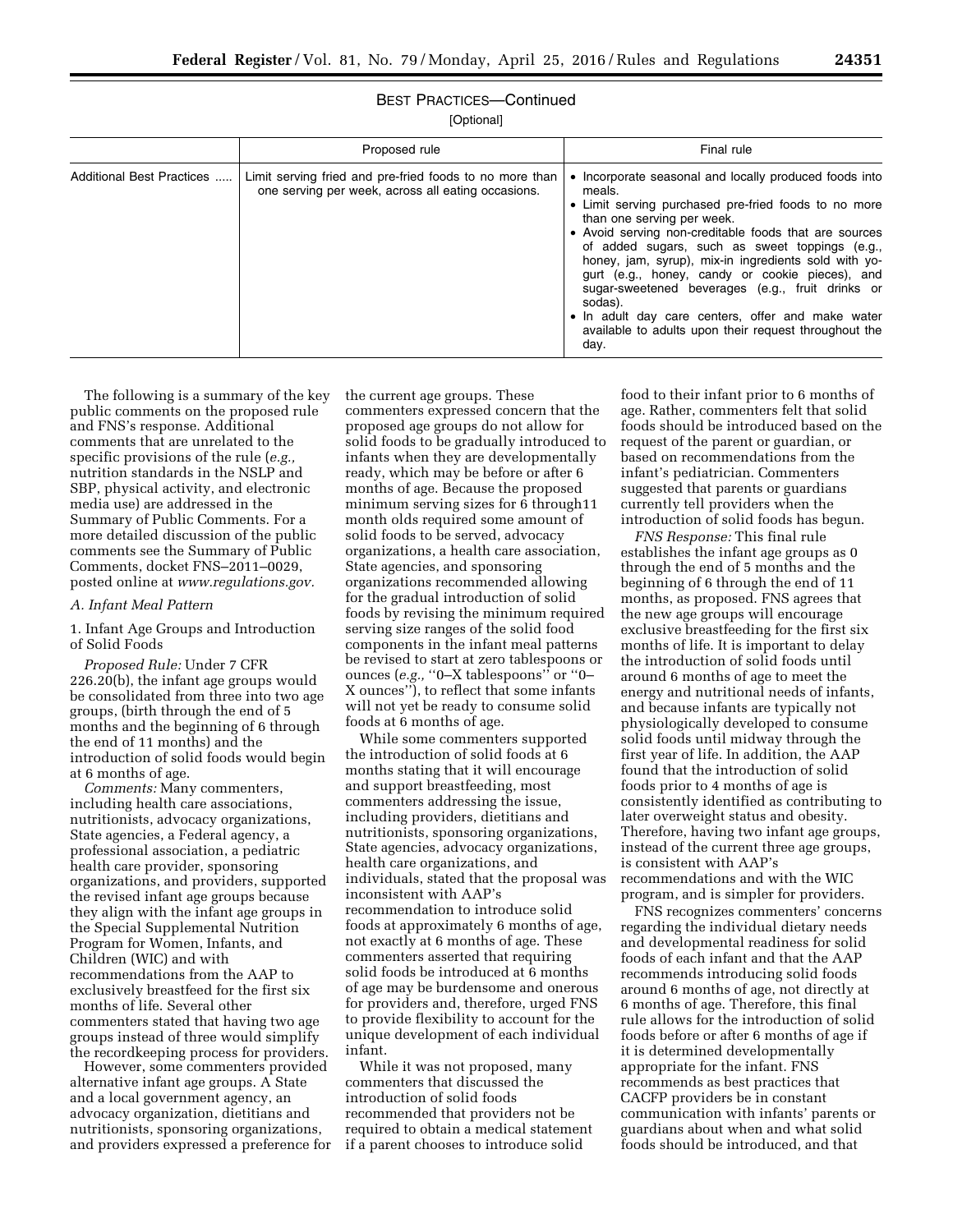parents or guardians request in writing when solid foods should be introduced. This process will be further articulated in forthcoming FNS guidance. In addition, FNS recommends that parents and guardians consult with the infant's physician when considering introducing solid foods. FNS agrees that this flexibility is needed to better accommodate infants' varying developmental readiness and to be more consistent with the AAP's recommendation to introduce appropriate solid foods around 6 months of age.

Along with providing flexibility in the timing of introducing solid foods, FNS understands that solid foods need to be introduced gradually to follow infants' oral motor skills development and acceptance of new tastes and textures. Consequently, the serving size ranges for the required solid food components for infants 6 through 11 months of age in this final rule start at zero (*e.g.,* ''0– X'' ounces or tablespoons), as suggested by commenters. All the serving sizes for solid foods in the current infant meal pattern and this final rule are ranges to address infants' varying dietary needs. However, solid food components are required for infants 6 through 11 months old only when they are developmentally ready to accept them. FNS will provide additional guidance on the introduction of solid foods. Accordingly, this final rule codifies the proposed infant age groups under 7 CFR 226.20(b)(4) and the timing of introducing solid foods, with some modifications, under 7 CFR 226.20(b)(3) through (5).

#### 2. Breastfeeding

*Proposed Rule:* The proposed rule at 7 CFR 226.20(b)(2) would allow for reimbursement of meals when the mother directly breastfeeds her infant at the child care center or home.

*Comments:* The majority of commenters (1,050 form letters) supported allowing reimbursement when a mother directly breastfeeds her infant at the center or day care home. These commenters recognized the health benefits of breastfeeding, and believed that the provision will encourage centers and day care homes to accommodate breastfeeding. Some commenters requested clarification that the provision applies to meals for infants 6 months old and older. A few commenters stated that the allowance should be expanded to include reimbursement for expressed breastmilk because mothers may not be able to come to the center or day care home throughout the day. The few commenters that opposed the provision

expressed concern that it would create integrity issues related to meal counting and would be difficult to monitor.

*FNS Response:* There are numerous benefits to breastfeeding and the AAP recommends breastmilk as the optimal source of nutrients through the first year of life. Infants who are breastfed have a lower risk of respiratory infections, diarrhea, pneumonia, and ear infections, as well as later asthma, sudden infant death syndrome, and obesity. To strengthen CACFP's support and encouragement of breastfeeding, this final rule allows providers to be reimbursed for meals when the mother directly breastfeeds her infant at the center or day care home, for infants birth through 11 months of age. This is consistent with other FNS efforts, such as in WIC, which has historically promoted breastfeeding to all pregnant women as the optimal infant feeding choice. FNS wishes to clarify that providers already may be reimbursed when parents or guardians choose to decline the offered infant formula and supply expressed breastmilk. In addition, expressed breastmilk is considered an acceptable fluid milk substitute for children of at any age in CACFP. Accordingly, this final rule adopts the proposed rule breastfeeding allowances and codifies them under 7 CFR 226.20(b)(2).

#### 3. Vegetables and Fruits

*Proposed Rule:* The proposed rule at 7 CFR 226.20(b)(4)(ii)(B) would require a whole vegetable or fruit be served at snack for infants 6 through 11 months old and would eliminate fruit juice from being served.

*Comments:* Advocacy organizations, health care associations, a professional association, State and local government agencies, and providers welcomed the addition of vegetables and fruit at snack for infants 6 through 11 months of age. They asserted that introducing vegetables and fruits to infants is an important step towards creating healthy eating habits in the future and will increase exposure to vegetables and fruit, as well as the consumption and acceptance of new foods.

Many other commenters requested FNS provide some flexibility around serving vegetables and fruits at infant snack to promote increased exposure to and consumption of vegetables and fruits without encouraging over-feeding by requiring multiple components. A State agency, sponsoring organizations, and providers suggested vegetables and fruit be gradually introduced to infants as they become developmentally ready. Other commenters, including advocacy organizations, recommended requiring

either a vegetable or a fruit, *or* bread or cracker or ready-to-eat cereal, *or* both.

The majority of commenters, including advocacy organizations, a professional association, nutritionists, State agencies, a pediatric health care provider, sponsoring organizations, and providers, expressed support to disallow the service of fruit juice to infants. Commenters explained that this elimination would improve infant nutrition, decrease the risk of dental caries and malnutrition, and is consistent with the NAM's recommendation to increase access to whole vegetables and fruits.

Those opposing the elimination of fruit juice from the infant meal pattern included trade associations, a member of the food industry, and some providers. These commenters described that AAP's current guideline allows 100 percent juice for infants that are able to hold a cup (approximately 6 months old or older). Along those lines, a trade association asserted that no research or current expert guidance supports the elimination of juice from the diets of infants 6 months old and older, and that 100 percent fruit juice provides valuable and beneficial nutrients.

*FNS Response:* While commenters had different opinions on whether vegetables and fruits should be required at snack for infants 6 through 11 months of age, a goal of this meal pattern revision is to help young children establish healthy eating habits, and the earlier the start the better. The 2008 FITS found that dietary habits are fairly established by 2 years of age and that a substantial proportion of infants do not consume any vegetables or fruit in a given day. Offering a variety of nutrient dense foods, including whole vegetables and fruits, helps promote good nutritional status in infants. FNS understands that introducing whole vegetables and fruits early on in a child's life is essential to building healthy habits and that the AAP recommends serving infants a variety of foods, including an increased amount of vegetables and fruits. Therefore, this final rule requires whole vegetables and fruits to be served at snack for infants 6 through 11 months of age. FNS wants to emphasize, though, that, as discussed above, solid food components for infants 6 through 11 months of age are only required when the infant is developmentally ready to accept them.

Similarly, this final rule maintains the proposal to eliminate fruit juice from the infant meal pattern. This is consistent with the NAM's recommendation and with the American Heart Association's Healthy Way to Grow Program's recommendation of no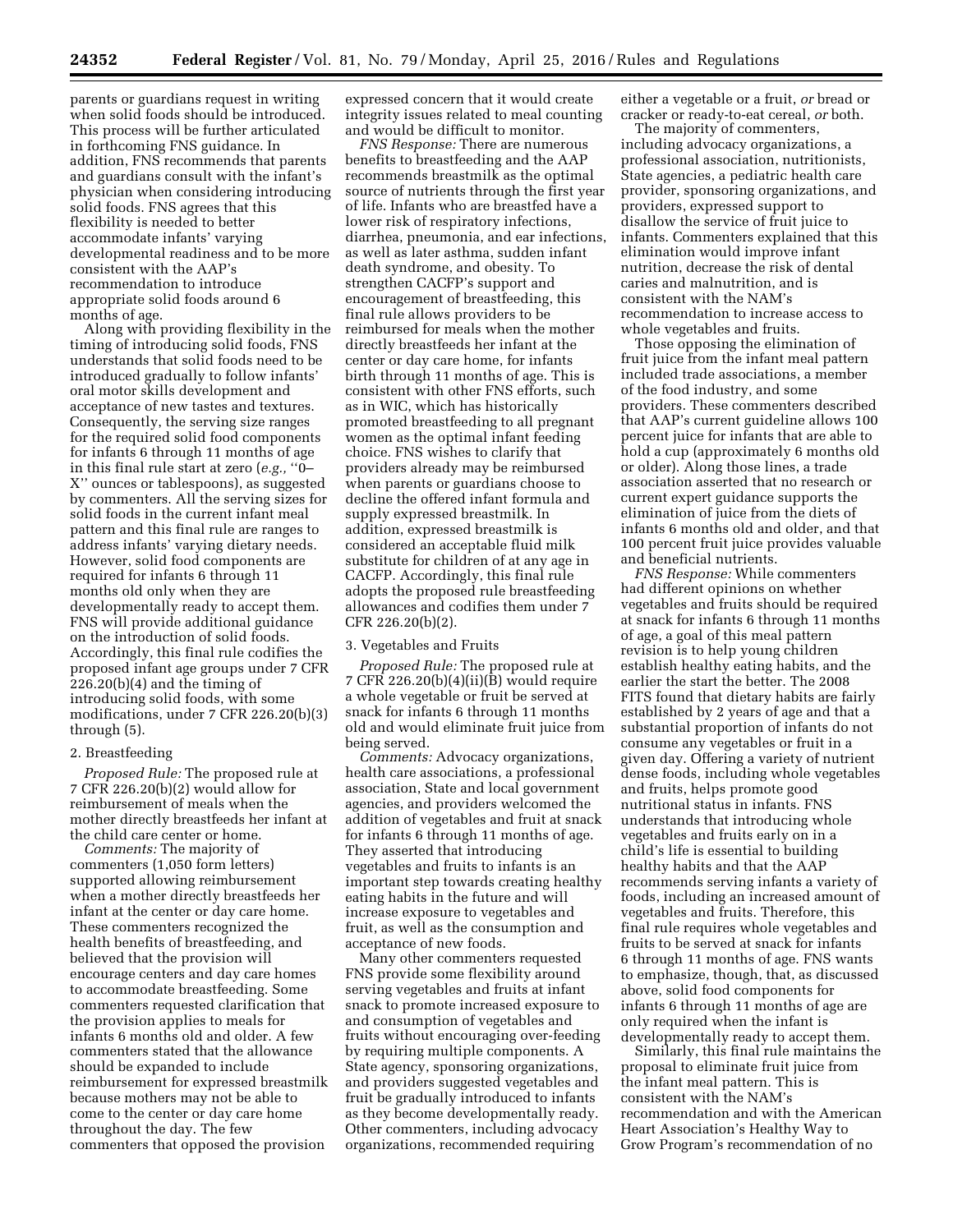juice before age one. Accordingly, this final rule implements the proposed vegetable and fruit requirements and codifies them under 7 CFR 226.20(b)(4)(ii).

#### 4. Grains

*Proposed Rule:* The proposed rule at 7 CFR 226.20(b)(4)(ii)(B) would allow ready-to-eat cereals as a grain at snack for 6 through 11 month old infants.

*Comments:* Most commenters that discussed allowing ready-to-eat cereal for infants, including State agencies, a nutritionist, and a sponsoring organization, and providers, expressed support for allowing ready-to-eat cereals as a grain option for older infants at snack. A provider stated that the additional grain option offers needed flexibility, especially for special diets. To help reduce infants' consumption of added sugars, some commenters, including a State agency and nutritionist, noted that the sugar content of ready-to-eat cereals served to infants should be limited to 6 grams of sugar or less per serving, similar to ready-to-eat cereals served to children and adults. Others commented that ready-to-eat cereals served to infants should meet all the WIC breakfast cereal requirements and be whole grain-rich. An advocacy organization recommended that only iron-fortified infant cereals should be served to infants. In contrast, some providers cautioned that ready-to-eat cereals may be a choking hazard.

*FNS Response:* This final rule allows ready-to-eat cereals to be served as a grain at snack for infants 6 through 11 months of age. While the AAP and NAM recommend infant cereals, FNS recognizes that ready-to-eat cereals are already being served and many CACFP stakeholders support allowing ready-toeat cereals to be part of the infant meal pattern. However, FNS understands that some ready-to-eat cereals may be a choking hazard and wants to remind CACFP providers that foods served to infants must be of a texture and a consistency that are appropriate for the age and development of the infant being fed. In response to commenters' concern regarding the sugar content in ready-toeat cereals, FNS wants to clarify that ready-to-eat cereals served to infants are subject to the same sugar limit (no more than 6 grams of sugar per dry ounce) as ready-to-eat cereals served to other age groups. See the section *WIC breakfast cereal nutrient requirements* below for more information on the breakfast cereal sugar limit. Accordingly, this final rule implements the proposed rule's grains allowance at infant snack and codifies it under 7 CFR 226.20(b)(4)(ii)(B).

#### 5. Meat and Meat Alternates

*Proposed Rule:* The proposed rule at 7 CFR 226.20(b)(4)(ii)(A) would eliminate the option to serve cheese, cottage cheese, or cheese food or spread to infants and would continue to prohibit serving yogurt to infants.

*Comments:* A couple of State agencies, several advocacy organizations, a health care association, a professional association, a pediatric health care provider, and providers expressed support for eliminating the option to serve cheese and other cow's milk products to infants. An individual observed that this restriction was consistent with the NAM's recommendation to delay the introduction of cow's milk products until after one year of age.

A larger portion of commenters, including State agencies, advocacy organizations, health care associations, a professional association, sponsoring organizations and their associations, and providers, voiced opposition to restricting cow's milk products for older infants. Several commenters highlighted that the AAP's recommendation to restrict cow's milk until one year of age does not discuss cow's milk products, such as cheese. A health care association affirmed that infants should eat foods from all food groups by 7 or 8 months of age and saw no reason to not allow small quantities of non-liquid milk-based foods, such as cheese and cottage cheese, for older infants. A State agency cited guidance from WIC and sample menus from the AAP that support introducing low-lactose foods, such as yogurt, to infants that are developmentally ready for those foods. An advocacy organization and sponsoring organizations and their associations suggested cheese, cottage cheese, and yogurt be allowed, and cheese foods and cheese spreads be prohibited because they are highly processed and high in sodium.

*FNS Response:* This final rule modifies the proposed rule to allow cheese, cottage cheese, and yogurt as allowable meat alternates for infants 6 through 11 months of age. FNS acknowledges that cheese, cottage cheese, and yogurt are good sources of protein and are often served to infants, as developmentally appropriate. In addition, FNS agrees that the AAP's policy recommendation to restrict cow's milk prior to one year of age does not extend to cow's milk products. Rather, the AAP encourages infants to consume foods from all food groups to meet infants' nutritional needs and allowing cheese, cottage cheese, and yogurt is consistent with the WIC food packages

for infants. FNS believes it is important to follow the AAP's recommendation because they are the leading authority for children's developmental and nutritional needs from birth through 23 months. In addition, USDA's Nutrient Data Laboratory shows cheese food and cheese spreads are generally higher in sodium than regular cheeses or cottage cheese, as commenters mentioned. Because eating patterns are developed very young, and to better align with the AAP's recommendations, which advices caregivers to choose products lower in sodium, this final rule does not allow the service of cheese foods or cheese spreads under the infant meal pattern.

This final rule also allows whole eggs to credit towards the meat alternate component of the infant meal pattern. Previously, only egg yolks were allowed due to concerns with developing food allergies when infants are exposed to the protein in the egg white. However, AAP recently concluded that there is no convincing evidence to delay the introduction of foods that are considered to be major food allergens, including eggs. Therefore, this final rule allows whole eggs as a meat alternate for infants 6 through 11 months of age. Allowing the whole egg is consistent with the NSLP and SBP. Accordingly, this final rule implements the allowance of cheese, cottage cheese, yogurt, and whole eggs as meat alternates in the infant meal pattern and codifies it under 7 CFR 226.20(b)(4)(ii)(A) and (b)(5).

#### *B. Child and Adult Meal Patterns*

#### 1. Age Groups

*Proposed Rule:* The proposed rule would add a fourth age group for older children (13 through 18 year olds) at 7 CFR 226.20(c).

*Comments:* Various commenters (120 comments), including State agencies, a pediatric health care provider, providers, nutritionists, and other individuals, supported the addition of a fourth age group. These commenters agreed that the fourth age group appropriately recognizes the nutritional needs of adolescents and is more consistent with the NSLP and SBP age groups. Many other commenters, including a professional association, a State agency, and providers, supported the fourth age group if it applied only to at-risk afterschool programs. Some of these commenters asked if the fourth age group would allow providers to be reimbursed for meals served to their own children 12 years old and older.

In opposition to the proposed meal patterns for this age group (400 comments; 340 form letters), State agencies, a union, advocacy groups,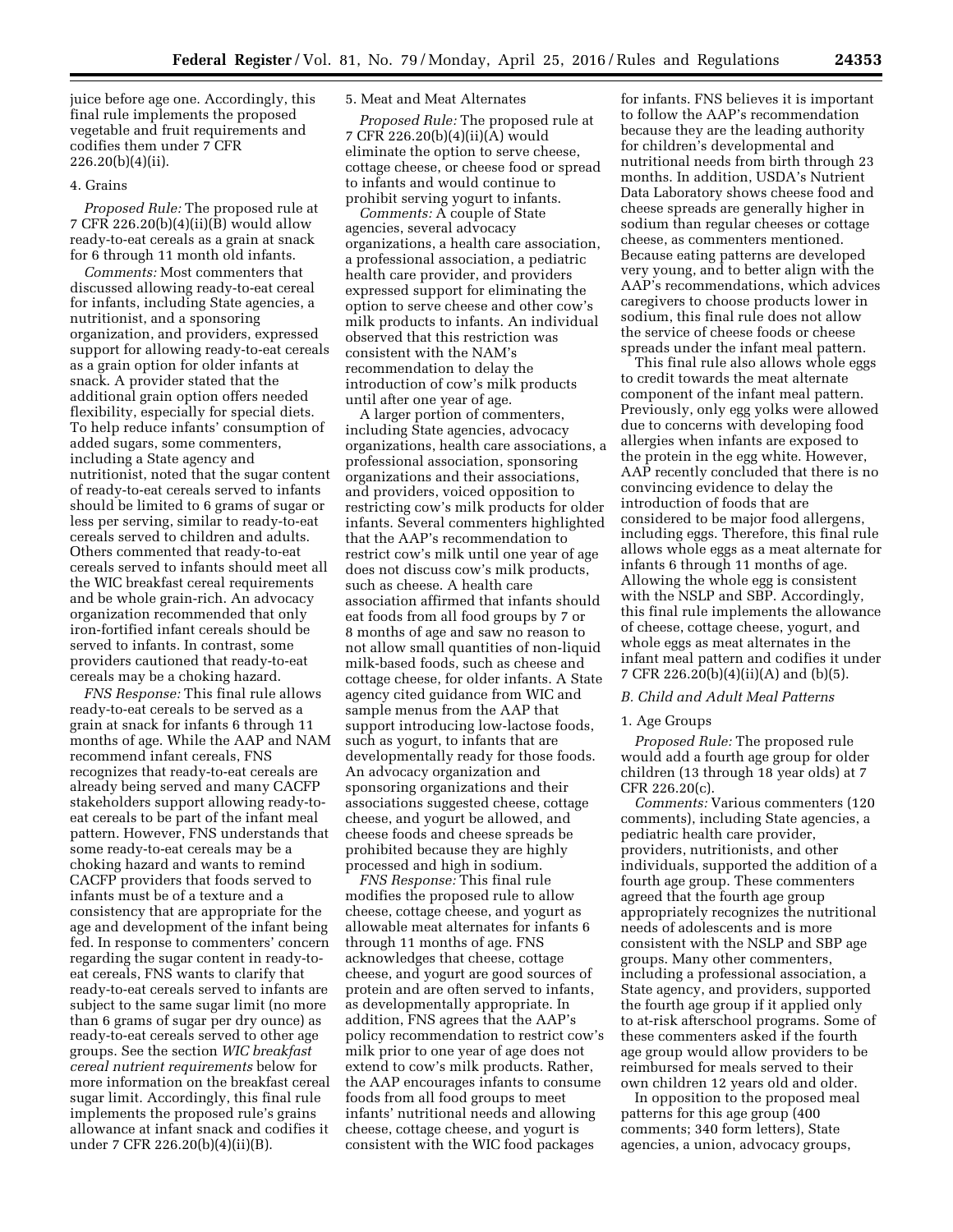sponsoring organizations, and providers commented that the fourth age group would be confusing to providers and unnecessary because it follows the same meal pattern requirements as the 6 through 12 year old age group. They pointed out that the nutritional needs of an 18 year old vary greatly from those of a 6 year old. Consequently, some commenters felt that a separate meal pattern and an increase in reimbursement for the larger portion sizes are needed for a 13 through 18 year old age group. A few commenters added that including a fourth age group could be an administrative burden and require changes to databases and reporting systems.

*FNS Response:* This final rule establishes the child and adult age groups as 1 through 2 year olds, 3 through 5 year olds, 6 through 12 year olds, 13 through 18 year olds, (for at-risk afterschool programs and emergency shelters), and adults. The addition of the fourth age group (13 through 18 year olds) reflects the characteristics of the population served in CACFP, and in particular, those participating in at-risk afterschool programs and emergency shelters.

FNS recognizes that the 13 through 18 year old age group may cause some confusion. To help clarify, the meal pattern charts clearly indicate that the 13 through 18 year old age group applies to at-risk afterschool programs and emergency shelters participating in CACFP. For example, a child care provider may not claim reimbursement for meals served to his or her own children that are over the age of 12. FNS understands that the addition of the 13 through 18 year old age group may create some administrative burdens. However, FNS expects these to be small and temporary because there are no Federal administrative requirements to keep records of which age groups are served meals.

Meal reimbursements are based on the type of meal served (breakfast, lunch, supper, or snack) and not on the age groups served.

As proposed, this final rule does not require larger serving sizes to be served to 13 through 18 year olds because meal reimbursements remain unchanged. FNS appreciates the importance of serving meals that meet the nutritional needs of all children participating in CACFP. Therefore, through guidance, FNS will make recommendations for serving meals to children 13 through 18 years of age that build on the meal pattern requirements to ensure that this age group's nutritional needs are met. Accordingly, this final rule implements

the proposed rule age groups and codifies them under 7 CFR 226.20(c).

#### 2. Vegetables and Fruits

*Proposed Rule:* The proposed rule separates the combined fruit and vegetable component into a separate vegetable component and separate fruit component at lunch and supper meals, as well as at snack. Additionally, the proposed rule would allow fruit juice or vegetable juice to comprise the entire vegetable or fruit component for all meals, prohibit fruit juice and vegetable juice from being served at the same meal, and only allow one beverage (fluid milk, fruit juice, or vegetable juice) to be served at snack. These changes were proposed under 7 CFR 226.20(a)(2) for the vegetable component and under 7 CFR 226.20(a)(3) for the fruit component.

*Separate vegetable and fruit component:* 

*Comments:* Commenters were divided on whether the fruit and vegetable component should be separated into a vegetable component and a fruit component. State agencies, advocacy organizations, a trade association, health care associations, a pediatric health care provider, and individuals (1,270 comments; 1,100 form letters) expressed support for dividing the fruit and vegetable component, stating that it is consistent with the Dietary Guidelines and NSLP, and will allow providers to offer a greater variety of vegetables and fruits. These commenters further believed the proposal would increase the consumption of vegetables and fruits and allow providers to serve a healthy snack comprised of a vegetable and a fruit.

Some sponsor associations, State agencies, a professional association, a trade association, an advocacy organization, and individuals (2,320 comments; 2,040 form letters) generally opposed separating the fruit and vegetable component. These commenters felt that it will increase consumption of less-nutritious foods, decrease the consumption of vegetables, would undo existing menus and recipes, and will increase burden in terms of increased costs, plate waste, tracking, and decreased flexibility. Some commenters expressed concern that it will be difficult to determine which foods are considered vegetables and fruits, such as avocados and tomatoes, and asked FNS to provide technical assistance and to take into consideration cultural foods.

Many commenters (540 comments; 370 form letters), including those that supported and opposed a separate vegetable and fruit component, urged

FNS to allow two vegetables to be served at lunch and supper meals instead of a vegetable and a fruit. These commenters expressed that such an allowance would give providers greater flexibility in menu planning as two vegetables may be more appealing for some meals, further encourage the consumption of vegetables, reduce the amount of fruit juice offered, and recognize the seasonality of local produce. In addition, health care associations, advocacy organizations, and a sponsor association believed that this allowance would bring vegetable consumption closer to the amount recommended by the Dietary Guidelines, as many children do not currently consume enough vegetables.

*FNS Response:* After careful consideration, FNS is establishing a separate vegetable component and a separate fruit component at lunch, supper, and snack through this final rule. The intent of this new requirement is to promote the consumption of vegetables and fruits, as recommended by the Dietary Guidelines, and to better align with the NSLP. The Dietary Guidelines found that vegetables and fruits prepared without added solid fats, added sugars, refined starches, and sodium are nutrient-dense foods and are under consumed by Americans. FNS does not expect a separate vegetable component and fruit component to be overly complicated or increase costs because providers are already required to serve two different kinds of vegetables or fruit, or a combination of both.

FNS acknowledges that what is considered a vegetable or fruit may be slightly confusing, especially as various cultures may identify vegetables and fruits differently. To ensure CACFP operators understand and are able to comply with the new separate vegetable and fruit components, FNS will work closely with State agencies and provide additional guidance, including how to credit traditional foods. FNS wants to emphasize that while ''The Food Buying Guide for Child Nutrition Programs'' (*[http://www.fns.usda.gov/tn/food](http://www.fns.usda.gov/tn/food-buying-guide-for-child-nutrition-programs)buying-guide-for-child-nutrition[programs](http://www.fns.usda.gov/tn/food-buying-guide-for-child-nutrition-programs)*) presents crediting information for vegetables and fruits, it is not an exhaustive list of all creditable vegetables and fruits.

In response to commenters' request, this final rule permits the option to serve two vegetables at lunch and supper, instead of one vegetable and one fruit. The NAM report and the 2015– 2020 Dietary Guidelines found that very few children (1 through 8 years old) consume the recommended amount of vegetables, while the majority of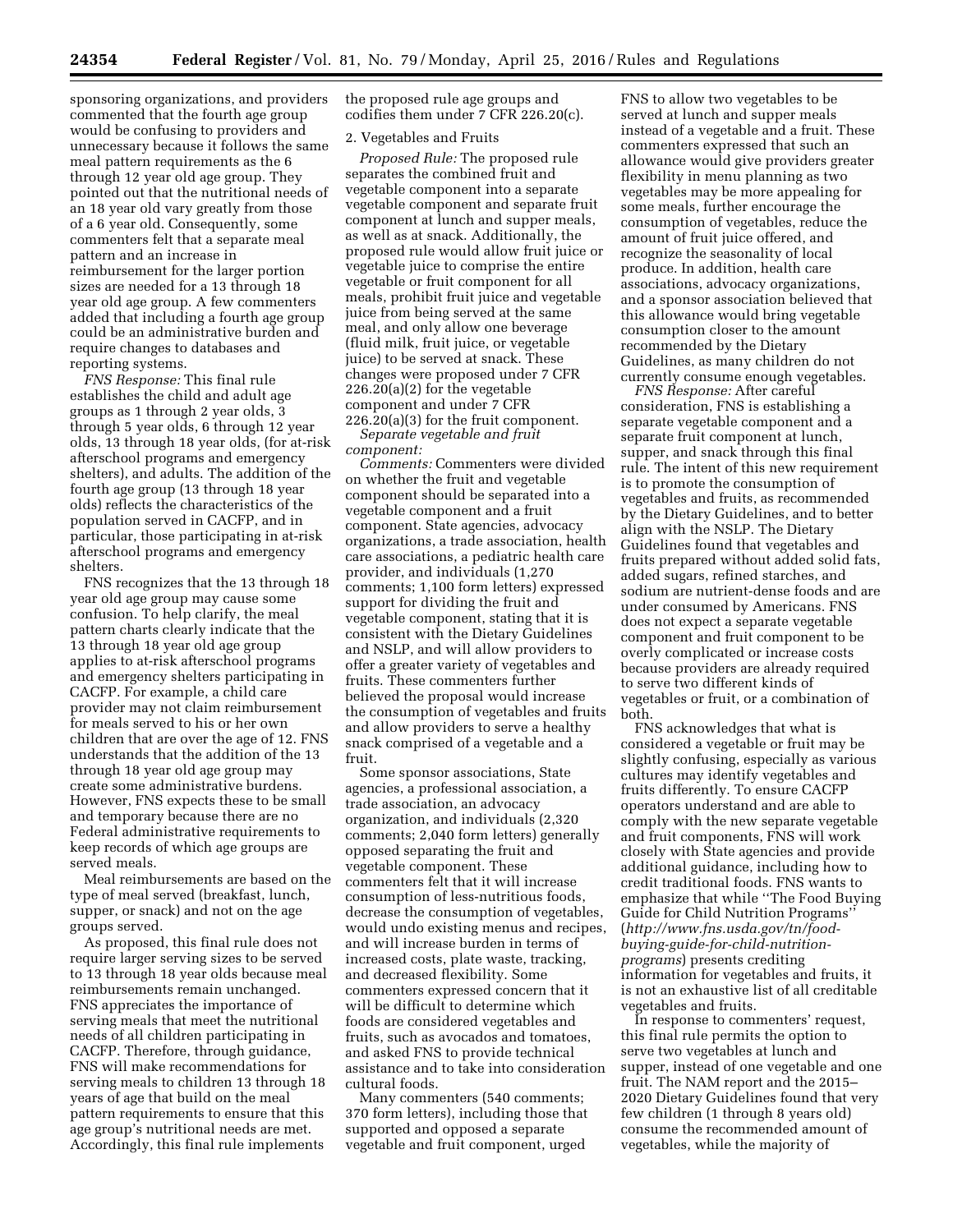children meet the recommended intake for fruits. With this in mind, FNS agrees with commenters that allowing two vegetables at lunch and supper will help bring children's vegetable consumption closer to the amount recommended by the Dietary Guidelines. This modification grants providers greater latitude when menu planning. In addition, based on the time of the year, it may be more appropriate to serve two vegetables than a serving of vegetable and fruit. Therefore, it also allows providers to take advantage of the local and seasonal availability of produce, which may improve freshness and food quality.

To be consistent with the Dietary Guidelines' recommendation that all Americans should consume a variety of vegetables, this final rule requires that two different kinds of vegetables be served when a provider chooses to serve two vegetables at lunch and supper. For example, a reimbursable lunch may consist of milk, a chicken sandwich, broccoli, and carrots. However, a lunch menu with milk, a chicken sandwich, and two servings of broccoli would not be reimbursable. Please note, the vegetables do not need to be from different vegetable subgroups (*e.g.,* dark green vegetables, red and orange vegetables, starchy vegetables, beans and peas (legumes), or other vegetables). A lunch or dinner meal with a serving of carrots and a serving of tomatoes (both red and orange vegetables) is allowable. Accordingly, this final rule implements the proposal to establish separate vegetable and fruit components and codifies it under 7 CFR 226.20(a)(2) and (3), respectively. *Juice:* 

*Comments:* Two trade associations, two State agencies, an advocacy organization, and individuals (20 comments) supported allowing fruit juice and vegetable juice to comprise the entire fruit component and vegetable component. A trade association asserted that juice provides important nutrients, such as potassium and vitamin C, and cited the Dietary Guidelines indication that 1 cup of 100 percent fruit juice is equivalent to 1 cup of whole fruit. These same commenters voiced concern that prohibiting fruit juice and vegetable juice from being served at the same meal would eliminate the option of serving 100 percent fruit and vegetable juice blends.

However, more commenters (120 comments) opposed allowing fruit juice or vegetable juice to comprise the entire meal component. Health care associations, advocacy organizations, State agencies, and numerous individuals expressed great concern that

the proposed rule would allow juice to be served multiple times per day. These commenters stated that juice is not equal to whole fruit because it has less fiber, more sugar and calories, is less satiating than calories consumed from solid foods, which can lead to weight gain, and that children do not consume the recommended amounts or variety of vegetables and fruits.

The overwhelming majority of comments (3,460 comments; 3,350 form letters) from a range of stakeholders, including health care associations, advocacy organizations, State agencies, sponsoring organizations and their associations, and providers, strongly urged FNS to limit the amount of juice served to children listing the health concerns above. These commenters suggested limiting juice to no more than one age-appropriate serving (*e.g.,* 4–6 ounces for young children) per day, which is consistent with the AAP's and NAM's recommendations. Health care associations, advocacy organizations, and a sponsoring organization said it is common practice for State agencies to recommend or require child care centers or day care homes to limit the service of juice to no more than once per day. In particular, several commenters referenced the Florida Bureau of Child Nutrition Program's policy to limit juice to one serving per day, which resulted in whole fruit being offered 30 percent more often. A professional association suggested some intermediate approaches, such as juice cannot comprise more than 50 percent of the vegetable or fruit servings per week, similar to the NSLP, or juice could only be allowed at snack.

*FNS Response:* FNS acknowledges that 100 percent juice can be part of a healthful diet. However, it lacks dietary fiber found in other forms of fruit and when consumed in excess can contribute to extra calories. The Dietary Guidelines recommends that at least half of fruits should come from whole fruits and found that children age 1 to 3 years old consume the highest proportion of juice to whole fruits. As commenters keenly pointed out, the proposed rule would allow an unlimited amount of juice, which may lead to a variety of adverse health consequences mentioned in the comments. FNS recognizes the benefits of consuming whole vegetables and fruits and was persuaded by commenters' suggestion to limit juice. Therefore, with strong support from commenters, this final rule limits the service of fruit juice or vegetable juice to one serving per day for children 1 year old and older and adults. This change is consistent with WIC, which provides only enough juice

for one serving per day per child, and is expected to help increase children's consumption of whole vegetables and fruits.

Moreover, FNS notes that CACFP providers, on average, already serve juice once per day or less. Additionally, several States, including California, Texas, North Carolina, and Colorado, currently limit the service of juice via licensing requirements and experience high compliance rates. While FNS is aware that whole vegetables and fruits generally cost more than juice, FNS expects this limitation to be feasible and to not raise costs given these realities.

FNS wishes to clarify that 100 percent fruit and vegetable juice blends are creditable in CACFP. Similar to the NSLP and SBP, a 100 percent fruit and vegetable juice blend may contribute to the fruit requirement when fruit juice or puree is the most prominent ingredient; and a 100 percent fruit and vegetable juice blend may contribute to the vegetable requirement when vegetable juice or puree is the most prominent ingredient. Accordingly, this final rule implements the proposed vegetable juice and fruit juice requirements, with modifications, and codifies them under 7 CFR 226.20(a)(2) and (3), respectively.

#### 3. Grains

*Proposed Rule:* Under the proposed rule at 7 CFR 226.20(a)(4), at least one grain serving per day, would be required to be whole grain-rich; grain-based desserts would be prohibited from counting towards the grain component; and breakfast cereals would be required to meet WIC's breakfast cereal nutrient requirements. In addition, the proposed rule maintained the method for crediting grains.

*Whole grain-rich:* 

*Comments:* The vast majority of commenters (2,130 comments; 1,930 form letters) generally supported the requirement that at least one serving of grains per day be whole grain-rich. Health care associations, advocacy groups, professional associations, State agencies, sponsoring organizations, and numerous individuals noted the value of increasing the consumption of healthy whole grains, as well as aligning with Dietary Guideline recommendations, and with the NSLP, SBP, and WIC requirements. Several commenters encouraged FNS to further increase the required amount of whole grains.

Those in opposition (50 comments), mostly individuals and providers, voiced concern regarding the ability to find whole grain products and the cost of whole grains compared to other enriched breads. These commenters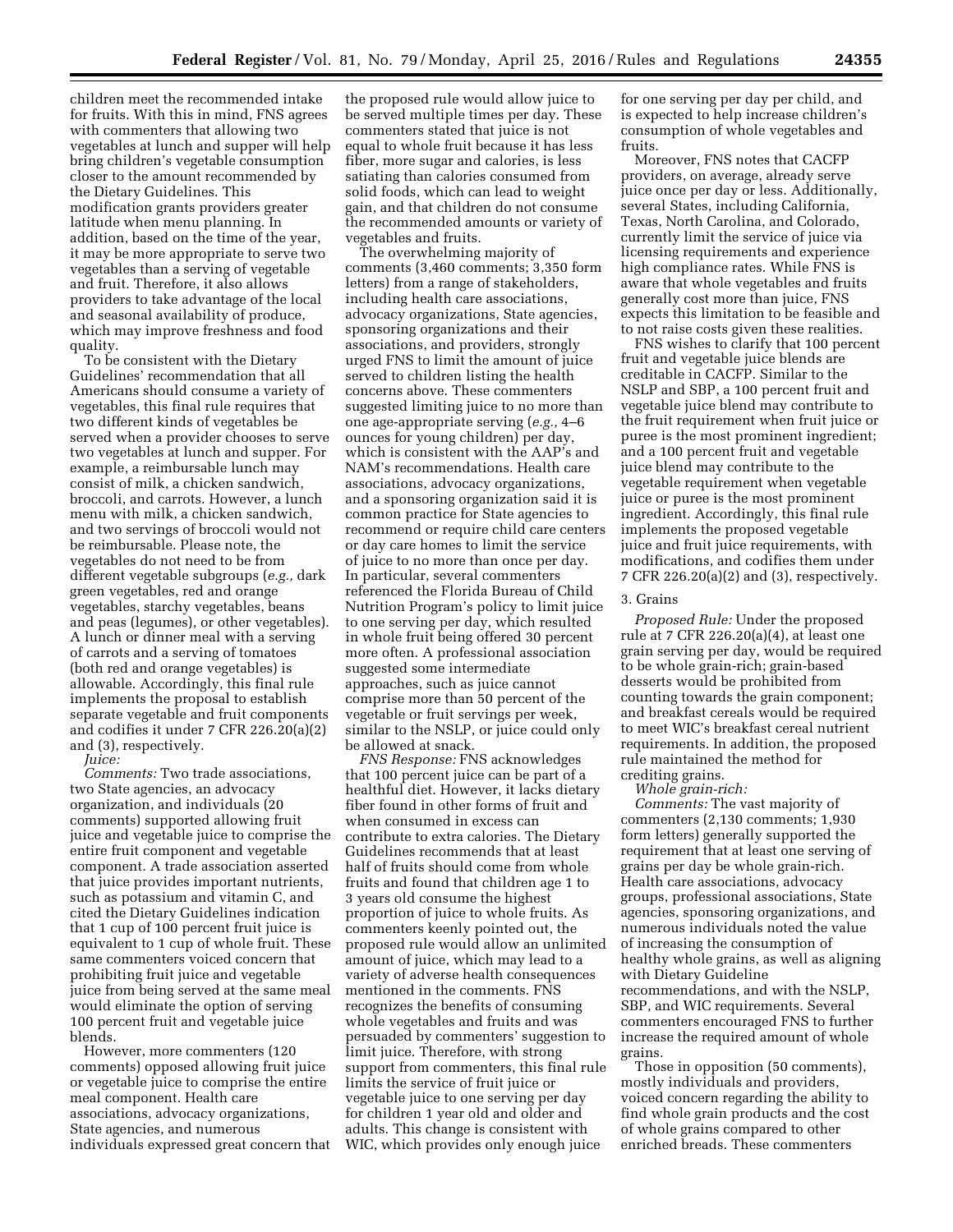suggested that the proposed requirement most or all meals. In light of this necessitates an increase in reimbursement. Several commenters asked for a definition of whole grainrich.

In addition, several commenters requested clarification on when the whole grain-rich requirement would be required. For example, commenters wondered if programs, such as at-risk afterschool programs, that only serve snack and no other meals over the course of the entire day, would be required to serve a whole grain-rich item even though a grain item is not required at snack. Additionally, State agencies, sponsoring organizations, and providers asked for clarification on how the whole grain-rich requirement would be monitored and what would happen if a whole grain-rich food is not served on a given day. Concerned that the procurement of whole grain products may be confusing or difficult for some providers, several commenters suggested FNS offer technical assistance and a transitional implementation period for training and resource development.

*FNS Response:* The Dietary Guidelines state that Americans currently consume too many refined grains and recommends that half of the total grains consumed should be whole grains. Whole grains offer a variety of vitamins and minerals, including magnesium, selenium, iron, zinc, B vitamins, and dietary fiber. Therefore, this final rule adopts the proposed requirement that at least one serving of grains per day be whole grain-rich. This requirement will help children and adults increase their intake of whole grains and benefit from the important nutrients they provide.

Foods that qualify as whole grain-rich are foods that contain a blend of wholegrain meal and/or whole grain flour and enriched meal and/or enriched flour of which at least 50 percent is whole grain and the remaining grains in the food, if any, are enriched; or foods that contain 100 percent whole grain. To maintain consistency across CNPs, this final rule adopts the criterion used in the NSLP and SBP to determine the whole grain content of grain products outlined in FNS memorandum SP 30–2012 (''Grain Requirements for the National School Lunch Program and School Breakfast Program,'' *[http://www.fns.usda.gov/](http://www.fns.usda.gov/sites/default/files/SP30-2012os.pdf) [sites/default/files/SP30-2012os.pdf](http://www.fns.usda.gov/sites/default/files/SP30-2012os.pdf)*).

Formative research conducted by FNS (*[http://www.fns.usda.gov/cacfp/](http://www.fns.usda.gov/cacfp/formative-research-nutrition-physical-activity-and-electronic-media-use-cacfp) [formative-research-nutrition-physical](http://www.fns.usda.gov/cacfp/formative-research-nutrition-physical-activity-and-electronic-media-use-cacfp)[activity-and-electronic-media-use-cacfp](http://www.fns.usda.gov/cacfp/formative-research-nutrition-physical-activity-and-electronic-media-use-cacfp)*) demonstrates that 54 percent of surveyed child care centers and day care homes already serve whole grains at

research, FNS does not expect this requirement to be overly burdensome for providers. However, FNS acknowledges that there are challenges associated with identifying whole grainrich foods. FNS will provide technical assistance to ensure successful implementation, including tips for menu planning within budget and how to identify whole grain-rich foods.

FNS wants to clarify that a whole grain-rich item is only required when grain items are served. If a center or day care home only serves breakfast, the grain item served at breakfast must be whole grain-rich. If an at-risk afterschool program serves only snacks, they are not required to serve any grain item because grains is not a required component of a snack. However, if an at-risk afterschool program that only serves snack chooses to serve a grain item at snack, such as crackers with apples, the grain item must be whole grain-rich. FNS also wishes to clarify that the requirement applies to the center or day care home, not to each child or adult participant. For example, if a center or day care home serves breakfast and lunch and two different groups of children or adults are at each meal, only one meal must contain a whole grain-rich food.

In the situation when a center or day care home serves grain items but none of the grains served on that given day are whole grain-rich, then the meal with the lowest reimbursement rate where a grain item was served would be disallowed. For example, if a center or day care home serves breakfast and snack and a grain item is served at both breakfast and snack, but neither of the grain items are whole grain-rich, then the snack would be disallowed because it has the lowest-reimbursement rate and it contained a grain item. Conversely, if a grain is not served at snack and the grain item served at breakfast is not whole grain-rich, then the breakfast meal would be disallowed. This is because it is the breakfast meal is the meal with the lowest reimbursement rate that contained a grain item.

Accordingly, this final rule implements the proposed rule's whole grain-rich requirement without change and codifies it under 7 CFR  $226.20(a)(4)(i)$ .

*Grain-based desserts: Comments:* The majority of commenters (1,210 comments; 1,070 form letters) addressing grain-based desserts supported prohibiting them from counting towards the grains requirement. Many of these commenters, including advocacy

organizations, a professional organization, State agencies, and sponsor associations, said grain-based desserts are not a necessary dietary component, that this provision would help reduce consumption of added sugars, and implementing the requirement appears to be feasible.

The proposed prohibition on grainbased desserts was primarily opposed by some sponsoring organizations, providers, and State agencies (160 comments). Providers suggested that grain-based desserts be limited (*e.g.*  once or twice a week, once per month, special occasions) instead of completely disallowed. A couple of trade associations and a food industry member recommended that CACFP follow the NSLP and SBP and allow up to two ounce equivalents of grains per week to be in the form of a grain-based dessert. In addition, several commenters, mainly providers and a professional association, encouraged FNS to allow homemade or ''healthier'' grain-based desserts. These commenters argued that certain homemade desserts made from whole grains, nuts, fruits, or vegetables, and sweetened with honey or fruits, such as muffins, breads, granola bars, oatmeal cookies, should be allowed.

In many of the comments about grainbased desserts, commenters asked for clarification on what would count as a grain-based dessert and many other commenters offered a definition for grain-based desserts. Numerous commenters, including sponsoring organizations and their associations, State agencies, and advocacy organizations, recommended defining grain-based desserts using Exhibit A in USDA's ''Food Buying Guide for Child Nutrition Programs,'' which denotes desserts with superscripts 3 and 4. Other advocacy organizations, a few State agencies, and a pediatric health care provider suggested the term grainbased desserts should include grainbased foods with added sugars or fats, such as cakes, cookies, pies, sweet rolls, donuts, brownies, candy, fruit pies, turnovers, and cereals with more than 6 grams of sugar per serving. FNS was cautioned by a health care association and advocacy organization not to use the NSLP and SBP's definition of grainbased desserts because it is difficult to interpret and apply.

*FNS Response:* This final rule adopts the proposal to disallow grain-based desserts from counting towards the grains requirement. The NAM report and the Dietary Guidelines identify grain-based desserts as sources of added sugars and saturated fats. The Dietary Guidelines cites that added sugar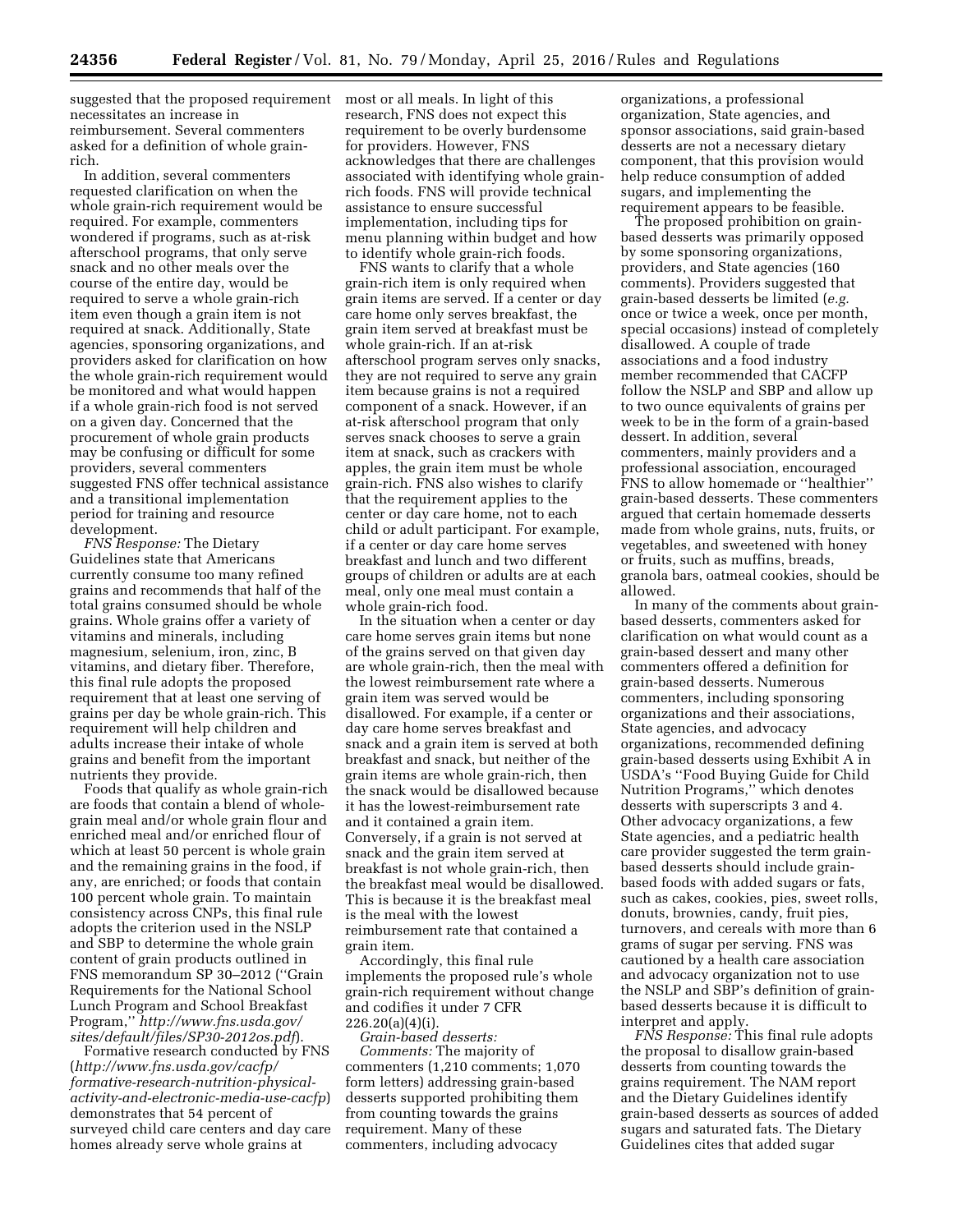consumption, as a percent of calories, is particularly high in children and recommends reducing consumption of added sugars and saturated fats. This recommendation is particularly pertinent to CACFP as the majority of participants are very young children whose taste preferences are being developed. FNS also took into consideration cost implications when developing this final rule and, according to Nielsen price data (nationally representative retail food data collected by the Nielsen Company), grain-based desserts are generally more expensive than other grain items meaning this disallowance actually reduces costs for providers.

Commenters requested a definition of grain-based desserts and in this final rule FNS adopts a definition provided by several commenters: Grain-based desserts are those items in USDA's ''Food Buying Guide for Child Nutrition Programs'' Exhibit A, which are denoted as desserts with superscripts 3 and 4. This definition of grain-based desserts includes cakes, cookies, sweet pie crusts, fruit turnovers, doughnuts, granola bars, toaster pastries, sweet rolls, and brownies. CACFP operators are familiar with Exhibit A and this definition is consistent with the NSLP's and SBP's definition of grain-based desserts. As a reminder, providers may choose to serve grain-based desserts, such as for celebrations or other special occasions, as an additional food item that is not reimbursable.

Accordingly, this final rule does not allow grain-based desserts to count towards the grain requirement and codifies the prohibition under 7 CFR  $226.20(a)(4)(iii)$ .

#### *Breakfast Cereal Nutrient Requirements:*

*Comments:* Commenters had varying opinions on the proposal to require breakfast cereals to conform to the WIC breakfast cereal nutrient requirements. Those in support (1,340 comments; 1,080 form letters), including advocacy organizations, health care associations, sponsoring organizations, and State agencies, said conformance to the WIC breakfast cereal nutrient requirements would align with the NAM's recommendations, enhance consistency across nutrition programs, and help providers easily identify allowable cereals.

Those in opposition (960 comments; 830 form letters), including advocacy organizations, a professional association, sponsor associations, and a local government agency, felt that the adoption of all the WIC breakfast cereal nutrient requirements would be very complicated for providers to implement. These commenters explained that all eligible cereals are not on WIC-approved State agency lists, lists vary among States, and that it would be extremely difficult to determine which cereals meet all the requirements when only using the Nutrition Facts Label. However, the majority of commenters in opposition to conformance with the full WIC breakfast cereal nutrient requirements supported some sort of sugar limit on breakfast cereals. Many commenters recommended FNS adopt WIC's sugar limit only (no more than 6 grams of sugar per dry ounce).

*FNS Response:* Breakfast cereals include ready-to-eat and instant and regular hot cereals. In response to commenters' concerns regarding the WIC breakfast cereal nutrient requirements, this final rule requires breakfast cereals to contain no more than 6 grams of sugar per dry ounce, only. This modification from the proposed rule is easier for CACFP operators to understand and implement. As commenters stated, State agency lists of WIC-approved cereals vary and it would be difficult to use the Nutrition Facts Label to determine whether a cereal meets the full WIC breakfast cereal nutrient requirements. Maintaining a sugar limit on breakfast cereals is consistent with the NAM's and Dietary Guidelines' recommendations to decrease the consumption of added sugars.

Accordingly, this final rule requires breakfast cereals to contain no more than 6 grams of sugar per dry ounce and codifies the requirement under 7 CFR  $226.20(a)(4)(ii)$ .

*Ounce Equivalents:* 

*Comments:* A few commenters addressed the crediting of grains. A trade association and food industry member recommended CACFP follow the NSLP's and SBP's guidance for grains (SP 30–2012, ''Grain Requirements for the National School Lunch Program and School Breakfast Program,'' *[http://www.fns.usda.gov/](http://www.fns.usda.gov/sites/default/files/SP30-2012os.pdf) [sites/default/files/SP30-2012os.pdf](http://www.fns.usda.gov/sites/default/files/SP30-2012os.pdf)*). According to the guidance, all grains offered are counted towards meeting the minimum grains requirements using ounce equivalent criteria. An ounce equivalent is the amount of food product that is considered equal to one ounce from the grain or protein food groups. An ounce equivalent for some foods may be less than a measured ounce if the food is concentrated or low in water content (*e.g.,* nuts, peanut butter, dried meats, flour) or more than an ounce if the food contains a large amount of water (tofu, cooked beans, cooked rice, or cooked pasta).

Similarly, an advocacy organization, a State agency employee, and an individual suggested the CACFP adopt the ounce equivalency requirements in the NSLP and SBP. Along with being consistent with other CNPs, commenters noted that by using ounce equivalents to determine the quantity of creditable grains FNS can ensure that the CACFP grains component requirement reflects current nutrition science.

*FNS Response:* FNS agrees that using ounce equivalents to credit the quantity of grains needed to meet the grains component requirement would increase consistency between CACFP and other CNPs, and that it is cumbersome to maintain two different grain serving size requirements. Furthermore, the Dietary Guidelines, USDA MyPlate Food Guidance System, and the NAM report use ounce equivalents to determine the recommended intake for grains. To ensure children and adults are served the recommended amount of grains, this final rule uses ounce equivalents to determine the minimum serving sizes for the grains requirement. FNS is mindful that this requires an operational change, including increasing the minimum serving size for ready-to-eat breakfast cereals, and CACFP operators will need time to become familiar with ounce equivalents and successfully comply with the new grains serving size requirements. Therefore, this final rule delays the implementation of the use of ounce equivalents to credit grains, and consequently the adjusted grain serving sizes, until October 1, 2019, two years after all other meal pattern requirements must be implemented.

#### 4. Meat and Meat Alternates

*Proposed Rule:* The proposed rule at 7 CFR 226.2 and 226.20(a)(5) and (c)(1) would allow a meat or meat alternate to be served in place of up to one-half of the grains requirement at breakfast, and would allow tofu and soy products to be used to meet all or part of the meat and meat alternates component.

*Meat and meat alternates at breakfast:* 

*Comments:* Some commenters (310 comments; 120 form letters), including a sponsor association, a sponsoring organization, health care associations, and a trade association, supported allowing a meat or meat alternate to substitute for one-half of the required grains component at breakfast. Commenters said this allowance would be beneficial because protein at breakfast will help sustain participants' energy throughout the day, providers will have greater flexibility in menu planning, and diabetic participants will be better served.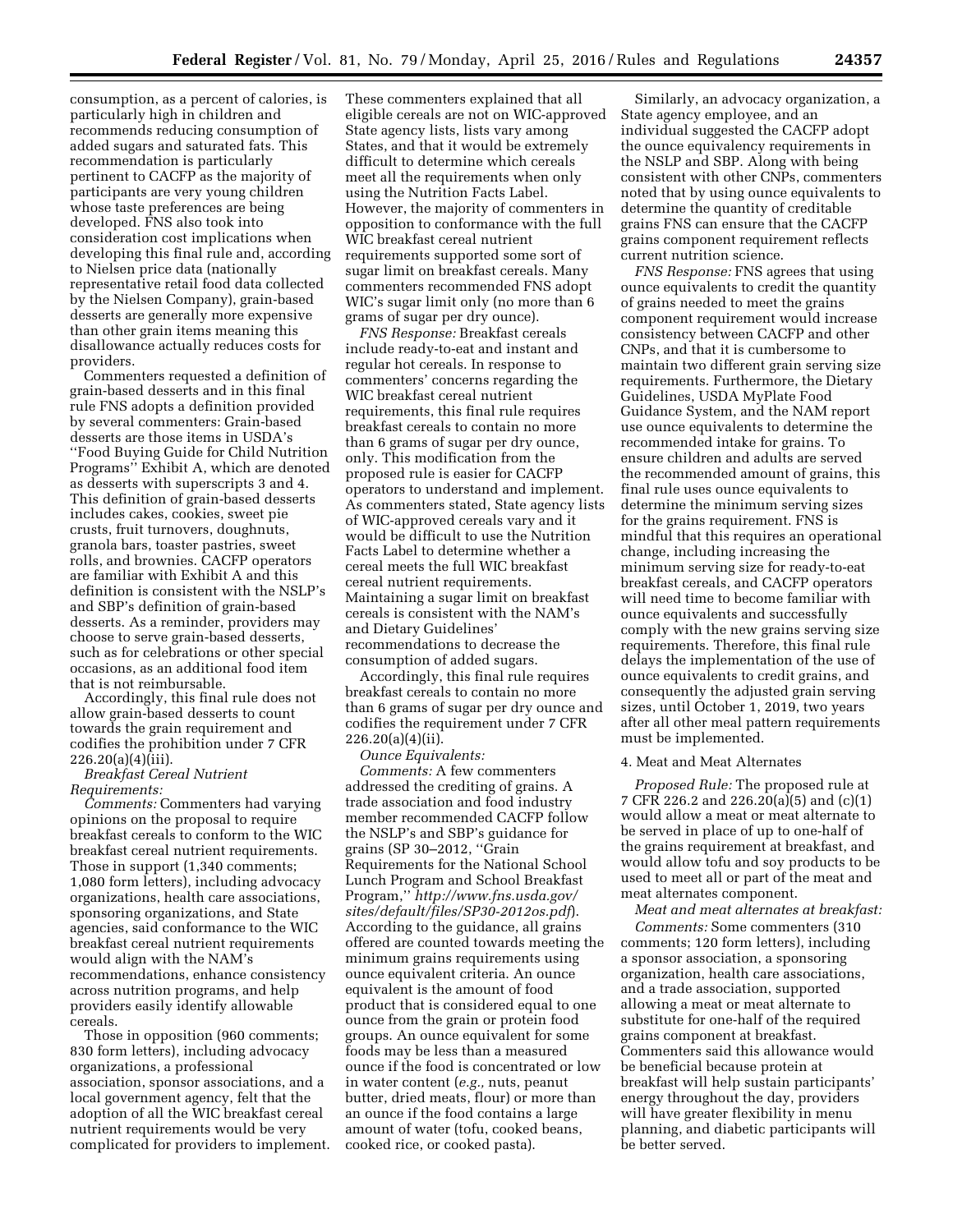However, the majority of commenters (2,170 comments; 2,090 form letters) opposed allowing one-half of the breakfast grains requirement to be substituted with a meat or meat alternate. Many commenters, including sponsoring organizations, a State agency, providers, and individuals, believed the provision would be too complicated to implement and monitor, and would increase costs. Specifically, these commenters expressed concerns about the practicality of serving very small quantities of meat or meat alternates for children 1 through 5 years of age, because those age groups' grains component serving sizes are already very small.

Several commenters offered modifications to the provision. Sponsoring organizations and their associations suggested maintaining the current option to allow meat or meat alternates as additional foods at breakfast. Other suggested modifications included allowing a meat or meat alternate to replace the entire grains requirement at breakfast or requiring a meat or meat alternate at breakfast.

*FNS Response:* Meat and meat alternates are good sources of protein as well as a host of vitamins and minerals, including B vitamins, vitamin E, zinc, magnesium, and iron. In recognition of the value of a meat or meat alternate at breakfast and to address commenters' concerns, this final rule allows meat and meat alternates to substitute for the entire grains component at breakfast a maximum of three times per week. This is consistent with the NAM's recommendation to require a meat or meat alternate at breakfast a minimum of three times per week. However, by making this substitution optional, this modification to the proposal will not be burdensome, avoids increasing costs to the provider, and grants providers greater choices when planning breakfasts. Accordingly, this final rule implements the proposed rule's allowance to serve meat and meat alternates at breakfast, with modifications, and codifies it under 7 CFR 226.20(a)(c)(1).

*Tofu and other Soy Products: Comments:* Most comments on tofu, from an array of stakeholders, expressed strong support for allowing tofu to credit as a meat alternate. These commenters explained that it would allow vegetarians to be better served, it gives providers greater flexibility when menu planning, it allows for more diverse cultural foods, it aligns with the NSLP, and tofu is a nutritious meat alternative that is low in fat and high in protein and vitamins. A few commenters opposed the proposal to

allow tofu as a meat alternate due to potential negative health impacts or because they believed children and adults will not eat tofu.

While commenters welcomed tofu as a meat alternate, a variety of commenters (250 comments; 230 form letters) expressed concern regarding how tofu would be credited. Multiple sponsoring organizations and their associations, advocacy organizations, a health care association, and a trade association strongly advocated that guidance should allow tofu to be used in culturally appropriate ways, such as in soups and stews.

*FNS Response:* To better align with other CNPs, better serve vegetarian diets, and offer greater flexibility to the menu planner, this final rule allows tofu as a meat alternate. Commenters generally endorsed this addition while requesting that tofu be allowable in culturally appropriate ways. FNS will adopt the NSLP and SBP's criteria for crediting tofu (FNS memorandum SP 16–2012 ''Crediting of Tofu and Soy Yogurt Products,'' *[http://](http://www.fns.usda.gov/sites/default/files/SP16-12012os.pdf) [www.fns.usda.gov/sites/default/files/](http://www.fns.usda.gov/sites/default/files/SP16-12012os.pdf) [SP16-12012os.pdf](http://www.fns.usda.gov/sites/default/files/SP16-12012os.pdf)*) for the CACFP and would like to emphasize that the crediting of tofu in the NSLP and SBP allows for tofu to be served in culturally appropriate ways and in traditional dishes. For example, firm tofu in stirfries, omelets, and miso soup may credit towards the meat alternate component. Soft tofu that is incorporated into drinks, such as smoothies, or other dishes to add texture, such as baked desserts, is not allowable. This is consistent with FNS' policy to not allow milk to credit when used in a recipe. Meals served in CACFP are a nutrition education opportunity to help children learn how to build a healthy plate so it is important for young children to be able to identify components of a healthy meal.

Accordingly, this final rule implements the proposal to allow tofu and other soy products to be used to meet all or part of the meat and meat alternates component, and codifies it under 7 CFR 226.2, 226.20(a)(5)(iv).

#### 5. Yogurt Sugar Limit

*Proposed Rule:* The proposed rule at 7 CFR 226.20(r)(3) presented two alternatives for public comment: Alternative C1, require that yogurt contain no more than 30 grams of sugar per 6 ounces; or, alternative C2, recommend as a best practice that yogurt contain no more than 30 grams of sugar per 6 ounces.

*Comments:* The vast majority of commenters discussing yogurt favored requiring a sugar limit, alternative C1

(1,320 comments; 1,190 form letters). A very large number of commenters, including State agencies, a Federal agency, advocacy groups, a pediatric health care provider, sponsoring organizations, dietitians and nutritionists, and providers, expressed that a sugar limit on yogurt would not be burdensome because the majority of yogurts meet the proposed sugar limit and it supports the goal of optimizing the nutritional quality of the meals served in CACFP. Fewer commenters (570 form letters) favored having the sugar limit on yogurt as a best practice, alternative C2. Some advocacy groups, State agencies, sponsoring organizations, dietitians and nutritionists, and providers argued that a sugar limit would be burdensome and difficult to monitor. A State agency and a provider added that best practices should be encouraged because it may not be possible for some providers to comply with a sugar limit due to limited food availability.

Along with supporting a required sugar limit on yogurt, many commenters recommended that FNS lower the sugar limit to either 20 grams or 23 grams of sugar per 6 ounces. These commenters, including multiple health care associations and advocacy organizations, and a State agency, emphasized the importance of reducing added sugars in yogurt served in CACFP and expressed concern that the proposed sugar limit may be too liberal as very few products on the market (including those with candy and cookies) would be disallowed by this standard. Food industry members and trade associations asserted that yogurt companies are continuing to develop low-sugar yogurts.

*FNS Response:* After careful consideration of the comments submitted, this final rule requires all yogurts served to contain no more than 23 grams of sugar per 6 ounces. Yogurt provides nutrients that are vital for health, growth, and maintenance of the body, including calcium, potassium, protein, and vitamin D (when fortified). These beneficial nutrients can be ''diluted'' by the addition of calories from added sugars. In addition, food preferences, including a preference for sweet foods, are established at a young age (see more on this in the *Flavored Milk* section). Requiring a sugar limit on yogurt reinforces that yogurt can be part of healthful diet with less sugar.

FNS believes this lower sugar limit is attainable and maintains product palatability while reducing the intake of added sugar. FNS conducted extensive market research on the availability of yogurts below the sugar limit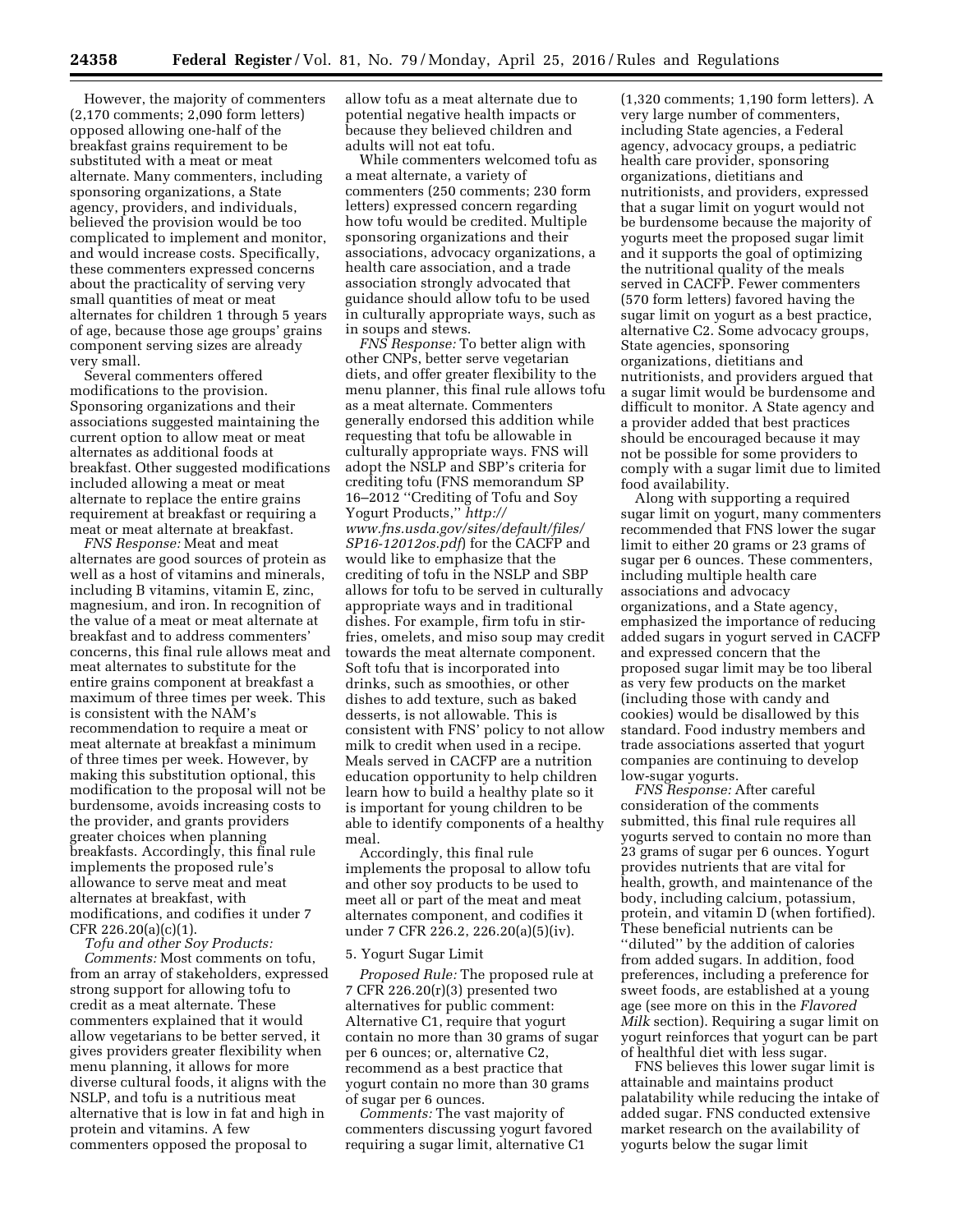recommended by the NAM (30 grams per 6 ounces) and by commenters (23 grams per 6 ounces). Yogurts containing no more than 23 grams of sugar per 6 ounces are widely available in the current marketplace and all yogurts available through USDA Foods currently contain significantly less than 23 grams of sugar per 6 ounces. These yogurts do not cost more than those with higher amounts of sugar and there are many in the retail market that do not contain artificial sweeteners.

This sugar limit is lower than the NAM's recommendation and WIC's yogurt sugar limit, but it is consistent the Dietary Guidelines and the NAM's overarching goal of lowering the amount of added sugars in meals served in CACFP. In addition, this lower sugar limit is consistent with the current market trend highlighted by commenters of the greater availability of lower-sugar yogurts. For instance, Dannon, a yogurt producer whose products are available nationwide, pledged to reduce the amount of total sugar in all of their yogurt products for children to 23 grams of sugar or less per 6 ounces by 2016.

FNS is mindful of commenters' concerns regarding a yogurt sugar limit. FNS is committed to helping CACFP operators comply with all the new meal pattern requirements and will provide technical assistance and guidance to ensure CACFP operators understand the sugar limit on yogurt for successful implementation.

Accordingly, this final rule implements the proposed rule's alternative C1, with modifications, and codifies it under 7 CFR 226.20(a)(5)(iii).

#### 6. Fluid Milk

*Proposed Rule:* The proposed rule at 7 CFR 226.20(a)(1) would require unflavored whole milk be served to children 1 year of age, and low-fat (1 percent) or fat-free (skim) milk be served to children 2 years old and older and adults. It would allow yogurt to be used to meet the fluid milk requirement once per day for adults only. And, the proposed rule at 7 CFR 226.20(i)(1) would allow non-dairy beverages that are nutritionally equivalent to milk to be served in place of fluid milk for children or adults with medical or special dietary needs.

*One year old children: Comments:* Some commenters (75 comments) supported requiring unflavored whole milk to be served to children 1 year old. Commenters,

including State agencies, advocacy organizations, a pediatric health care provider, dietitians and nutritionists, and providers, said children age 1 need the fat in whole milk for brain development and do not need the added sugars in flavored milk. These commenters also said the provision is consistent with the AAP's recommendations.

More commenters (460 commenters; 290 form letters) opposed requiring unflavored whole milk be served to children 1 year old. State agencies, sponsors, and providers voiced concern that the provision would be restrictive and intrusive, that some children will not drink whole milk, and that the provider or parent should be able to decide whether the child is served whole or reduced-fat milk. Some sponsoring organizations and their associations and providers stated that the provision would require most providers to purchase and buy more than one kind of milk. Additionally, a professional association and a health care association stated that the AAP recommends that low-fat milk may be considered for 1 year old children if growth and weight gain are appropriate, or especially if weight gain is excessive or family history is positive for obesity, dyslipidemia, or cardiovascular disease. Several commenters brought up the challenge of switching children from whole milk to low-fat or fat-free milk when children turn 2 years old, and requested a transition period as a solution.

*FNS Response:* This final rule requires unflavored whole milk to be served to children 1 year old, which is consistent with the NAM's recommendation. In response to commenters' concern regarding the AAP's milk recommendation, FNS would like to clarify that meal accommodations may be made for children with medical or special dietary needs. If it is appropriate for a 1 year old child to consume low-fat milk instead of whole milk due to a medical or special dietary need, including the health issues noted by commenters, a meal accommodation may be made by following the substitution requirements outlined in 7 CFR 226.20(g) of this final rule. Additionally, FNS recognizes that switching immediately from whole milk to low-fat or fat-free milk when a child turns 2 may be challenging. Therefore, as recommended by commenters, this final rule allows for a one-month transition period to switch from whole milk to low-fat or fat-free milk when a child turns 2 years old. Accordingly, this final rule implements the proposal to require that unflavored whole milk be served to children 1 year of age and codifies it under 7 CFR 226.20(a)(1)(i).

Children 2 years old and older:

*Comments:* For children 2 years old and older, and adults, more commenters (120 comments) expressed general support to require low-fat or fat-free milk be served to this age group than those who opposed this requirement. Those in support, including State agencies, advocacy organizations, sponsor associations, a pediatric health care provider, dietitians and nutritionists, and providers, believed that children 2 years old and older and adults do not need the fat from whole milk, that requiring low-fat or fat-free milk avoids excess consumption of calories and saturated fat, and the change to low-fat or fat-free milk is cost neutral and easy to accomplish. In opposition (40 comments), primarily sponsors and providers, expressed concern that the requirement would be too restrictive, two year olds need the fat in whole milk for brain development, and that providers should have the discretion to choose which type of milk to serve. Additionally, some commenters cited research demonstrating that higher-fat milk consumption is linked with lower rates of obesity, that the saturated fat in whole milk is not of valid concern, and that whole milk is nutritionally superior for children.

*FNS Response:* The HHFKA requires that milk served in CACFP be consistent with the most recent version of the Dietary Guidelines. Subsequent to the enactment of HHFKA, in September 2011, FNS issued a memorandum (CACFP 21–2011 REVISED ''Child Nutrition Reauthorization 2010: Nutrition Requirements for Fluid Milk and Fluid Milk Substitutions in the Child and Adult Care Food Program, Questions and Answers,'' *[http://](http://www.fns.usda.gov/sites/default/files/CACFP-21-2011.pdf) [www.fns.usda.gov/sites/default/files/](http://www.fns.usda.gov/sites/default/files/CACFP-21-2011.pdf) [CACFP-21-2011.pdf](http://www.fns.usda.gov/sites/default/files/CACFP-21-2011.pdf)*) requiring milk served to children 2 years old and older and adults be low-fat or fat-free. This final rule codifies the September 2011 policy. This is consistent with the Dietary Guidelines, the NSLA as amended by the HHFKA, and the NSLP and SBP. Accordingly, this final rule implements the proposal to require that low-fat (1 percent) or fat-free (skim) milk be served to children 2 years old and older and codifies it under 7 CFR 226.20(a)(1).

*Yogurt as a substitute for fluid milk: Comments:* The majority of stakeholders (85 comments) that commented on allowing yogurt to substitute for fluid milk once per day, for adults only, supported it. State agencies, advocacy organizations, dietitians and nutritionists, and providers supported the allowance because it would encourage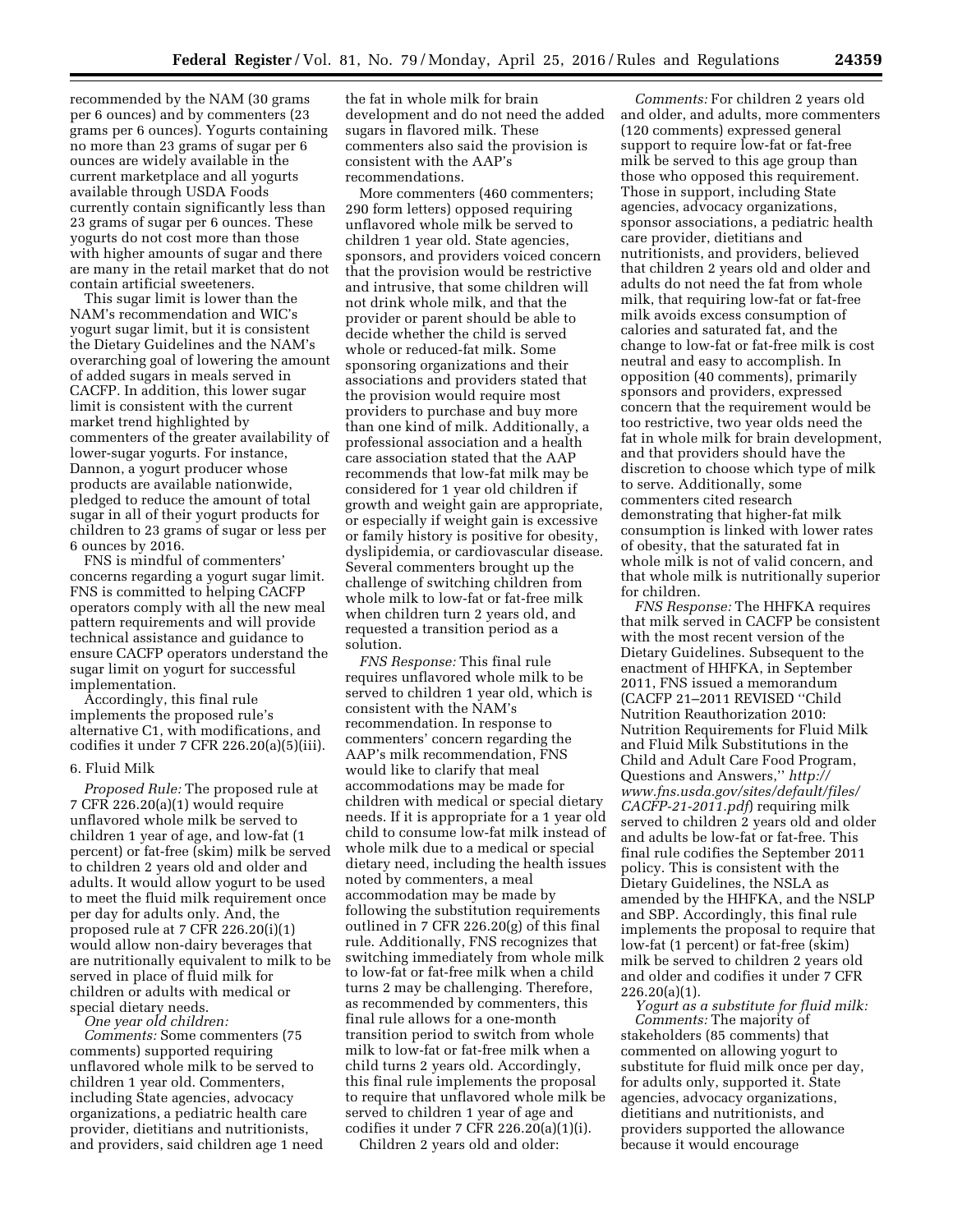consumption of a calcium rich food among adult participants. According to commenters, many adult participants currently decline milk at meals. Only a few commenters (10 comments) opposed the proposed provision. A handful of commenters (15 comments), including some trade and industry associations, suggested that FNS allow the substitution of yogurt for fluid milk to be extended to children. A health care association, however, affirmed that the allowance should not be extended to children because milk provides nutrients such as vitamins A and D, and comparable quantities of these nutrients are not found in many commercially available yogurts.

*FNS Response:* This final rule allows yogurt to meet the fluid milk requirement once per day for adults only, as recommended by the NAM. FNS does not agree that this allowance should be extended to children. As noted by a commenter, milk provides a wealth of nutrients growing children need, such as vitamin A and D, and comparable quantities of these nutrients are not currently found in commercially available yogurts. In addition, the Dietary Guidelines emphasizes it is important to establish in young children the habit of drinking milk, as those who consume milk at an early age are more likely to drink milk when they are older. Accordingly, this final rule implements the proposal to allow yogurt to be used to meet the fluid milk requirement once per day for adults only, and codifies it under 7 CFR 226.20(a)(1)(iv).

*Non-dairy beverages:* 

*Comments:* Commenters supported (120 comments) allowing non-dairy beverages that are nutritionally equivalent to milk to be served in lieu of fluid milk for children and adults with medical or special dietary needs. Numerous commenters, including State agencies, advocacy organizations, dietitians and nutritionists, and providers, asserted that this provision makes it easier for child and adult participants with medical or special dietary needs to receive a substitution. Many of these commenters stated that requiring non-dairy beverages be nutritionally equivalent to cow's milk will ensure that participants receive the beneficial nutrients they need, including calcium, protein, vitamin A, and vitamin D. Very few commenters (4 comments) opposed the provision. One provider asserted that parents should be able to choose what their child drinks as a milk substitute. Additionally, some providers urged that non-dairy beverages that are not nutritionally equivalent to cow's milk (*e.g.,* almond

milk, rice milk) be allowed without a medical statement.

*FNS Response:* This final rule allows non-dairy beverages that are nutritionally equivalent to milk and meet the nutritional standards for fortification of calcium, protein, vitamin A, vitamin D, and other nutrients to levels found in cow's milk, as outlined in the NSLP regulations at 7 CFR  $210.10(m)(3)$ , to be served in place of fluid milk for children or adults who cannot consume fluid milk due to a medical or special dietary need. This allowance was first provided via the September 2011 memorandum discussed under the section below titled *Children 2 years old and older,* and requires a parent or guardian, or by, or on behalf of, an adult participant to request the substitution in writing, without a medical statement. Requiring non-dairy beverages to be nutritionally equivalent to cow's milk ensures children receive vital nutrients needed for growth and development. Similarly, FNS maintains that a medical statement is required for non-dairy beverages that do not meet the nutrient requirements listed above because it provides the assurance that the substitute beverage is meeting the nutritional needs of the child or adult participant. Accordingly, this final rule implements the proposed rule's non-dairy beverage substitution requirements and codifies them under 7 CFR 226.20(g)(3).

#### 7. Flavored Milk

*Proposed Rule:* The proposed rule at 7 CFR 226.20(a)(1) would require flavored milk to be fat-free only. Additionally, at 7 CFR 226.20(r) the proposed rule presented alternatives for public comment on the service of flavored milk:

• Children 2 through 4 years old: Alternative A1, flavored milk would be prohibited; or, Alternative A2, require flavored milk to contain no more than 22 grams of sugar per 8 fluid ounces.

• Children 5 years old and older and adults: Alternative B1, require flavored milk to contain no more than 22 grams of sugar per 8 fluid ounces; or, Alternative B2, recommend as a best practice that flavored milk contain no more than 22 grams of sugar per 8 fluid ounces.

*Comments:* Most commenters (60 comments) that addressed the fat content of flavored milk supported requiring flavored milk to be fat-free because it is consistent with the NSLP and SBP. Several commenters (25 comments), including dietitians and nutritionists, providers, and industry associations, opposed the provision

primarily because of the unavailability of fat-free flavored milk.

In regards to a sugar limit, more commenters (4,400 comments; 4,190 form letters) favored prohibiting flavored milk (A1) over requiring flavored milk to meet a sugar limit for children 2 through 4 years old (A2). State agencies, a Federal agency, a pediatric health care provider, advocacy groups, sponsoring organizations, dietitians and nutritionists, and providers supported A1 because flavored milk has no nutritional benefit over unflavored milk, contributes to increased sugar consumption, obesity, and tooth decay, and is not appropriate for this age group when taste preferences are being formed. Some of these commenters recommended FNS modify the age group to 2 through 5 year olds as some 5 year olds are still in child care. A State agency and a health care association asserted that flavored milk is rarely served, which would suggest that compliance with A1 would have minimal burden on providers.

Those in support (55 comments) of setting a sugar limit on flavored milk for children 2 through 4 years old (A2), including professional associations, advocacy groups, State agencies, sponsoring organizations, dietitians and nutritionists, and providers, did not want to prohibit flavored milk and expressed concern that requiring unflavored milk would promote food waste as some children will not drink unflavored milk. These commenters argued that it is better for children to drink chocolate milk, rather than no milk at all. Similarly, two professional associations asserted that flavored milk is an effective tool in encouraging milk consumption for school-age children.

For children 5 years old and older, and adults, many more commenters favored requiring a sugar limit on flavored milk (B1) than establishing a best practice (B2). Those in support of alternative B1 (3,440 comments; 3,330 form letters), including State agencies, a Federal agency, advocacy groups, sponsoring organizations, dietitians and nutritionists, and providers, cited concerns around flavored milk contributing to increased sugar intake and felt that the requirement would not be burdensome. Those in support of alternative B2 (290 comments; 240 form letters) favored a best practice because it would reduce the monitoring and compliance burden while a requirement would increase complexity of the Program. A dairy association added that it may be difficult to find flavored milks within the sugar limit in retailer stores. In addition, commenters stated that allowing flavored milk with no required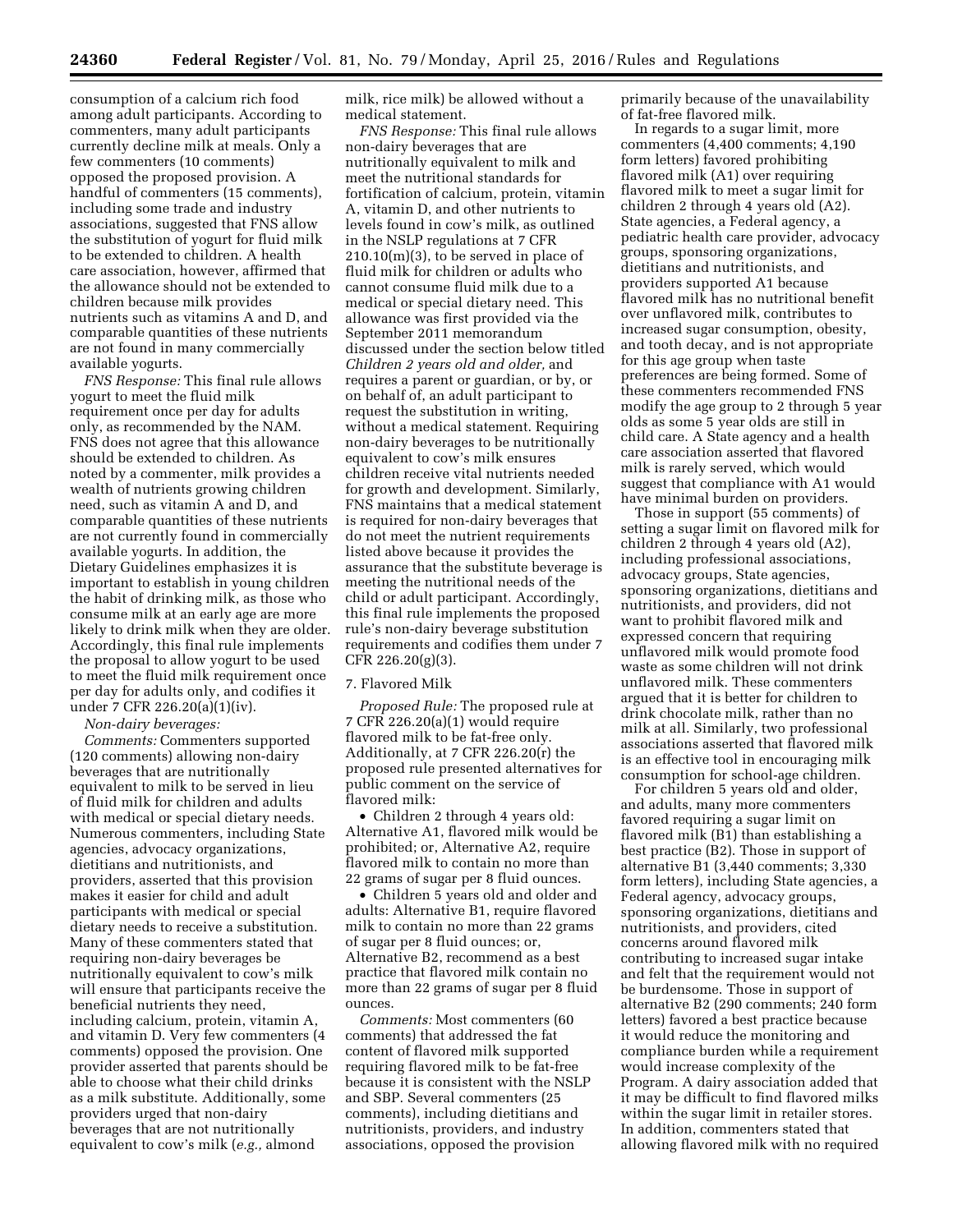sugar limit will increase milk consumption overall and is consistent with the NSLP and SBP, which allows flavored milk with no sugar limits.

*FNS Response:* This rule is intended to address the importance of children and adults eating nutritious meals while in day care to foster healthy habits, prevent the development of obesity, and improve wellness. The 2008 FITS found that unhealthy dietary patterns, such as those high in added sugars, are fairly defined by 2 years of age and mimic unhealthy eating patterns in older children and adults. Some research also shows that flavor and food preferences are shaped early in life, and that the more sweet foods children consume, the more they prefer sweet foods. This illustrates the need to ensure children develop healthy eating habits from a young age, including avoiding the consumption of added sugars. The need to reduce added sugar consumption was solidified in the 2015–2020 Dietary Guidelines, which, for the first time, made a recommendation regarding the consumption of added sugars: Consume less than 10 percent of calories from added sugar. With all this in mind and with commenters' support, this final rule prohibits flavored milk for children 2 through 5 years of age (A1). This is consistent with the Dietary Guidelines, and with the NAM's recommendation, which identifies flavored milk as a source of added sugars.

Some commenters expressed concern that prohibiting flavored milk for younger children would be burdensome. However, FNS expects this requirement to be minimally burdensome because commenters asserted that flavored milk is rarely served in CACFP and multiple States currently prohibit flavored milk in child care via licensing requirements. FNS agrees that it would be more challenging to monitor and implement a sugar limit on flavored milk, especially because milk is a required meal component at breakfast, lunch, and supper, and some providers make flavored milk with syrup so the sugar content could vary from batch to batch. Additionally, market research indicates that in the retailer setting there is, in general, a limited selection of fat-free flavored milks within the proposed sugar limit. While the amount of sugar in flavored milk has decreased over the past few years, only about half of fat-free flavored milks available in the retail setting contain no more than 22 grams of sugar per 8 fluid ounces. While providers may serve only unflavored milk, complying with a sugar limit on flavored milk when choosing to serve flavored milk may be particularly difficult or infeasible for providers

living in rural areas with limited options.

In recognition of these challenges, this final rule establishes a best practice on the sugar content of flavored milk for children 6 years old and older, and adults (B2). Allowing flavored milk without a sugar limit for school-age children is consistent with the NSLP and SBP and may aid in this age group's consumption of milk. Some research shows that flavored milk consumption among children is associated with improved diet quality and increased nutrient intakes, such as calcium, folate, and iron. Further, these studies found that flavored milk consumption is not associated with weight gain or higher total daily sugar intake in children. However, these studies do not clearly look at the different impacts between children that drank flavored milk and children that drank unflavored milk and, in general, show that children that drank any type of milk had significantly higher consumption of key nutrients compared to children that drank no milk. Overall, further research is needed to examine the impact of flavored milk on energy and added sugar consumption.

Due to this limited research and with the new Dietary Guidelines' added sugar recommendation, as well as knowing that added sugar consumption, as a percent of calories, is particularly high for children, FNS is aware there is more work to be done. FNS will continue to assess the flavored milk sugar limit best practice and will actively engage in conversations with stakeholders to learn more about how often flavored milk is served in CACFP and the feasibility of increasing the market availability of lower-sugar flavored milk. In addition, FNS is about to launch a study to assess the quality of meals served to children in child care that will provide insightful data on the trends of flavored milk service in the CACFP. FNS will revise the best practice based on this information and as nutrition science evolves and the market availability of lower-sugar flavored milks improves. Depending on the revision of the Nutrition Facts Label, FNS may be able to directly address added sugars in the future if the new Nutrition Facts Label clearly delineates added sugars from natural sugars. Further, FNS will provide ample technical assistance to support and encourage CACFP providers that serve flavored milk to adopt the sugar limit best practice.

As visible above, this final rule adjusts the age groups for the flavored milk requirements based on commenters' suggestion and to better align with the meal pattern age groups

(1 through 2 year olds; 3 through 5 year olds; 6 through 12 year olds; adults). Finally, to maintain consistency with the NSLP and SBP, this final rule establishes that if flavored milk is served, it must be fat-free. Accordingly, this final rule implements the proposed rule's requirement that flavored milk be fat-free and alternatives A1 and B2, with modifications, and codifies them under 7 CFR 226.20(a)(1).

#### 8. Food Preparation

*Proposed Rule:* The proposed rule at 7 CFR 226.20(d) would prohibit centers and day care homes from frying food as a way of preparing food on-site. Purchased foods that are pre-fried, flashfried, or par-fried by the manufacturer would still be allowed, but must be reheated using a method other than frying.

*Comments:* Most commenters (1,650 comments; 1,470 form letters) that addressed frying supported prohibiting frying foods on-site. However, many commenters' support was contingent on the definition of frying. State and local agencies, a pediatric health care system, advocacy organizations, sponsoring organizations and their associations, and individuals, supported banning deep-fat frying and urged FNS to allow sautéing, stir-frying, and pan-frying, particularly for ground beef, vegetables, and eggs.

Those opposing (140 comments) the proposal to prohibit frying on-site offered a variety of reasons for not completely disallowing frying foods onsite. An advocacy organization, some providers, a sponsoring organization, and a trade association expressed concern that the prohibition would limit providers' food choices when menu planning and may lead providers to serve more processed foods. A professional association, a State agency, and individuals stated that there are cultural reasons for allowing certain foods to be fried, such as fish and holiday treats. In place of a complete prohibition, various commenters offered alternative ways to limit frying, either through a requirement or a best practice.

Many commenters, including health care associations, advocacy organizations, State agencies, and a pediatric health care provider, opposed allowing foods prepared off-site to be fried. These commenters reasoned that purchasing fried foods negates the nutritional rationale for the ban on frying on-site. Many of these commenters urged FNS to extend the prohibition to all pre-fried foods and foods fried off-site, including fried foods prepared by vendors, caterers, and carry-out facilities. However, some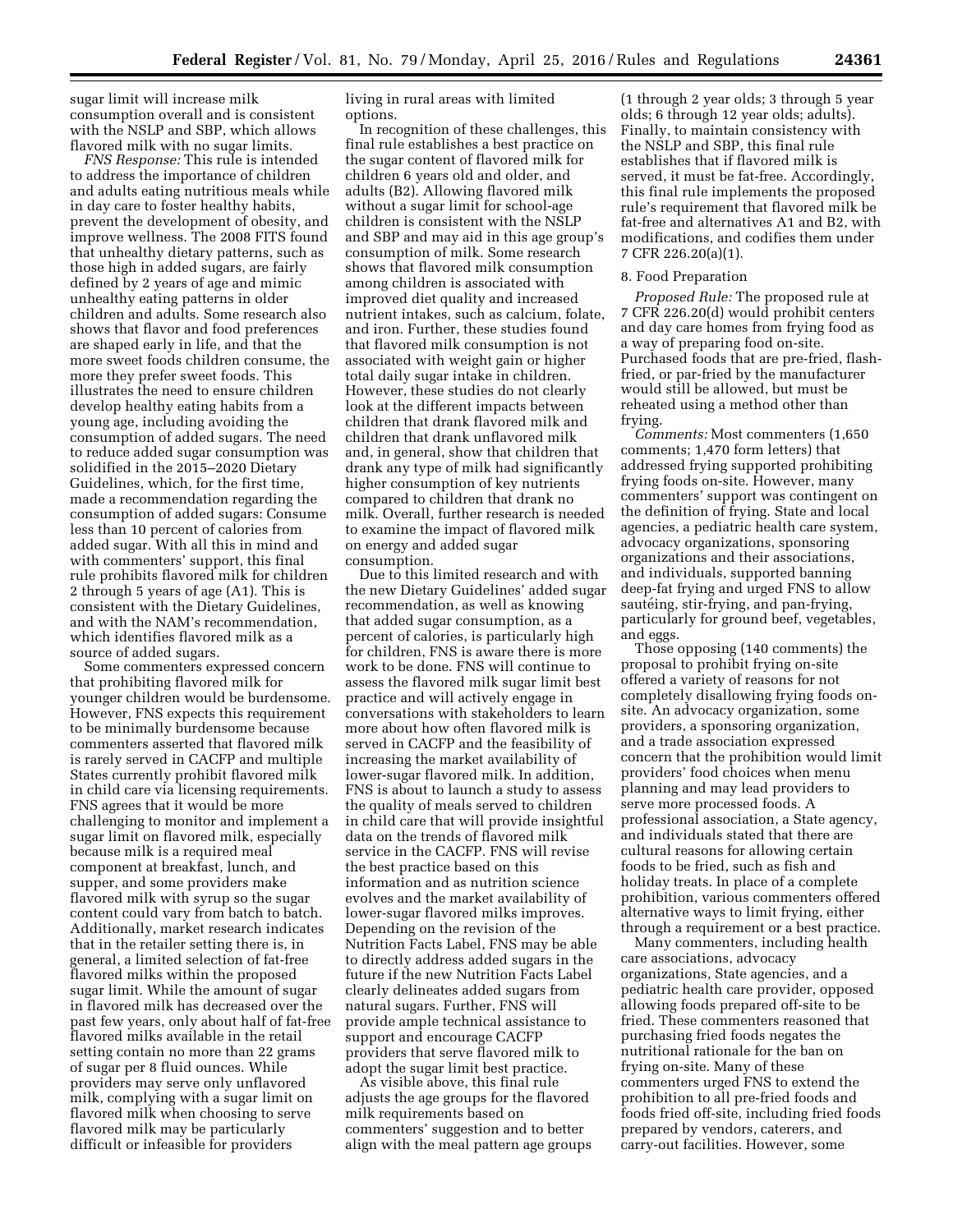commenters supported the allowance of pre-fried foods and those fried off-site due to food access issues in some areas.

A variety of commenters (2,580 comments; and 2,240 form letters) discussed the definition of frying, including sponsoring organizations and their associations, providers, health care associations, State and local agencies, advocacy organizations, professional associations, and a trade association. Many of these commenters urged FNS to provide a clear definition and clarify whether frying is deep-fat frying or if it includes sautéing, pan-frying, and stirfrying. Some commenters offered specific definitions of frying. Advocacy organizations, sponsoring organizations and their associations suggested frying be defined as deep-fat frying, *i.e.*  cooking by submerging food in hot oil or other fat. A professional association recommended that the definition include a fat content test. Some commenters warned that an overly restrictive definition of frying that eliminates sautéing and stir-frying would have negative health impacts.

*FNS Response:* This final rule prohibits frying as a way a preparing food on-site. Frying is defined as deepfat frying (*i.e.* cooking by submerging food in hot oil or other fat). This definition of frying was recommended by commenters and continues to allow providers to sauté, pan-fry, and stir-fry. Cooking with some oil, such as olive oil or vegetable oil, is part of a healthy eating pattern because oils contribute essential fatty acids and vitamin E. As requested by commenters, FNS will provide guidance and technical assistance to promote healthy cooking techniques, such as sautéing, baking, or broiling.

By defining frying as deep-fat frying, providers have great flexibility in how they choose to prepare meals and are not prevented from preparing culturally appropriate foods. For example, fish may be allowable in a reimbursable meal if it is pan-fried or prepared another way, as long as it is not cooked by submerging the bread into hot oil or other fat.

While many commenters urged FNS to expand the prohibition to all purchased foods that are pre-fried, FNS believes that expanding the prohibition at this point in time would be too restrictive because it would greatly limit providers' flexibility and menu choices. This would likely lead to increased costs for providers, particularly in areas where affordable alternatives are not yet available. In addition, this final rule focuses on incremental changes as CACFP operates in diverse settings with varying skills, resources, and facilities

devoted to food preparation. FNS recognizes that store-bought, catered, or pre-fried foods can still contribute large amounts of calories and saturated fat to a meal and that there is more work to be done on this issue. Therefore, this final rule maintains the proposed rule's best practice encouraging providers to limit all purchased pre-fried foods to once per week (see *Best Practices*  section below). This approach balances the nutritional needs of CACFP child and adult participants with the practical and financial abilities of centers and day care homes to implement such a change. Accordingly, this final rule implements the proposed rule's prohibition on frying food as a way of preparing food on-site and codifies it under 7 CFR 226.20(d).

#### *C. Additional Changes*

1. Prohibition on Using Food as a Reward or Punishment

*Proposed Rule:* The proposed rule at 7 CFR 226.20(q) would require providers to ensure that the reimbursable meal service contributes to the development and socialization of enrolled children by providing foods that are not used as a punishment or reward.

*Comments:* Nearly all commenters that addressed this proposal favored it. A few health care associations, a community organization, and an advocacy organization argued that a wide variety of alternative rewards other than food can be used to provide positive reinforcement. A few of these commenters also stated that providing food based on performance or behavior links food to mood, which can establish a life-long habit of rewarding or comforting oneself with food. A State agency and local government agency recommended modifying the language of the provision to include beverages.

*FNS Response:* Section 17(g)(3) of the NSLA, 42 U.S.C. 176(g)(3), as amended by HHFKA, requires providers to ensure that the reimbursable meal service contributes to the development and socialization of enrolled children by restricting the use of food as a punishment or reward. In this final rule, in addition to codifying this long standing FNS policy, FNS clarifies that the prohibition includes beverages, as fluid milk is part of the reimbursable meal. Accordingly, this final rule implements the proposed rule's prohibition on using food as punishment or reward, with a modification, and codifies it under 7 CFR 226.20(p).

#### 2. Water

*Proposed Rule:* Consistent with amendments made to Section 17(u)(2) of the NSLA, 42 U.S.C. 1766(u)(2), by section 221 of the HHFKA, the proposed rule at 7 CFR 226.25(i) would require that potable drinking water must be available to children upon their request throughout the day.

*Comments:* Sponsoring organizations and their associations, health care associations, professional associations, advocacy organizations, State and local government agencies, providers, and others (460 comments; 360 form letters) favored requiring water be available to children. Commenters remarked on the health benefits of water, particularly as an alternative to sugar-sweetened beverages. Several commenters, including a pediatric health care provider, health care associations, and local government agencies, suggested that water be available for self-service throughout the day. Similarly, some commenters expressed concern that young children will not be able to request water due to a lack of ability to verbally communicate or not knowing how to ask for water. In opposition (3 comments), a few individuals argued that serving water could decrease milk consumption.

*FNS Response:* This final rule requires, per the amendments made by the HHFKA, that child care centers and day care homes make potable water available to children upon their request, throughout the day. The majority of CACFP participants are very young children and FNS recognizes that very young children may not be able request water on their own for the reasons cited in the comments above. Therefore, this final rule also requires that water be offered throughout the day to children. This will particularly accommodate younger children who may not be able to or know how to request it. These requirements do not apply to adult day care centers, although FNS encourages adult day care centers to also offer and make water available to adult participants. This recommendation is reflected as a best practice. Accordingly, this final rule implements the proposed rule's water requirement, with modifications, and codifies it under 7 CFR 226.25(i).

3. Meal Accommodations and Food Substitutions Supplied by Parents or Guardians

*Proposed Rule:* The proposed rule at 7 CFR 226.7(m) and 226.20(i) would allow reimbursement of meals that contain one component that is provided by a parent or guardian for children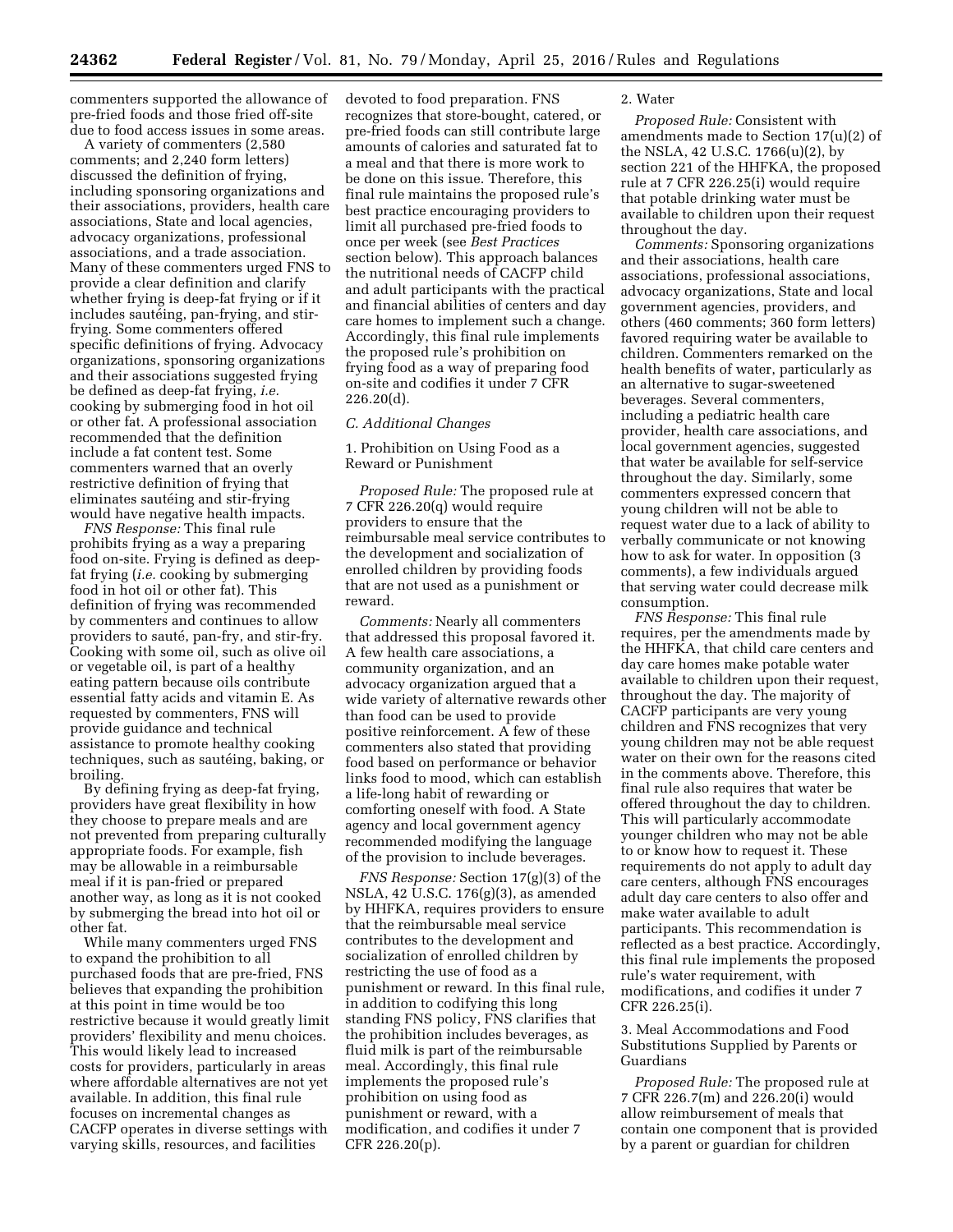with non-disability medical or special dietary needs.

*Comments:* More commenters (65 comments) supported allowing parents or guardians to provide a meal component for children with nondisability medical or special dietary needs than those that opposed it (40 comments). Several commenters, including an advocacy organization, sponsoring organizations and their associations, and a local government agency, affirmed that allowing food substitutions provided by a parent or guardian will better accommodate children with non-disability special dietary needs. A few commenters asked for various clarifications, including whether the substituted foods must meet the meal pattern requirements.

Some of those in opposition, including a professional association, a State agency, and several individuals, asserted that parents or guardians should only be permitted to substitute foods when a child has a documented dietary need or disability and when the food or beverage item in question creates a financial or access hardship for the provider. Other commenters expressed concern regarding parents and guardians ability to follow food safety standards, that it will impose a burden on child care facilities, and that it will be confusing and difficult to monitor.

*FNS Response:* To better accommodate children and adults with special dietary needs that do not rise to the level of a medical disability, this final rule allows reimbursement for meals that contain one component that is provided by a parent or guardian, or by, or on behalf of, an adult participant. While the proposed rule did not specifically mention adult participants, this flexibility was intended to apply to all CACFP participants, including adults. The final rule clarifies this intention. FNS wants to further clarify that meal components provided by parents or guardians, or by, or on behalf, of adult participants must meet the meal pattern requirements. This is consistent with CACFP's current policy regarding meal substitutions and with other CNPs.

Some commenters addressed allowing parents or guardians to provide meal components for children with disabilities. FNS Instruction 784–3, ''Reimbursement for Meals Provided by Parents in the Child Care Food Program'' (October 14, 1982), already allows centers or day care homes to claim reimbursement when parents and guardians supply one or more meal components for children with disabilities as long as the provider supplies at least one required meal

component. In response to comments, this final rule codifies the policy guidance outlined in FNS Instruction 784–3 and clarifies that this policy also applies to adult participants. Additionally, this final rule reflects the recently published FNS policy memorandum SP 32–2015, SFSP 15– 2015, CACFP 13–2015 (''Statements Supporting Accommodations for Children with Disabilities in the Child Nutrition Programs,'' *[http://](http://www.fns.usda.gov/sites/default/files/cn/SP32_CACFP13_SFSP15-2015os.pdf) [www.fns.usda.gov/sites/default/files/cn/](http://www.fns.usda.gov/sites/default/files/cn/SP32_CACFP13_SFSP15-2015os.pdf) SP32*\_*CACFP13*\_*[SFSP15–2015os.pdf](http://www.fns.usda.gov/sites/default/files/cn/SP32_CACFP13_SFSP15-2015os.pdf)*), which expands the list of acceptable medical professionals that may sign a medical statement for meal accommodations in the CNPs to include licensed health care professionals who are authorized by State law to write medical prescriptions. Accordingly, this final rule implements the proposed rule meal accommodations and food substitution requirements, with some modifications, and codifies them under 7 CFR 226.7(m) and 226.20(g).

#### 4. Family Style Meals

*Proposed Rule:* The proposed rule at 7 CFR 226.20(o) would codify existing practices that must be followed when a center or day care home chooses to serve meals family style.

*Comments:* Many commenters that addressed family style meals, including professional associations, advocacy organizations, State agencies, a pediatric health care provider, and sponsors, generally supported codifying the existing family style meal practices. Multiple commenters highlighted the social benefits of family style meal service and others suggested at least some meals should be served family style. However, other commenters opposed serving meals family style because they believed it would increase food waste, increase costs, or is unrealistic for certain settings due to space constraints.

A professional association, a couple of health care associations and advocacy organizations, a pediatric health care provider, a few sponsoring organizations and their associations, and a State agency asked for clarification on the distinction between family style meal service and offer versus serve (OVS). Some of these commenters suggested FNS provide a definition of family style meal service.

*FNS Response:* This final rule codifies the proposed practices that must be followed when a center or day care home chooses to serve meals family style. In line with the nutritional goals of CACFP, family style meal service encourages a pleasant eating environment, promotes mealtime as a

learning experience by allowing children to serve themselves from common platters of food (with assistance from supervising adults) and provides educational activities that are centered around food. While serving meals family style is highly encouraged, FNS recognizes that family style meal service may not be appropriate for all CACFP settings and FNS wants to emphasize that serving meals family style is optional for CACFP providers and not a requirement.

In order to help clarify the difference between family style meal service and OVS, this final rule defines family style as a type of meal service which allows participants to serve themselves from common platters of food with the assistance of supervising adults, if needed. In OVS, all the required meal components must be offered to each child or adult participant, and each child or adult participant may decline to take one or two of the meal components, depending on the meal being served. The key difference between the two is that food components in family style meals are self-served while food components in OVS are pre-portioned or served directly by a provider. FNS will work closely with State agencies and provide additional technical assistance and guidance on family style meal service and OVS as needed. Accordingly, this final rule implements the proposed rule's family style meal service practices and codifies them under 7 CFR 226.20(n).

#### 5. Offer Versus Serve

*Proposed Rule:* Under the proposed rule at 7 CFR 226.20(p) the option to utilize offer versus serve (OVS) would be extended to at-risk afterschool programs.

*Comments:* Advocacy organizations, professional associations, health care associations, State agencies, and others welcomed the extension of OVS to atrisk afterschool programs. These commenters asserted that OVS will increase options and reduce food waste and costs. Only a few commenters opposed the proposed extension. An advocacy organization argued that OVS in at-risk afterschool programs will allow children to refuse to eat food on a regular basis.

*FNS Response:* The goals of OVS are to reduce food waste and allow children and adults to choose foods they want to eat while maintaining the nutritional value of the meal. This final rule extends the option to use OVS to at-risk afterschool programs. This allowance gives providers another option when menu planning and improves consistency across CNPs as OVS is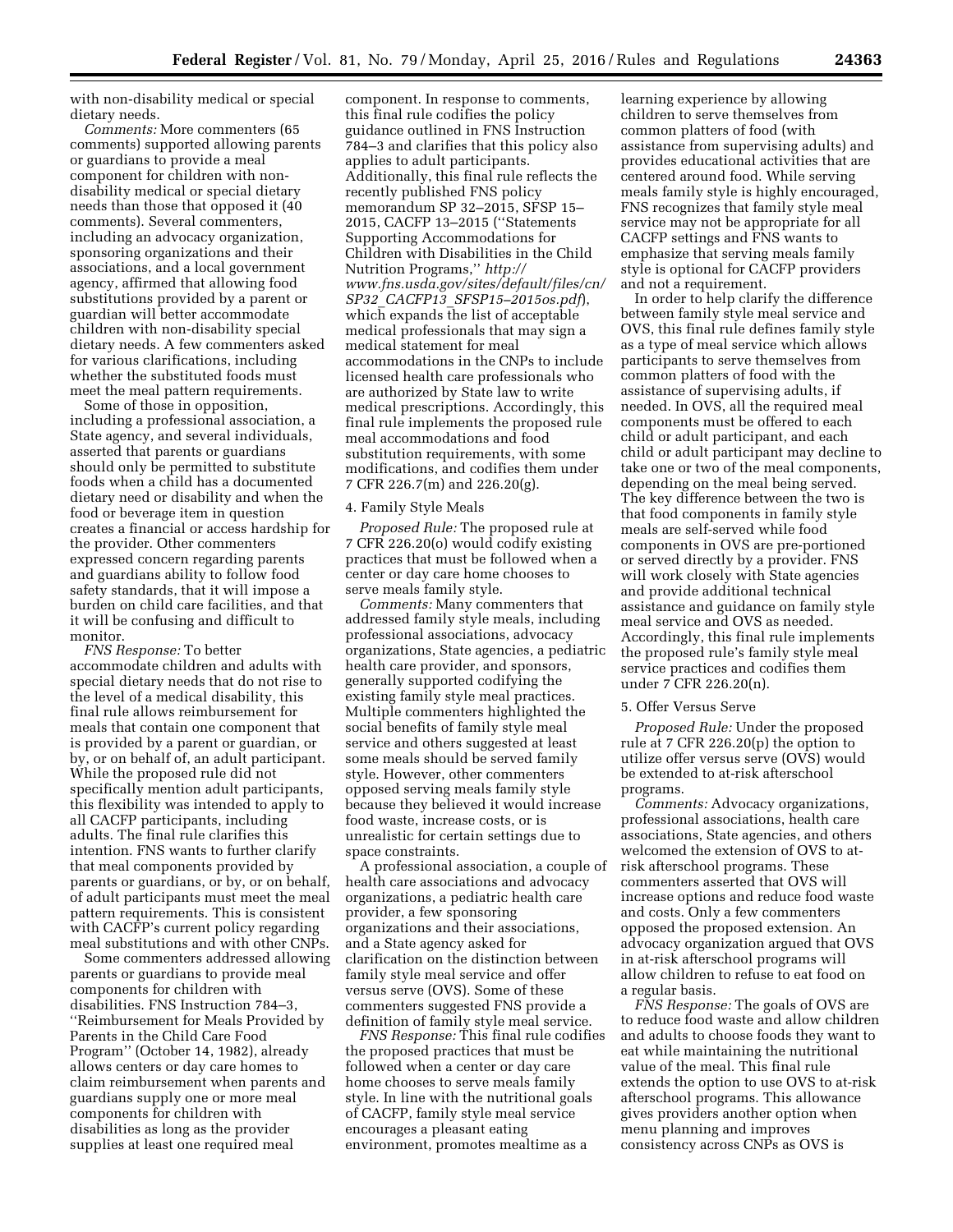already instituted in the NSLP, SBP, and the Summer Food Service Program. Accordingly, this final rule implements the proposed rule's extension of OVS to at-risk afterschool programs and codifies it under 7 CFR 226.20(o).

#### *D. Best Practices*

#### 1. Optional Best Practices

*Proposed Rule:* The proposed rule at 7 CFR 226.20(e) presents optional best practices that providers may choose to implement to make further nutritional improvements to the meals they serve. The proposed best practices were: *Infants* 

• Support mothers who choose to breastfeed their infants by encouraging mothers to supply breastmilk for their infants while in day care and providing a quiet, private area for mothers who come to the day care facility to breastfeed.

#### *Fruits and Vegetables*

• Limit the consumption of fruit juice to no more than one serving per day for children one and older.

• Make at least one of the two required components of snack a fruit or vegetable.

• Provide at least one serving each of dark green vegetables, red and orange vegetables, and legumes once per week. *Grains* 

• Provide at least two servings of whole grain-rich grains per day. *Meat and Meat Alternates* 

• Serve only lean meats, nuts, and legumes.

• Limit the service of processed meats to no more than once per week, across all eating occasions.

• Serve only natural cheeses. *Milk* 

• Serve only unflavored milk to all participants.

#### *Additional Best Practices*

• Limit the service of fried and prefried foods to no more than one serving per week, across all eating occasions.

*Comments:* Most commenters (150 comments; 130 form letters) that discussed the proposed best practices supported them. Commenters, including a pediatric health care provider, advocacy groups, and sponsoring organizations, viewed the best practices as an innovative way to implement nutrition standards beyond the meal pattern requirements. A handful of commenters (6 comments) generally opposed the best practices and warned that it would be too confusing to include the best practices in the regulatory text when they are not mandatory requirements.

A variety of commenters requested that some of the best practices be made requirements, including the best practices regarding fruit juice, processed meats, unflavored milk, and whole grains. Other commenters suggested additions and modifications to the best practices or elimination of some best practices. For example, two advocacy groups suggested that FNS add guidance for providers to not consume sugarsweetened beverages in front of children.

*FNS Response:* The best practices are a vital tool to encourage providers to further strengthen the nutritional quality of the meals they serve beyond the regulatory requirements as no additional meal reimbursement is available at this time, and they provide a roadmap for doing so. Many of the best practices identified in this preamble are recommendations from the NAM and the Dietary Guidelines to help increase the consumption of whole vegetables and fruits, and whole grains, and reduce the consumption of added sugars and solid fats that FNS did not adopt as requirements for reasons of cost or complexity. Child care providers have the unique ability to influence positive development early in a child's life making it particularly important for FNS to recommend best practices and for providers to share strategies to serve even healthier meals. This two pronged approach with meal pattern requirements and best practices emphasizes the need to ensure children develop healthy eating patterns and improve the wellness of adults by offering nutritious meals while taking into consideration the cost and practical abilities of CACFP centers and day care homes.

FNS agrees with commenters that including the best practices in the regulatory text may cause some confusion and lead CACFP operators to think they are required rather than encouraged to comply with them. Therefore, this final rule does not include the best practices in the regulatory text. Instead, FNS will issue guidance to further expand and outline the best practices. Implementing the best practices through policy guidance will also provide FNS greater flexibility to update the best practices as needed, particularly to adapt to evolving nutrition scientific.

FNS made minor modifications to the best practices based on comments and added a few best practices, as appropriate, due to the changes made in this final rule. In particular, FNS added some ''Additional Best Practices'' that address food preparation (frying), use of seasonal and local foods in CACFP

meals, and non-reimbursable foods high in added sugars.

*Local foods:* Local foods can play an important role in creating and promoting a healthy environment. A growing body of research demonstrates several positive impacts of serving local foods and providing food education through CNPs, including increased participation and engagement in meal programs; consumption of healthier options, such as whole foods; and support of local economies. There is also well-established public interest in supporting local and regional food systems, and a growing interest in aligning local food sources with CACFP. In light of this, FNS is adding a best practice to encourage centers and day care homes to incorporate seasonal and local products into meals, when possible, as a way of enhancing CACFP operations.

*Added sugar:* A significant number of commenters (1,880 form letters) urged FNS to prohibit sugar-sweetened beverages in child care settings expressing concern that sugarsweetened beverages are the largest source of added sugars and calories in children's diets, lead to weight gain, and are associated with cardiovascular disease and type 2 diabetes. FNS considers these comments to be out of the scope of the statutory authority in Section 17 of the NSLA, 42 U.S.C. 1766. This section provides USDA with statutory authority to limit and shape the nutritional requirements of reimbursable meals in the CACFP. The provision does not authorize USDA to regulate the nutritional content of other foods available or served to children and adults by institutions and family or group day care homes, and sponsored centers participating in CACFP.

In contrast, new statutory authority enacted in HHFKA, which amended Section 10(b)(1)(B) of the Child Nutrition Act of 1996, 42 U.S.C. 179(b)(1)(B), specifically authorized USDA to regulate foods sold in schools other than foods served as part of the reimbursable meals in the NSLP and SBP. The provision further empowered USDA to regulate the nutritional requirements of foods sold on campus in participating schools at any time of day. Prior to that specific, expansive amendment, USDA was constrained to regulate the nutritional requirements of only those foods sold as part of the reimbursable NSLP and SBP during the meal service and in the meal service area. To provide similar authority to USDA in CACFP, Congressional action would be required.

However, FNS strongly supports reducing the consumption of foods high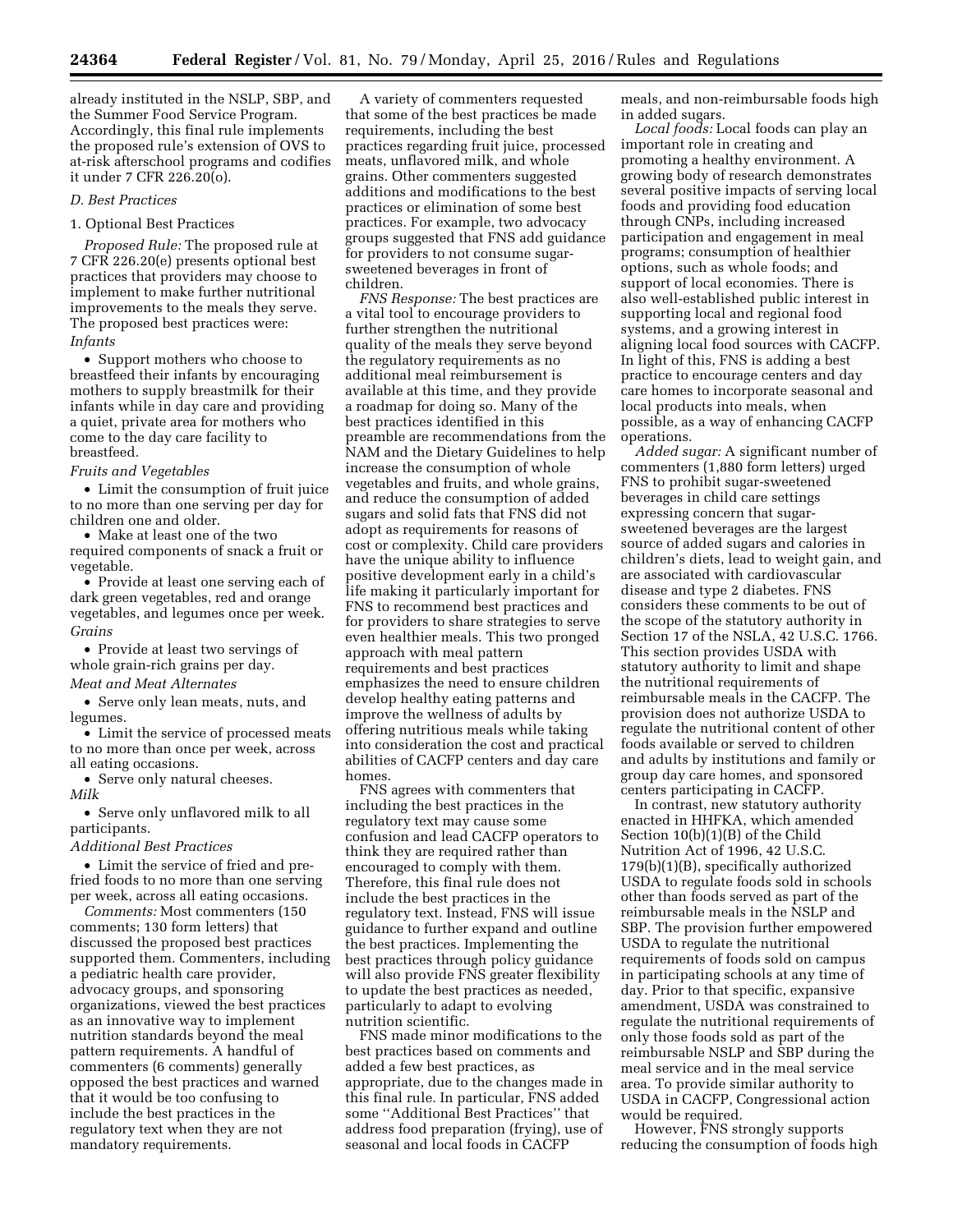in added sugars, such as sugarsweetened beverages. The Dietary Guidelines explains that a healthy eating pattern is partly characterized by a relatively low intake of added sugars. Yet, added sugars are consumed in excessive amounts and contribute a substantial portion of the calories consumed by Americans without contributing importantly to the overall nutritional adequacy of the diet. Specifically, the Dietary Guidelines identifies sugar-sweetened beverages as a main source of added sugars and recommends reducing the consumption of them. Because added sugar consumption, as a percent of calories, is particularly high for children and in recognition of the important need to reduce added sugar consumption to improve the health and wellness of Americans, this final rule adds a best practice to avoid serving non-creditable foods that are sources of added sugars.

FNS highly encourages centers and day care homes to implement the best practices listed below in order to ensure children and adults are getting the optimal benefit from the meals they receive while in care:

#### *Infants*

• Support mothers who choose to breastfeed their infants by encouraging mothers to supply breastmilk for their infants while in day care and offering a quiet, private area that is comfortable and sanitary for mothers who come to the center or day care home to breastfeed. (Modified) *Vegetables and Fruit* 

• Make at least one of the two required components of snack a vegetable or a fruit.

• Serve a variety of fruits and choose whole fruits (fresh, canned, frozen, or dried) more often than juice. (New)

• Provide at least one serving each of dark green vegetables, red and orange vegetables, beans and peas (legumes), starchy vegetables, and other vegetables once per week. (Modified) *Grains* 

• Provide at least two servings of whole grain-rich grains per day. Meat and Meat Alternates

• Serve only lean meats, nuts, and legumes.

• Limit serving processed meats to no more than one serving per week.

• Serve only natural cheeses and choose low-fat or reduced-fat cheeses. (Modified) *Milk* 

• Serve only unflavored milk to all participants. If flavored milk is served to children 6 years old and older, or adults, use the Nutrition Facts Label to

select and serve flavored milk that contains no more than 22 grams of sugar per 8 fluid ounces, or the flavored milk with the lowest amount of sugar if flavored milk within this sugar limit is not available. (Modified)

• Serve water as a beverage when serving yogurt in place of milk for adults. (New)

#### *Additional Best Practices*

• Incorporate seasonal and locally produced foods into meals. (New)

• Limit serving purchased pre-fried foods to no more than one serving per week.

• Avoid serving non-creditable foods that are sources of added sugars, such as sweet toppings (*e.g.,* honey, jam, syrup), mix-in ingredients sold with yogurt (*e.g.,* honey, candy or cookie pieces), and sugar-sweetened beverages (*e.g.,*  fruit drinks or sodas). (New)

• In adult day care centers, offer and make water available to adults upon their request throughout the day. (New)

FNS would like to emphasize that these best practices are *optional.* The best practices are suggestions only and are not required to be followed in order to receive reimbursement for the meal, and non-compliance with the best practices cannot be used as a serious deficiency finding or as a basis for other disciplinary actions. FNS applauds those centers and day care homes that find ways to incorporate these best practices into their meal service.

#### *E. Corresponding Changes to Other Child Nutrition Programs*

1. National School Lunch Program, School Breakfast Program, and Special Milk Program

*Proposed Rule:* The proposed rule at 7 CFR 220.8 and 210.10 would revise the breakfast meal pattern requirements in the School Breakfast Program (SBP) and the snack and lunch meal pattern requirements in the National School Lunch Program (NSLP), respectively, for infants and children ages 1 through 4 to reflect the proposed CACFP meal patterns for infants and children ages 1 through 4; and it would eliminate the option of OVS for children under 5 years old. In addition, the proposed rule at 7 CFR 215.7a would revise the fluid milk requirements and approved nondairy milk substitutes in the Special Milk Program (SMP) to reflect CACFP's fluid milk requirements and approved non-dairy milk substitutes.

*Comments:* Only a handful of commenters expressed their opinion on revising the NSLP and SBP meal patterns to align with the CACFP meal patterns for infants and children ages 1 through 4 years old. The majority of

those commenters generally favored the proposal because they believed the alignment would maintain consistency and simplicity among CNPs for children under 5 years old. A professional association urged FNS to maintain the option for OVS in the NSLP and SBP for children under 5 years old. Additionally, a dietitian or nutritionist and a State agency opposed altering the NSLP and SBP meal patterns citing concerns regarding complexity and decreased flexibility.

An advocacy organization and a health care association recommended FNS establish a preschool grade group for children 1 through 4 years old that could be added to the current age-grade groups in the NSLP and SBP to help simplify food service when a preschool has 5 year olds or when a kindergarten has 4 year olds. For flexibility of school vended meals, these same commenters recommended allowing a single menu option if preschool and elementary school students are in the same cafeteria at the same time. In addition, to maintain flexibility for communitybased CACFP afterschool programs and child care programs with school vending, these commenters asserted that it will be critical to continue to allow those programs the option to follow the NSLP and SBP meal patterns, which is currently allowed under 7 CFR 226.20(o).

Of the few commenters (15 comments) that addressed the SMP, most of them supported revising the fluid milk requirements and non-diary milk substitutes in the SMP to align with CACFP's proposed fluid milk requirements. A professional association stated that it would only support streamlining SMP with CACFP if lowsugar, flavored milk is an allowable option.

*FNS Response:* This final rule revises the NSLP and SBP meal patterns to reflect the CACFP meal patterns for infants and children ages 1 through 4 years old and eliminates the option of OVS for children under 5 years old. This change maintains consistency across CNPs and will improve administrative efficiencies for those operating multiple CNPs. Generally, OVS is not considered to be appropriate for preschool children because it may interfere with CNP nutrition goals and the center, day care home, or school's efforts to introduce new foods to children.

FNS wishes to provide some clarity around some of commenters' concerns. First, the 1 through 4 year old age group is considered the preschool grade group in the NSLP and SBP. In situations where a 5 year old is in a preschool or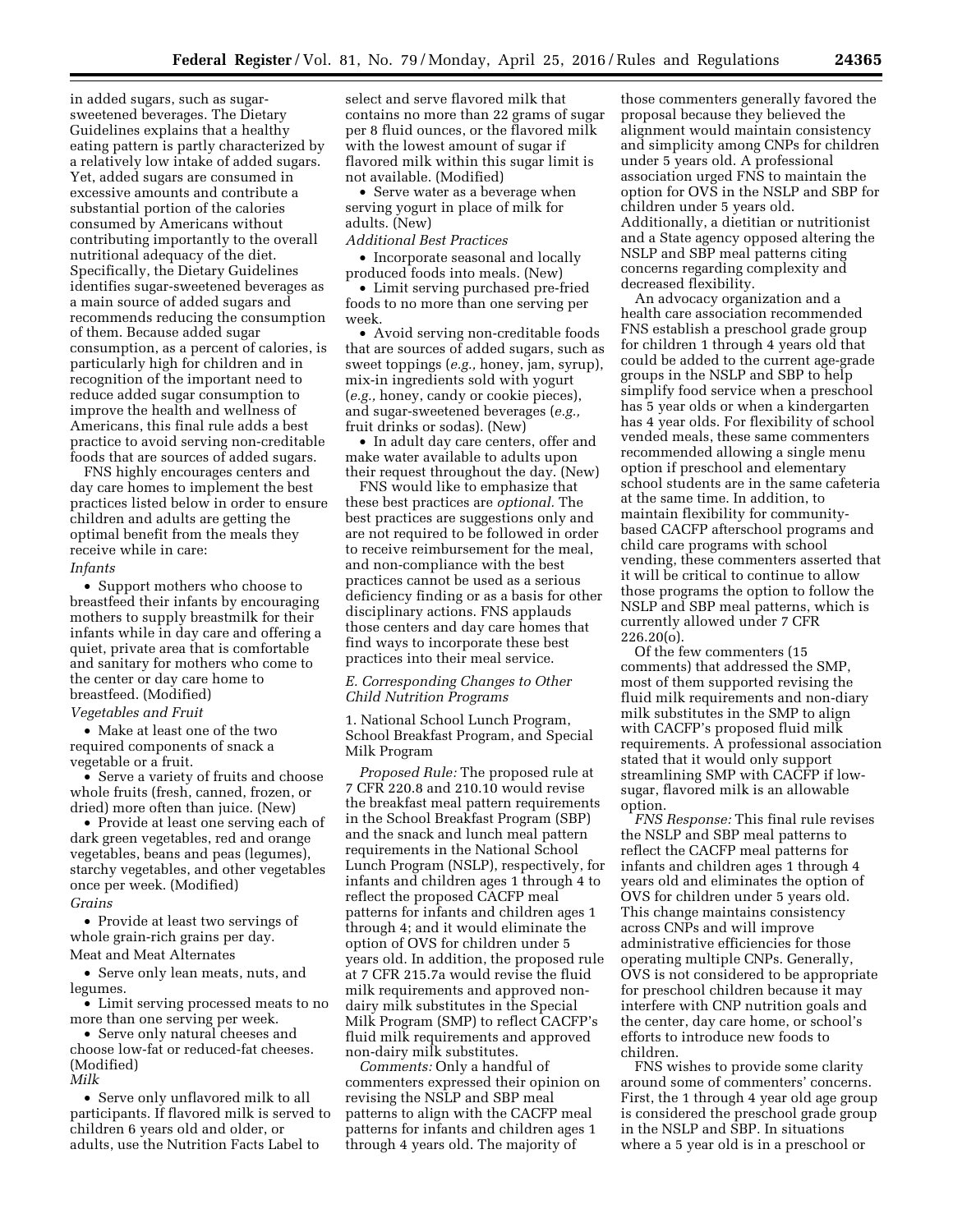a 4 year old is in kindergarten, the provider may continue to serve the meal pattern appropriate for that grade. Second, this final rule maintains the flexibility to serve a single menu when preschool and elementary school students are in the same cafeteria at the same time.

Although not raised specifically in the proposed rule, FNS agrees with commenters that institutions, particularly at-risk afterschool programs, which serve meals prepared in schools that participate in the NSLP and SBP should continue to have the flexibility to follow the NSLP or SBP meal patterns, as currently provided under 7 CFR 226.20(o), *Additional provision.* Therefore, this final rule

continues that flexibility for institutions serving children 5 years old and older under 7 CFR 226.20(i), *Meals prepared in schools.* 

This final rule revises the SMP milk requirements to align with all of the CACFP's milk requirements, including requiring unflavored whole milk be served to one year olds; allowing only low-fat or fat-free milk for children ages 2 years old and older; prohibiting flavored milk for children 2 through 5 years old; requiring flavored milk to be fat-free for children 6 years old and older; and allowing non-dairy milk substitutes that are nutritionally equivalent to milk to be served in place of fluid milk for children with medical or special dietary needs. Accordingly,

#### INFANT MEAL PATTERNS

this final rule implements the proposed rule's amendments to the school nutrition programs and codifies them under 7 CFR 210.10(o), (p), and (q), 215.7a, and 220.8(o) and (p). In addition, this final rule makes a technical amendment to renumber and rename, without substantive changes, 7 CFR 226.20(o), *Additional provision,* to 7 CFR 226.20(i), *Meals prepared in schools;* and to remove 7 CFR 220.23, which is no longer applicable as the updated SBP meal pattern requirements are fully implemented.

#### **III. New Meal Patterns**

The following meal patterns must be implemented by October 1, 2017, unless otherwise specified in the footnotes.

| Infants                     | Birth through 5 months | 6 through 11 months                                                                                                                                                                                                                                                                                                                                                                                                                                                         |
|-----------------------------|------------------------|-----------------------------------------------------------------------------------------------------------------------------------------------------------------------------------------------------------------------------------------------------------------------------------------------------------------------------------------------------------------------------------------------------------------------------------------------------------------------------|
| Breakfast, Lunch, or Supper |                        | 6–8 fluid ounces breastmilk <sup>1</sup> or formula <sup>2</sup> ; and<br>0-4 tablespoons<br>infant cereal <sup>23</sup><br>meat.<br>fish.<br>poultry,<br>whole egg,<br>cooked dry beans, or<br>cooked dry peas; or<br>0-2 ounces of cheese; or<br>0–4 ounces (volume) of cottage cheese; or<br>0-8 ounces or 1 cup of yogurt <sup>4</sup> ; or a combination of<br>the above $5$ : and<br>0-2 tablespoons vegetable or fruit <sup>3</sup> or a combination of<br>both $56$ |
| Snack                       |                        | 2–4 fluid ounces breastmilk <sup>1</sup> or formula <sup>2</sup> ; and<br>$0-1/2$ slice bread 37; or<br>0 $-2$ crackers $37$ ; or<br>0–4 tablespoons infant cereal $237$ or<br>ready-to-eat breakfast<br>cereal $3578$ ; and<br>0-2 tablespoons vegetable or<br>fruit, or a combination of both 56                                                                                                                                                                          |

<sup>1</sup> Breastmilk or formula, or portions of both, must be served; however, it is recommended that breastmilk be served in place of formula from birth through 11 months. For some breastfed infants who regularly consume less than the minimum amount of breastmilk per feeding, a serving of less than the minimum amount of breastmilk may be offered, with additional breastmilk offered at a later time if the infant will consume more.<br><sup>2</sup> Infant formula and dry infant cereal must be iron-fortified.

<sup>3</sup> Beginning October 1, 2019, ounce equivalents are used to determine the quantity of creditable grains.

4Yogurt must contain no more than 23 grams of total sugars per 6 ounces.

5A serving of this component is required when the infant is developmentally ready to accept it.

<sup>6</sup> Fruit and vegetable juices must not be served.

<sup>7</sup>A serving of grains must be whole grain-rich, enriched meal, or enriched flour.

<sup>8</sup> Breakfast cereals must contain no more than 6 grams of sugar per dry ounce (no more than 21 grams sucrose and other sugars per 100 grams of dry cereal).

BREAKFAST MEAL PATTERN FOR CHILDREN AND ADULTS

|                                             | Ages $1-2$                | Ages $3-5$ | Ages $6-12$                                                         | Ages 13-18 <sup>1</sup><br>(at-risk<br>afterschool<br>programs and<br>emergency<br>shelters) | Adult                          |
|---------------------------------------------|---------------------------|------------|---------------------------------------------------------------------|----------------------------------------------------------------------------------------------|--------------------------------|
| Food Components and Food Items <sup>2</sup> | <b>Minimum Quantities</b> |            |                                                                     |                                                                                              |                                |
| Grains (oz eq) $5, 6, 7$                    |                           |            | $\mid$ 6 fl oz ………………… $\mid$ 8 fl oz ………………… $\mid$ 8 fl oz ……………… |                                                                                              | 8 fl oz.<br>$\frac{1}{2}$ cup. |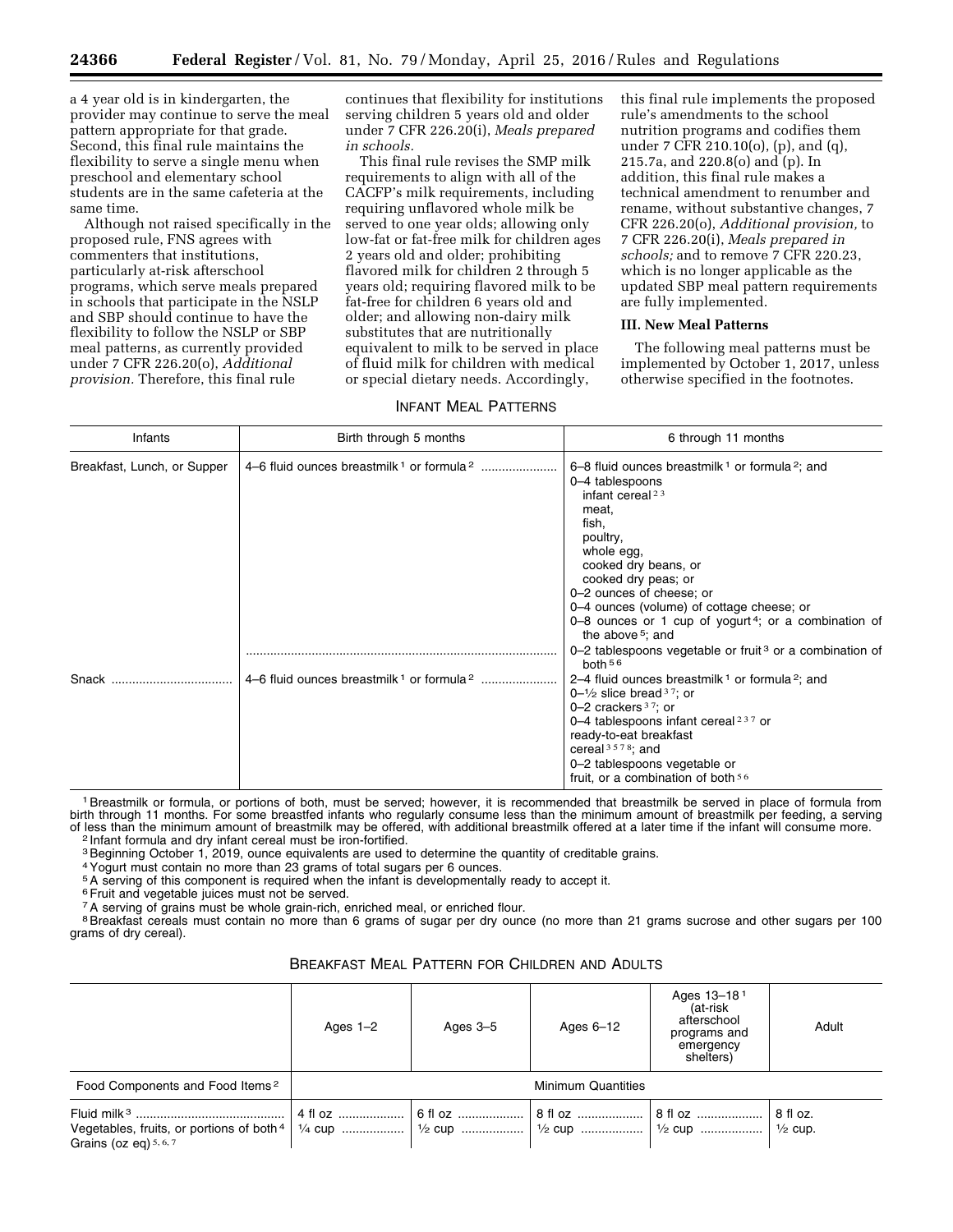#### BREAKFAST MEAL PATTERN FOR CHILDREN AND ADULTS—Continued

|                                                                                                                                           | Ages $1-2$ | Ages $3-5$ | Ages $6-12$ | Ages 13-18 <sup>1</sup><br>(at-risk<br>afterschool<br>programs and<br>emergency<br>shelters) | Adult                |
|-------------------------------------------------------------------------------------------------------------------------------------------|------------|------------|-------------|----------------------------------------------------------------------------------------------|----------------------|
| Whole grain-rich or enriched<br>bread.                                                                                                    |            |            |             |                                                                                              | 2 slices.            |
| Whole grain-rich or enriched<br>bread product, such as biscuit,<br>roll, muffin.                                                          |            |            |             | $\frac{1}{2}$ serving    1/2 serving    1 serving    1 serving    2 servings.                |                      |
| Whole grain-rich, enriched or for- $\vert \frac{1}{4}$ cup<br>tified cooked breakfast cereal. <sup>8</sup><br>cereal grain, and/or pasta. |            |            |             |                                                                                              | 1 cup.               |
| Whole grain-rich, enriched or fortified<br>ready-to-eat breakfast cereal (dry,<br>$cold)$ <sup>89</sup>                                   |            |            |             |                                                                                              |                      |
| Flakes or rounds                                                                                                                          |            |            |             | 3/4 cup    11/4 cup    11/4 cup                                                              | $2\frac{1}{2}$ cups. |

<sup>1</sup> Larger portion sizes than specified may need to be served to children 13 through 18 year olds to meet their nutritional needs.

<sup>2</sup> Must serve all three components for a reimbursable meal. Offer versus serve is an option for only adult and at-risk afterschool participants.<br><sup>3</sup> Must be unflavored whole milk for children age one. Must be unflavored l through five years old. Must be unflavored low-fat (1 percent), unflavored fat-free (skim), or flavored fat-free (skim) milk for children six years old<br>and older and adults. For adult participants, 6 ounces (weight) or ¾ c

fluid milk once per day when yogurt is not served as a meat alternate in the same meal.<br><sup>4</sup> Pasteurized full-strength juice may only be used to meet the vegetable or fruit requirement at one meal, including snack, per day.

<sup>6</sup> Meat and meat alternates may be used to meet the entire grains requirement a maximum of three times a week. One ounce of meat and<br>meat alternates is equal to one ounce equivalent of grains.

Beginning October 1, 2019, ounce equivalents are used to determine the quantity of creditable grains.

<sup>8</sup>Breakfast cereals must contain no more than 6 grams of sugar per dry ounce (no more than 21 grams sucrose and other sugars per 100 grams of dry cereal).

<sup>9</sup> Beginning October 1, 2019, the minimum serving size specified in this section for ready-to-eat breakfast cereals must be served. Until October 1, 2019, the minimum serving size for any type of ready-to-eat breakfast cereals is 1⁄4 cup for children ages 1–2; 1/3 cup for children ages 3– 5;  $\frac{3}{4}$  cup for children 6–12; and  $\frac{1}{2}$  cups for adults.

#### LUNCH AND SUPPER MEAL PATTERN FOR CHILDREN AND ADULTS

|                                                                                                                                                                                                                                                        | Ages $1-2$                                              | Ages $3-5$                                                            | Ages $6-12$                                  | Ages 13-18 <sup>1</sup><br>(at-risk<br>afterschool<br>programs and<br>emergency<br>shelters) | Adult                                                        |
|--------------------------------------------------------------------------------------------------------------------------------------------------------------------------------------------------------------------------------------------------------|---------------------------------------------------------|-----------------------------------------------------------------------|----------------------------------------------|----------------------------------------------------------------------------------------------|--------------------------------------------------------------|
| Food Components and Food Items <sup>2</sup>                                                                                                                                                                                                            |                                                         |                                                                       | <b>Minimum Quantities</b>                    |                                                                                              |                                                              |
| Meat/meat alternates Edible portion<br>as served:                                                                                                                                                                                                      | 4 fl oz                                                 | 6 fl oz                                                               | 8 fl oz                                      | 8 fl oz                                                                                      | 8 fl oz. 4                                                   |
| Lean meat, poultry, or fish<br>Tofu, soy products, or alternate<br>protein products <sup>5</sup> .                                                                                                                                                     | 1 ounce<br>1 ounce                                      | 1½ ounces   <br>$1\frac{1}{2}$ ounces                                 | 2 ounces  2 ounces<br>2 ounces               | 2 ounces                                                                                     | 2 ounces.<br>2 ounces.                                       |
| Cooked dry beans or peas<br>Peanut butter or soy nut butter or<br>other nut or seed butters.                                                                                                                                                           | 1 ounce<br>$\frac{1}{2}$<br>$\frac{1}{4}$ cup<br>2 Tbsp | 1 <sup>1</sup> / <sub>2</sub> ounces<br>3/ <sub>8</sub> cup<br>3 Tbsp | 2 ounces<br>1<br>$\frac{1}{2}$ cup<br>4 Tbsp | 2 ounces<br>1<br><sup>1</sup> / <sub>2</sub> cup<br>4 Tbsp                                   | 2 ounces.<br>$\mathbf{1}$ .<br>$\frac{1}{2}$ cup.<br>4 Tbsp. |
| Yogurt, plain or flavored unsweet-<br>ened or sweetened <sup>6</sup> .<br>The following may be used to meet                                                                                                                                            | 4 ounces or $\frac{1}{2}$<br>cup.                       | 6 ounces or $\frac{3}{4}$<br>cup.                                     | 8 ounces or 1 cup                            | 8 ounces or 1cup                                                                             | 8 ounces or 1cup.                                            |
| no more than 50 percent of the re-<br>quirement:                                                                                                                                                                                                       |                                                         |                                                                       |                                              |                                                                                              |                                                              |
| Peanuts, soy nuts, tree nuts, or<br>seeds, as listed in program<br>guidance, or an equivalent<br>quantity of any combination of<br>the above meat/meat alter-<br>nates (1 ounce of nuts/seeds $=$<br>1 ounce of cooked lean meat,<br>poultry or fish). | $\frac{1}{2}$ ounce = 50%                               | $\frac{3}{4}$ ounce = 50%                                             |                                              | 1 ounce = $50\%$   1 ounce = $50\%$                                                          | 1 ounce = $50\%$ .                                           |
|                                                                                                                                                                                                                                                        |                                                         |                                                                       |                                              |                                                                                              |                                                              |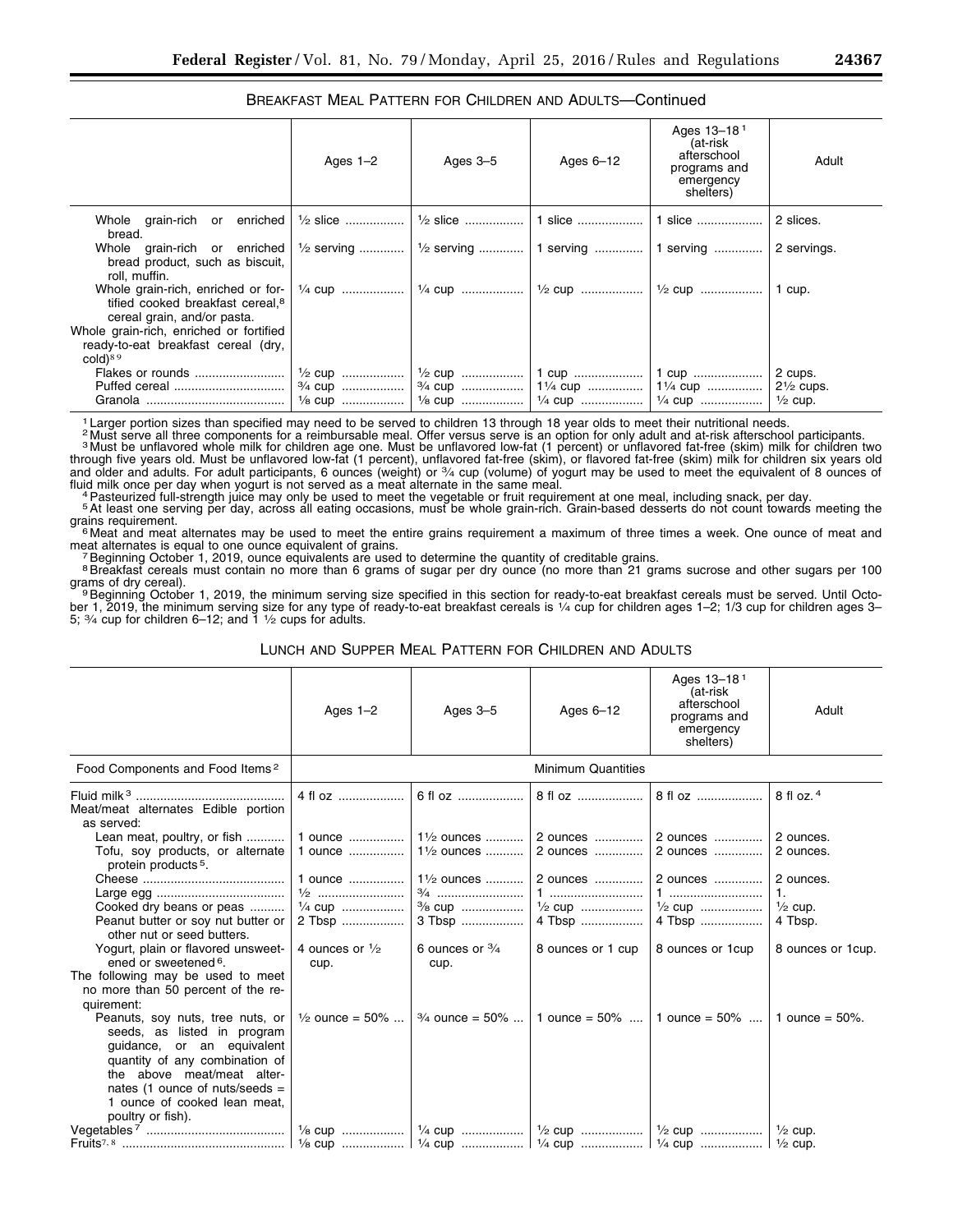#### LUNCH AND SUPPER MEAL PATTERN FOR CHILDREN AND ADULTS—Continued

|                                                                                   | Ages $1-2$ | Ages $3-5$         | Ages 6-12 | Ages 13-18 <sup>1</sup><br>(at-risk<br>afterschool<br>programs and<br>emergency<br>shelters) | Adult       |
|-----------------------------------------------------------------------------------|------------|--------------------|-----------|----------------------------------------------------------------------------------------------|-------------|
| Grains (oz eq) $9,10$                                                             |            |                    |           |                                                                                              |             |
| bread.                                                                            |            |                    |           |                                                                                              | 2 slices.   |
| bread product, such as biscuit,<br>roll, muffin.                                  |            |                    |           |                                                                                              | 2 servings. |
| tified cooked breakfast ce-<br>real, <sup>11</sup> cereal grain, and/or<br>pasta. |            | 1/4 cup    1/2 cup |           | $\frac{1}{2}$ cup                                                                            | 1 cup.      |

1 Larger portion sizes than specified may need to be served to children 13 through 18 year olds to meet their nutritional needs.

a Must serve all five components for a reimbursable meal. Offer versus serve is an option for only adult and at-risk participants.<br><sup>3</sup> Must be unflavored whole milk for children age one. Must be unflavored low-fat (1 perce through five years old. Must be unflavored low-fat (1 percent), unflavored fat-free (skim), or flavored fat-free (skim) milk for children six years old<br>and older and adults. For adult participants, 6 ounces (weight) or ¾ c

fluid milk once per day when yogurt is not served as a meat alternate in the same meal.<br><sup>4</sup> A serving of fluid milk is optional for suppers served to adult participants.<br><sup>5</sup> Alternate protein products must meet the require

6Yogurt must contain no more than 23 grams of total sugars per 6 ounces.

The steurized full-strength juice may only be used to meet the vegetable or fruit requirement at one meal, including snack, per day.<br><sup>8</sup> A vegetable may be used to meet the entire fruit requirement. When two vegetables are

vegetables must be served.<br>
<sup>9</sup>At least one serving per day, across all eating occasions, must be whole grain-rich. Grain-based desserts do not count towards the grains re-<br>
<sup>9</sup>At least one serving per day, across all eati

<sup>10</sup> Beginning October 1, 2019, ounce equivalents are used to determine the quantity of the creditable grain.<br><sup>11</sup> Breakfast cereals must contain no more than 6 grams of sugar per dry ounce (no more than 21 grams sucrose a grams of dry cereal).

SNACK MEAL PATTERN FOR CHILDREN AND ADULTS

|                                                                                                                      | Ages $1-2^2$                                                        | Ages $3-5$                                               | Ages $6-12$                                  | Ages 13-18 <sup>1</sup><br>(at-risk<br>afterschool<br>programs and<br>emergency<br>shelters) | Adult                                                        |
|----------------------------------------------------------------------------------------------------------------------|---------------------------------------------------------------------|----------------------------------------------------------|----------------------------------------------|----------------------------------------------------------------------------------------------|--------------------------------------------------------------|
| Food Components and Food Items                                                                                       |                                                                     |                                                          | <b>Minimum Quantities</b>                    |                                                                                              |                                                              |
| Meats/meat alternates Edible portion<br>as served:                                                                   | 4 fl oz                                                             | 4 fl $QZ$                                                | 8 fl oz                                      | 8 fl oz                                                                                      | 8 fl oz.                                                     |
| Lean meat, poultry, or fish<br>Tofu, soy products, or alternate<br>protein products <sup>4</sup> .                   | $\frac{1}{2}$ ounce<br>$\frac{1}{2}$ ounce                          | $\frac{1}{2}$ ounce<br>$\frac{1}{2}$ ounce               | 1 ounce<br>1 ounce                           | 1 ounce<br>1 ounce                                                                           | 1 ounce.<br>1 ounce.                                         |
| Cooked dry beans or peas<br>Peanut butter or soy nut butter or<br>other nut or seed butters.                         | $\frac{1}{2}$ ounce<br>$\frac{1}{2}$<br>$\frac{1}{8}$ cup<br>1 Tbsp | $\frac{1}{2}$ ounce<br>1/8 cup<br>1 Tbsp                 | 1 ounce<br>1/4 cup<br>2 Tbsp                 | 1 ounce<br>1/4 cup<br>2 Tbsp                                                                 | 1 ounce.<br>$\frac{1}{2}$ .<br>$\frac{1}{4}$ cup.<br>2 Tbsp. |
| Yogurt, plain or flavored unsweet-<br>ened or sweetened <sup>5</sup> .<br>Peanuts, soy nuts, tree nuts, or<br>seeds. | 2 ounces or $\frac{1}{4}$<br>cup.<br>$\frac{1}{2}$ ounce            | 2 ounces or $\frac{1}{4}$<br>cup.<br>$\frac{1}{2}$ ounce | 4 ounces or $\frac{1}{2}$<br>cup.<br>1 ounce | 4 ounces or $\frac{1}{2}$<br>cup.<br>1 ounce                                                 | 4 ounces or $\frac{1}{2}$<br>cup.<br>1 ounce.                |
| Grains (oz eq) $7, 8$ .                                                                                              | $\frac{1}{2}$ cup<br>$\frac{1}{2}$ cup                              | $\frac{1}{2}$ cup<br>$\frac{1}{2}$ cup                   | 3/4 cup<br>3/4 cup                           | $\frac{3}{4}$ cup<br>$\frac{3}{4}$ cup                                                       | $\frac{1}{2}$ cup.<br>$\frac{1}{2}$ cup.                     |
| Whole grain-rich or enriched<br>bread.                                                                               | $\frac{1}{2}$ slice                                                 | $\frac{1}{2}$ slice                                      | 1 slice                                      | 1 slice                                                                                      | 1 slice.                                                     |
| grain-rich or enriched<br>Whole<br>bread product, such as biscuit,<br>roll, muffin.                                  | $\frac{1}{2}$ serving                                               |                                                          |                                              |                                                                                              | 1 serving.                                                   |
| Whole grain-rich, enriched or for-<br>tified cooked breakfast cereal. <sup>9</sup><br>cereal grain, and/or pasta.    |                                                                     |                                                          |                                              |                                                                                              | $\frac{1}{2}$ cup.                                           |
| Whole grain-rich, enriched or fortified<br>ready-to-eat breakfast cereal (dry,<br>cold) $9, 10$                      |                                                                     |                                                          |                                              |                                                                                              |                                                              |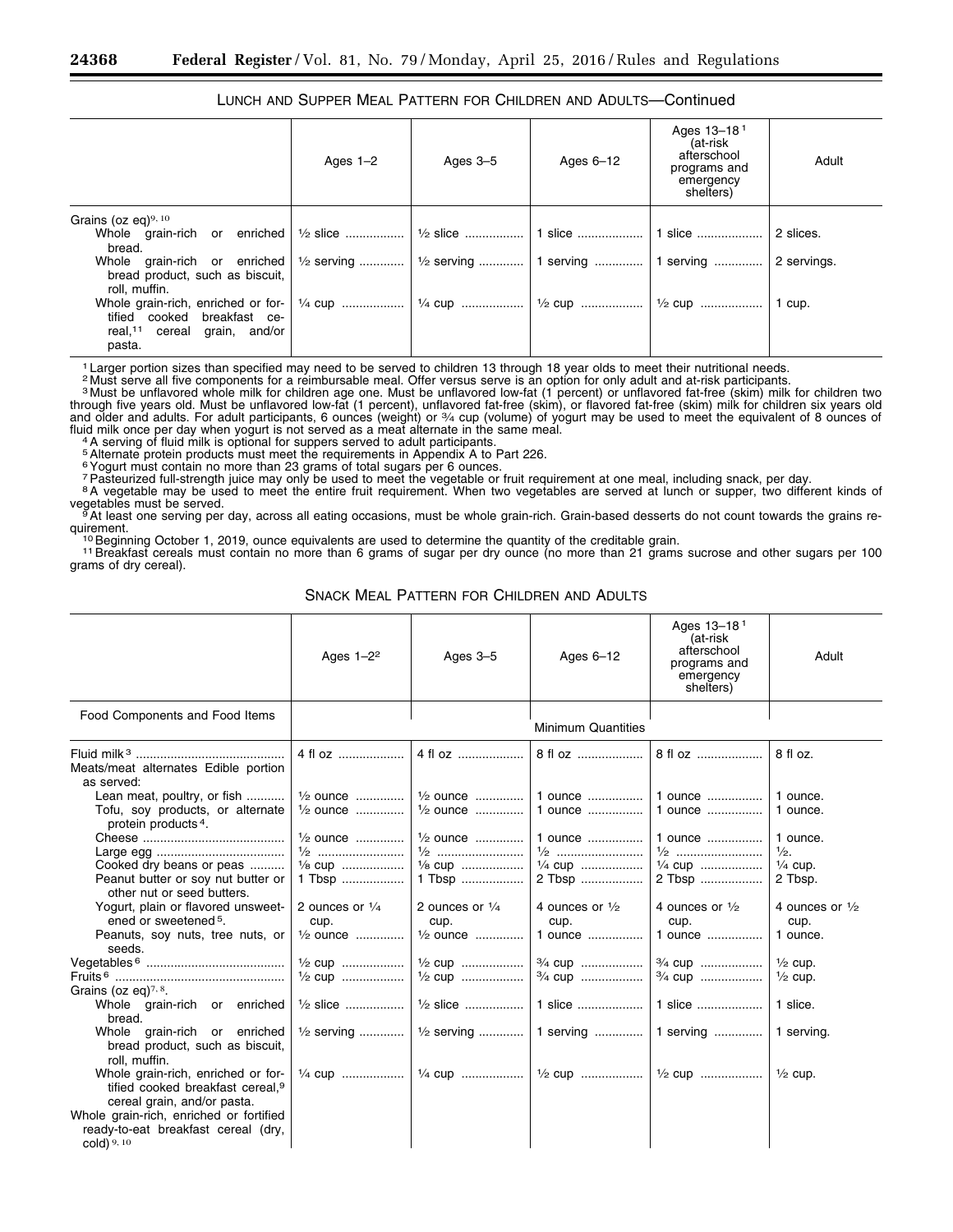#### SNACK MEAL PATTERN FOR CHILDREN AND ADULTS—Continued

|                  | Ages $1-2^2$ | Ages $3-5$ | Ages $6-12$                                                                                                                   | Ages 13-181<br>(at-risk<br>afterschool<br>programs and<br>emergency<br>shelters) | Adult |
|------------------|--------------|------------|-------------------------------------------------------------------------------------------------------------------------------|----------------------------------------------------------------------------------|-------|
|                  |              |            | <b>Minimum Quantities</b>                                                                                                     |                                                                                  |       |
| Flakes or rounds |              |            | 1⁄2 cup ………………   1⁄2 cup ………………   1 cup …………………   1 cup …………………   1 cup.<br>3/4 cup  3/4 cup  11/4 cup  11/4 cups  11/4 cups. |                                                                                  |       |

1 Larger portion sizes than specified may need to be served to children 13 through 18 year olds to meet their nutritional needs.

<sup>2</sup> Select two of the five components for a reimbursable snack. Only one of the two components may be a beverage.

3 Must be unflavored whole milk for children age one. Must be unflavored low-fat (1 percent) or unflavored fat-free (skim) milk for children two through five years old. Must be unflavored low-fat (1 percent), unflavored fat-free (skim), or flavored fat-free (skim) milk for children six years old<br>and older and adults. For adult participants, 6 ounces (weight) or ¾ c fluid milk once per day when yogurt is not served as a meat alternate in the same meal.<br><sup>4</sup>Alternate protein products must meet the requirements in Appendix A to Part 226.

Figuritative previous respect than 23 grams of total sugars per 6 ounces.<br>
<sup>5</sup> Pogurt must contain no more than 23 grams of total sugars per 6 ounces.<br>
<sup>6</sup> Pasteurized full-strength juice may only be used to meet the veget

<sup>7</sup>At least one serving per day, across all eating occasions, must be whole grain-rich. Grain-based desserts do not count towards meeting the grains requirement.

<sup>8</sup> Beginning October 1, 2019, ounce equivalents are used to determine the quantity of creditable grains.

<sup>9</sup>Breakfast cereals must contain no more than 6 grams of sugar per dry ounce (no more than 21 grams sucrose and other sugars per 100 grams of dry cereal).

<sup>10</sup> Beginning October 1, 2019, the minimum serving sizes specified in this section for ready-to-eat breakfast cereals must be served. Until October 1, 2019, the minimum serving size for any type of ready-to-eat breakfast cereals is 1⁄4 cup for children ages 1–2; 1/3 cup for children ages 3–5;  $\frac{3}{4}$  cup for children 6–12; and 1  $\frac{1}{2}$  cups for adults.

#### **IV. Implementation**

Compliance with the provisions of this final rule must begin October 1, 2017, except for the adjusted minimum serving sizes for the grains requirement based on ounce equivalents criteria, which must be implemented by October 1, 2019.

#### *Implementation Resources*

Section 221 of the HHFKA requires FNS to provide technical assistance to participating child care centers and day care homes in complying with the new meal pattern requirements. As a first step, FNS coordinated with the U.S. Department of Health and Human Services to develop recommendations, guidelines, and best practices for providers that are consistent with the nutrition, physical activity, and wellness requirements of the HHFKA and this final rule. From this collaboration, the handbook ''Nutrition and Wellness Tips for Young Children: Provider Handbook for the Child and Adult Care Food Program'' was published in January 2013 (*[http://](http://www.fns.usda.gov/tn/nutrition-and-wellness-tips-young-children-provider-handbook-child-and-adult-care-food-program) www.fns.usda.gov/tn/nutrition-and[wellness-tips-young-children-provider](http://www.fns.usda.gov/tn/nutrition-and-wellness-tips-young-children-provider-handbook-child-and-adult-care-food-program)handbook-child-and-adult-care-food[program](http://www.fns.usda.gov/tn/nutrition-and-wellness-tips-young-children-provider-handbook-child-and-adult-care-food-program)*). The handbook includes 15 tip sheets addressing nutrition, physical activity, and screen time. Three new supplements addressing family style meals, positive meal environments, and encouragement of healthful foods were recently added. The handbook will be updated as needed.

FNS conducted needs assessment research to identify additional materials and training that would be useful to CACFP operators. The final report was published in March 2015 (*[http://](http://www.fns.usda.gov/cacfp/formative-research-nutrition-physical-activity-and-electronic-media-use-cacfp) www.fns.usda.gov/cacfp/formative[research-nutrition-physical-activity-and](http://www.fns.usda.gov/cacfp/formative-research-nutrition-physical-activity-and-electronic-media-use-cacfp)[electronic-media-use-cacfp](http://www.fns.usda.gov/cacfp/formative-research-nutrition-physical-activity-and-electronic-media-use-cacfp)*). FNS is in the process of developing pertinent resources and guidance materials based on the results of the research and the new meal pattern requirements. Resources and training materials being developed include menu planning tools, new and updated recipes (including multicultural recipes), guidance on identifying whole grain-rich foods, and tip sheets. FNS is also currently updating the ''Feeding Infants: A Guide for Use in Child Nutrition Programs'' (*[http://www.fns.usda.gov/tn/feeding](http://www.fns.usda.gov/tn/feeding-infants-guide-use-child-nutrition-programs)infants-guide-use-child-nutrition[programs](http://www.fns.usda.gov/tn/feeding-infants-guide-use-child-nutrition-programs)*) to reflect the new infant meal pattern requirements. Training on the new meal pattern requirements will be available through a variety of methods including webinars and online learning modules.

In addition, FNS will work with State agencies to facilitate transition to the new meal pattern requirements. FNS continues to partner with the Institute of Child Nutrition (formerly the National Food Service and Management Institute) to develop and provide appropriate training materials for CACFP.

#### **V. Procedural Matters**

#### *Executive Order 12866 and Executive Order 13563*

Executive Orders 12866 and 13563 direct agencies to assess all costs and benefits of available regulatory alternatives and, if regulation is necessary, to select regulatory approaches that maximize net benefits (including potential economic, environmental, public health and safety effects, distributive impacts, and equity). Executive Order 13563 emphasizes the importance of quantifying both costs and benefits, of reducing costs, of harmonizing rules, and of promoting flexibility. This final rule has been determined to be significant and was reviewed by the Office of Management and Budget (OMB) in conformance with Executive Order 12866.

#### *Regulatory Impact Analysis Summary*

As required for all rules that have been designated as significant by the Office of Management and Budget, a Regulatory Impact Analysis (RIA) was developed for this final rule. The full RIA is included in the supporting documents of the rule docket at *[www.regulations.gov.](http://www.regulations.gov)* The following summarizes the conclusions of the regulatory impact analysis.

#### Need for Action

This rule changes the meal pattern requirements for the Child and Adult Care Food Program (CACFP), pursuant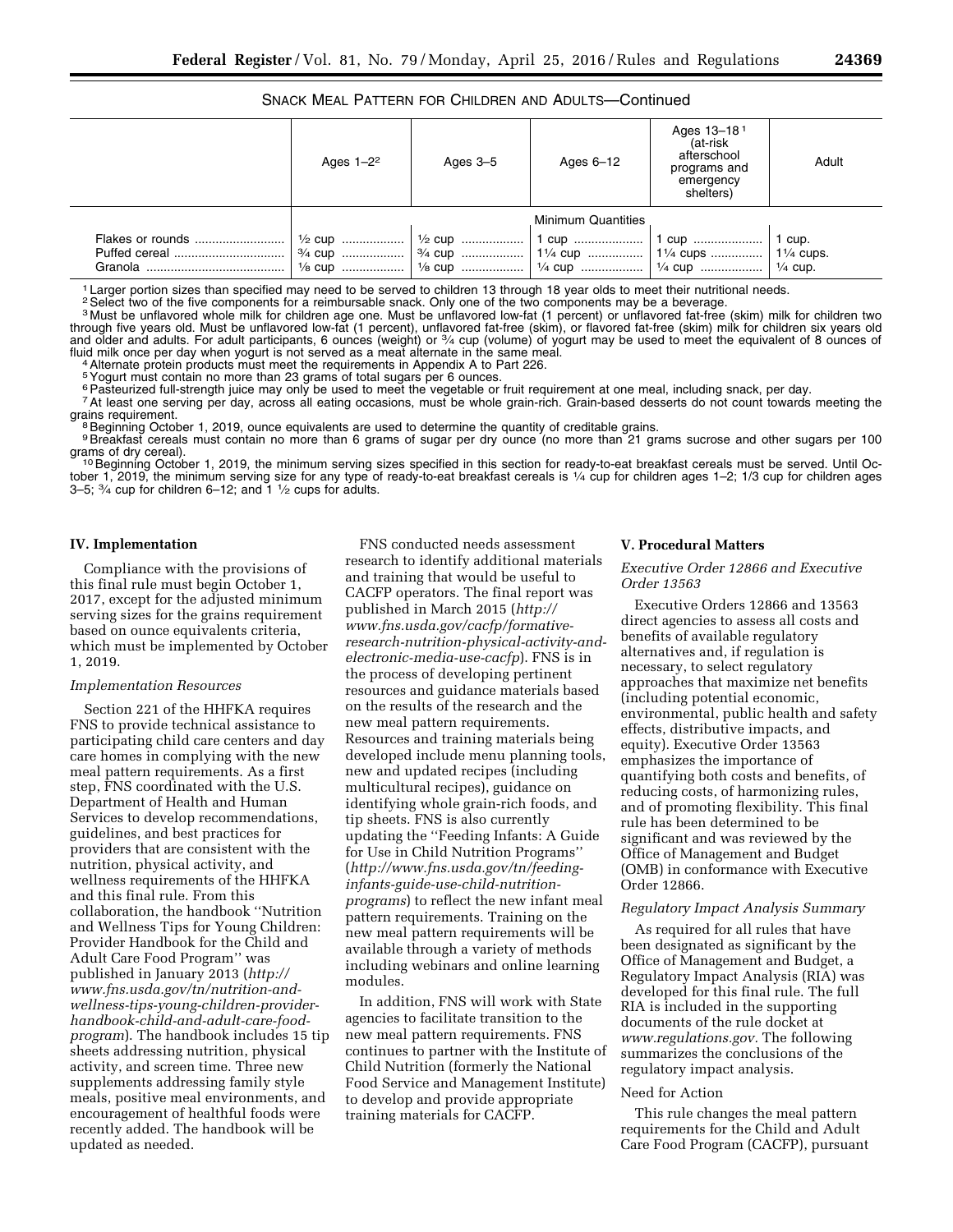to section 221 of the Healthy, Hunger-Free Kids Act of 2010 (HHFKA). Pursuant to the statute, changes are made to better align the CACFP meal patterns with the *Dietary Guidelines for Americans* (Dietary Guidelines) and improve participants' diets by reducing the prevalence of inadequate and excessive intakes of food, nutrients, and calories. The rule implements a costneutral subset of CACFP meal pattern recommendations for infants, children, and adults contained in the 2010

National Academy of Medicine (NAM; formerly the Institute of Medicine of the National Academies) report, *Child and Adult Care Food Program: Aligning Dietary Guidance for All.* 

#### **Costs**

The baseline for this regulatory impact analysis is the current cost of food to providers in homes and centers that participate in the CACFP. The final rule more closely aligns the meals served in CACFP with the Dietary

Guidelines in an essentially cost-neutral manner, as HHFKA did not provide any funding for additional or increased meal reimbursements in CACFP. USDA estimates that the rule will result in a very small decrease in the cost for CACFP providers to prepare and serve meals to Program participants,<sup>4</sup> and may result in a small, temporary increase in labor and administrative costs to implement the rule. Therefore, we project no meaningful net change in cost as a result of the rule.

#### TABLE 1—SUMMARY TABLE OF NET COSTS TO CACFP PROVIDERS OF FINAL RULE PROVISIONS

[By fiscal year, in millions of dollars—change from baseline. Negative numbers = cost savings]

|                                          | 2017    | 2018    | 2019    | 2020    | 2021    | Total    |
|------------------------------------------|---------|---------|---------|---------|---------|----------|
| Net Effect of Infant Provisions          | \$0.0   | \$0.2   | \$0.2\$ | \$0.2\$ | \$0.4   | \$0.9    |
| Infant Formula Change                    | 0.0     | $-3.4$  | $-3.5$  | $-3.6$  | $-3.6$  | $-14.1$  |
| Infant Snack-Fruits and Vegetables       | 0.0     | 3.6     | 3.7     | 3.8     | 4.0     | 15.0     |
| On-site Breastfeeding provision          |         |         |         |         |         |          |
| Separating Fruits and Vegetables         |         |         |         |         |         |          |
| Net Effect of Grain Provisions           | 0.0     | $-18.9$ | $-19.6$ | $-20.4$ | $-21.2$ | $-80.1$  |
| New Whole Grain-Rich Requirement         | 0.0     | 9.7     | 10.1    | 10.5    | 10.9    | 41.2     |
| Disallowing Desserts                     | 0.0     | $-28.6$ | $-29.7$ | $-30.9$ | $-32.1$ | $-121.3$ |
| Breakfast Cereal Sugar Limit             |         |         |         |         |         |          |
|                                          |         |         |         |         |         |          |
| Rule Impact on NSLP, SBP, & SMP          |         |         |         |         |         |          |
| Potable Water Provision                  |         |         |         |         |         |          |
| Flavored Milk Prohibition                |         |         |         |         |         |          |
| Yogurt Sugar Limit                       |         |         |         |         |         |          |
| Disallowing Frying as Preparation        |         |         |         |         |         |          |
|                                          |         |         |         |         |         |          |
| Increased Flexibility in Foods Served    |         |         |         |         |         |          |
| to CACFP Participants                    |         |         |         |         |         |          |
| Net Cost of Rule to CACFP providers      | $-0.0$  | $-18.7$ | $-19.4$ | $-20.2$ | $-20.8$ | $-79.2$  |
| Baseline Federal Reimbursement and       |         |         |         |         |         |          |
| USDA Food Assistance <sup>5</sup>        | 3,502   | 3,630   | 3,767   | 3,911   | 4,066   | 18,877   |
| Net Cost of Rule as a Percent of Federal |         |         |         |         |         |          |
|                                          | $-0.0%$ | $-0.5%$ | $-0.5%$ | $-0.5%$ | $-0.5%$ | $-0.4%$  |

\* Cost or savings is too uncertain to be estimated with precision (and is almost certainly too small to affect the estimate meaningfully); see the relevant sections for in-depth discussions of the cost implications of each provision.

**Note:** Sums may not match exactly due to rounding.

Much of the net cost savings in the table results from disallowing grainbased desserts as a reimbursable food item as recommended by NAM. However, even without counting this provision as a cost savings, the rule has only a small net cost, which providers should be able to absorb within their current food budgets, as described in detail in the full regulatory impact analysis. Other provisions of the rule that are expected to have a small cost savings include:

• The changes to the meal patterns for infants. A change in the age groups and formula quantities mean that slightly

less formula will be served under the final meal patterns than under current rules.

• Provisions that increase provider flexibility in serving meals, such as allowing a meat or meat alternate to be served in place of the entire grains requirement at breakfast a maximum of three times per week, allowing tofu as a meat alternate, and allowing yogurt to be used to meet the fluid milk requirement for adults, no more than once per day.

Provisions that are expected to or may slightly increase the cost of serving

meals that meet the final requirements include:

• The addition of fruits and vegetables as a component of infant snacks starting at 6 months.

• The requirement that at least one grain serving per day be whole grainrich. Because whole grain-rich products tend to cost more than their refined grain substitutes, this provision is expected to have a modest upward effect on the cost of providing CACFP meals.

• The separation of fruits and vegetables into separate meal components. Although this is not

<sup>4</sup>The final rule no longer allows grain based desserts to contribute to the meal patterns' grain requirement. The \$79.2 million 5-year cost reduction shown in Table 1 includes the savings to CACFP providers of substituting program-creditable grains in place of more expensive grain-based desserts. To the extent that providers continue to serve similar desserts on a non-creditable basis, their actual costs of serving meals to program

participants will exceed the cost of serving meals that meet program requirements. If we do not count the current cost of grain-based desserts as a savings in this analysis, then the estimated net cost of the rule is +42.1 million over 5 years. Given the considerable potential savings from at least reducing the number of grain based desserts served, providers, on average, should be able to implement the final rule with no increase in cost.

<sup>5</sup>Projections prepared by FNS for the development of the FY 2016 President's Budget. These figures are included in this table only to demonstrate that any potential cost impact of the rule (or, indeed, of any individual provision in the rule) is an extremely small percentage of overall Federal reimbursements to CACFP providers.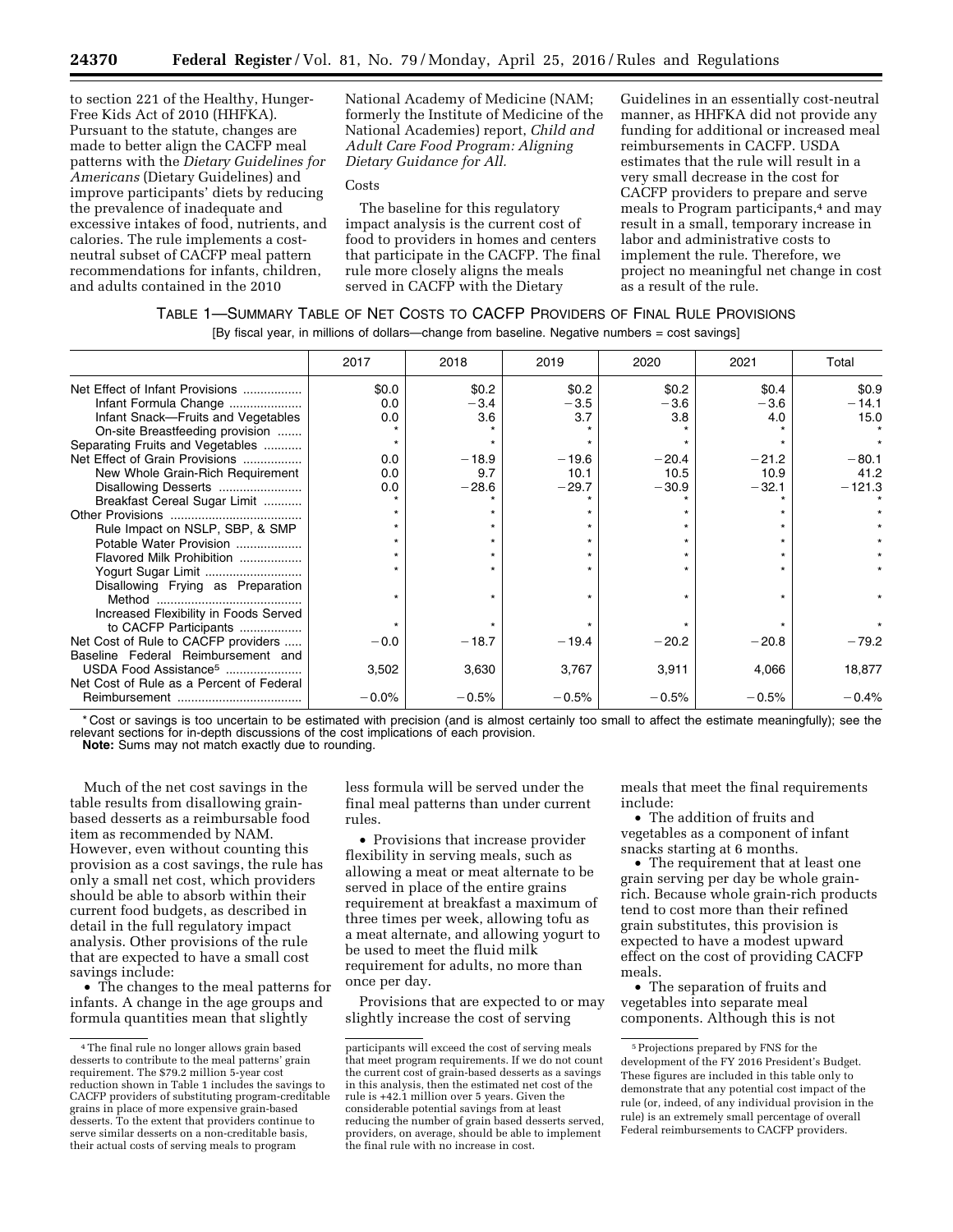expected to result in an increase in the quantities of fruits and vegetables offered, unit costs may increase if providers choose to buy smaller prepacked servings of fruits and vegetables in order to serve both a fruit and a vegetable at the same meal; however, this would be an optional cost, as providers also have the flexibility to serve two vegetables at lunch or supper.

• Provisions that limit provider flexibility in serving meals, such as the disallowing of frying as an on-site food preparation method.

#### Benefits

By updating Program regulations to make them more consistent with the recommendations of the Dietary Guidelines, the final rule will ensure that meals served at CACFP centers and homes better reflect nutrition science; increase the availability of key food groups; better meet the nutritional needs of infants, children, and adults; and foster healthy eating habits.

The changes are expected to positively impact the nutritional outcomes of all groups of CACFP participants. The infant meal pattern will help to ensure that infants will exclusively breast- or formula-feed throughout their first six months of life, as recommended by the American Academy of Pediatrics (AAP). Separating fruits and vegetables into two components increases the variety of foods that CACFP participants are able to consume at meal times. Disallowing grain-desserts as reimbursable food items, establishing a sugar limit on yogurt, disallowing frying as an on-site food preparation method, and modifying the fluid milk requirements will decrease the amount of added sugars and solid fats consumed by CACFP participants through Program meals. Requiring that one serving of grains be whole grain-rich will increase CACFP participants' consumption of whole grains, which, as the NAM notes in its report, is very low across all CACFP participant age groups.

The rule also increases flexibility for CACFP providers to better meet the nutritional requirements and dietary preferences of participants. It allows a meat or meat alternate to be served in place of the entire grains requirement at breakfast a maximum of three times per week, allows tofu as a meat alternate, and allows yogurt to be used to meet the fluid milk requirement for adults, no more than once per day.

#### *Regulatory Flexibility Act*

The Regulatory Flexibility Act (5 U.S.C. 601–612) requires agencies to analyze the impact of rulemaking on

small entities and consider alternatives that would minimize any significant impacts on a substantial number of small entities. Pursuant to that review, the Administrator of FNS certifies that this rule would not have a significant economic impact on a substantial number of small entities. While this final rule makes several revisions to the CACFP meal patterns, the provisions in this rulemaking are of minimal cost and are achievable without creating a hardship for any small entities that administer and participate in the nutrition assistance programs affected by this rulemaking, including State agencies, local educational agencies, school food authorities, child care institutions, and adult care institutions.

#### *Unfunded Mandates Reform Acts*

Title II of the Unfunded Mandates Reform Act of 1995 (UMRA), Public Law 104–4, establishes requirements for Federal agencies to assess the effects of their regulatory actions on State, local and tribal governments and the private sector. Under section 202 of the UMRA, the Department generally must prepare a written statement, including a cost benefit analysis, for proposed and final rules with ''Federal mandates'' that may result in expenditures by State, local or tribal governments, in the aggregate, or the private sector, of \$146 million or more (when adjusted for 2015 inflation; GDP deflator source: Table 1.1.9 at *[http://www.bea.gov/iTable\)](http://www.bea.gov/iTable)* in any one year. When such a statement is needed for a rule, Section 205 of the UMRA generally requires the Department to identify and consider a reasonable number of regulatory alternatives and adopt the most cost effective or least burdensome alternative that achieves the objectives of the rule.

This final rule does not contain Federal mandates (under the regulatory provisions of Title II of the UMRA) for State, local and tribal governments or the private sector of \$100 million or more in any one year. Thus, the rule is not subject to the requirements of sections 202 and 205 of the UMRA.

#### *Executive Order 12372*

The Child and Adult Care Food Program (CACFP), National School Lunch Program (NSLP), School Breakfast Program (SBP), and Special Milk Program (SMP) are listed in the Catalog of Federal Domestic Assistance under CACFP No. 10.558, NSLP No. 10.555, SBP No. 10.553, and SMP No. 10.556, respectively, and are subject to Executive Order 12372, which requires intergovernmental consultation with State and local officials. The Child Nutrition Programs are federally funded

programs administered at the State level. The Department headquarters and regional offices staff engage in ongoing formal and informal discussions with State and local officials regarding program operational issues. This structure of the Child Nutrition Programs allows State and local agencies to provide feedback that forms the basis of any discretionary decisions made in this and other rules.

#### *Federalism Summary Impact Statement*

Executive Order 13132 requires Federal agencies to consider the impact of their regulatory actions on State and local governments. Where such actions have federalism implications, agencies are directed to provide a statement for inclusion in the preamble to the regulations describing the agency's considerations in terms of the three categories called for under Section  $(6)(\overline{b})(2)(B)$  of Executive Order 13121.

The Department has considered the impact of this rule on State and local governments and has determined that this rule does not have federalism implications. Therefore, under section 6(b) of the Executive Order, a federalism summary is not required.

#### *Executive Order 12988, Civil Justice Reform*

This final rule has been reviewed under Executive Order 12988, Civil Justice Reform. This final rule is intended to have a preemptive effect with respect to any State or local laws, regulations or policies which conflict with its provisions or which would otherwise impede its full and timely implementation. This rule would permit State or local agencies operating the Child and Adult Care Food Program to establish more rigorous nutrition requirements or additional requirements for child or adult care meals that are not inconsistent with the nutritional provisions of this rule. Such additional requirements would be permissible as part of an effort by a State or local agency to enhance the child and adult day care meals or the child and adult day care nutrition environment. To illustrate, State or local agencies would be permitted to establish more restrictive whole grain requirements. For this requirement, quantities are stated as a minimum and could not be lower; however, greater amounts than the minimum could be offered. While State agencies and local agencies may establish more rigorous nutrition requirements, they cannot establish less rigorous nutrition requirements as the Russell B. National School Lunch Act; 42 U.S.C. 1766(g) provides the U.S. Department of Agriculture the authority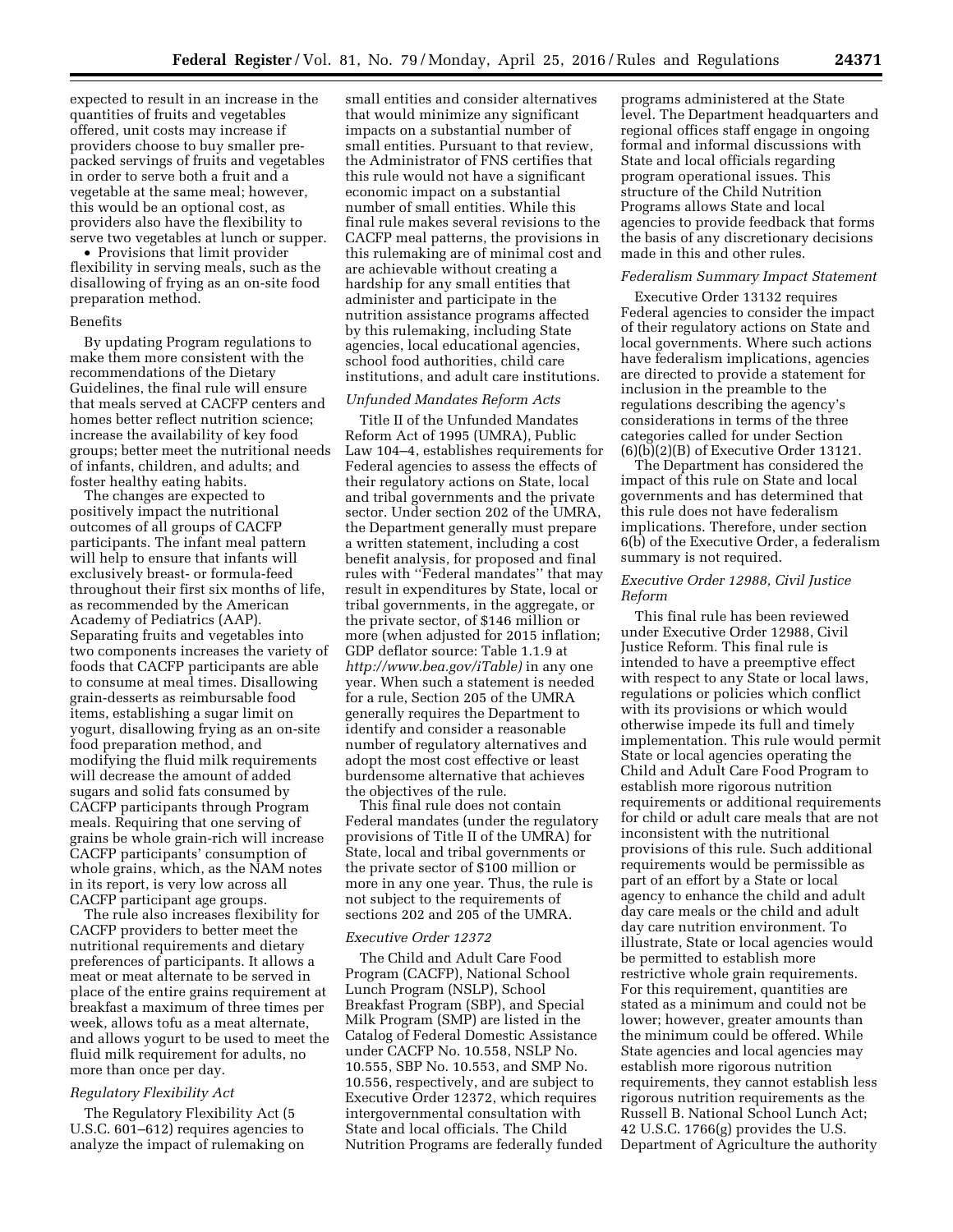to establish the minimum nutritional requirements. This rule is not intended to have a retroactive effect. Prior to any judicial challenge to the provisions or application of this final rule, all applicable administrative procedures in §§ 226.6(k) and 210.18(q), must be exhausted.

#### *Civil Rights Impact Analysis*

FNS has reviewed this final rule in accordance with USDA Regulation 4300–4, ''Civil Rights Impact Analysis,'' to identify any major civil rights impacts the rule might have on program participants on the basis of age, race, color, national origin, sex, or disability. Existing regulations at §§ 226.60(h) and  $210.10(m)(1)$  require centers, day care homes and schools to make food substitutions or modifications in the meals or snacks served under the Child and Adult Care Food Program, the National School Lunch Program, or the School Breakfast Program for children and adults who are considered to have a disability that restricts their diets. Centers, day care homes, and schools will continue to be required to offer accommodations to children and adults whose disability restricts their diet. After a careful review of the rule's intent and provisions, FNS has determined that this rule is not expected to affect the participation of protected individuals in the Child and Adult Care Food Program, National School Lunch Program, School Breakfast Program, or Special Milk Program.

#### *Executive Order 13175*

This rule has been reviewed in accordance with the requirements of Executive Order 13175, ''Consultation and Coordination with Indian Tribal Governments.'' Executive Order 13175 requires Federal agencies to consult and coordinate with tribes on a governmentto-government basis on policies that have tribal implications, including regulations, legislative comments or proposed legislation, and other policy statements or actions that have substantial direct effects on one or more Indian tribes, on the relationship between the Federal Government and Indian tribes or on the distribution of power and responsibilities between the Federal Government and Indian tribes.

The Food and Nutrition Service has assessed the impact of this rule on Indian tribes and determined that this rule does not, to our knowledge, have tribal implications that require tribal consultation under EO 13175. FNS provides regularly scheduled quarterly webinars and conference calls as a venue for collaborative conversations with Tribal officials or their designees.

On a February 18, 2015 call, FNS advised Tribal officials that the proposed rule to update the CACFP meal patterns had been published and encouraged participants to submit public comments. No comments or questions from Tribal officials arose related to the proposed rule. If a Tribe requests consultation, the Food and Nutrition Service will work with the USDA Office of Tribal Relations to ensure meaningful collaboration is provided where changes, additions and modifications identified herein are not expressly mandated by Congress.

#### *Paperwork Reduction Act*

The Paperwork Reduction Act of 1995 (44 U.S.C. Chap. 35; 5 CFR part 1320) requires the Office of Management and Budget (OMB) approve all collections of information by a Federal agency before they can be implemented. Respondents are not required to respond to any collection of information unless it displays a current valid OMB control number. This rule contains information collections that have been approved by OMB under OMB #0584–0055. Additionally, FNS will issue a separate 60-day notice under OMB #0584–0055 and submit a request for clearance to OMB to include the required written requests for non-dairy milk substitutions. This requirement will become effective until such time that clearance is received from OMB. When OMB notifies FNS of its decision, FNS will publish a notice in the **Federal Register** of the action.

#### *E-Government Act Compliance*

FNS is committed to complying with the E-Government Act, to promote the use of the Internet and other information technologies to provide increased opportunities for citizen access to Government information and services, and for other purposes.

#### **List of Subjects**

#### *7 CFR Part 210*

Children, Commodity School Program, Food assistance programs, Grants programs—social programs, National School Lunch Program, Nutrition, Reporting and recordkeeping requirements, Surplus agricultural commodities.

#### *7 CFR Part 215*

Food assistance programs, Grant programs—education, Grant programs health, Infants and children, Milk, Reporting and recordkeeping requirements.

#### *7 CFR Part 220*

Grant programs—education, Grant programs—health, Infants and children, Nutrition, Reporting and recordkeeping requirements, School breakfast and lunch programs.

#### *7 CFR Part 226*

Accounting, Aged, American Indians, Day care, Food assistance programs, Grant programs, Grant programs health, Individuals with disabilities, Infants and children, Intergovernmental relations, Loan programs, Reporting and recordkeeping requirements, Surplus agricultural commodities.

Accordingly, 7 CFR parts 210, 215, 220, and 226 are amended as follows:

#### **PART 210—NATIONAL SCHOOL LUNCH PROGRAM**

■ 1. The authority citation for 7 CFR part 210 continues to read as follows:

**Authority:** 42 U.S.C. 1751–1760, 1779.

 $\blacksquare$  2. Amend § 210.10 as follows:

■ a. In paragraph (a)(1)(i), remove the words ''1 to 4'' in the fourth sentence and add in their place words ''1 through 4'';

■ b. In paragraph (a)(1)(ii), remove the last sentence;

- c. In paragraph (e), revise the paragraph heading;
- d. In paragraph (g), revise the first sentence;
- e. Revise paragraph (j);
- **f.** In paragraph  $(l)(1)$ , add two
- sentences at the end of the paragraph;
- g. Revise paragraphs (o)(2) through
- (4);
- h. Revise paragraph (p); and
- $\blacksquare$  i. Add paragraph (q).

The additions and revisions read as follows:

#### **§ 210.10 Meal requirements for lunches and requirements for afterschool snacks.**

\* \* \* \* \* (e) *Offer versus serve for grades K through 12.* \* \* \*

\* \* \* \* \* (g) \* \* \* The State agency and school food authority must provide technical assistance and training to assist schools in planning lunches that meet the meal pattern in paragraph (c) of this section; the calorie, saturated fat, sodium, and *trans* fat specifications established in paragraph (f) of this section; and the meal pattern requirements in paragraphs (o), (p), and (q) of this section as applicable. \*

\* \* \* \* \* (j) *State agency's responsibilities for compliance monitoring.* Compliance with the meal requirements in paragraph (b) of this section, including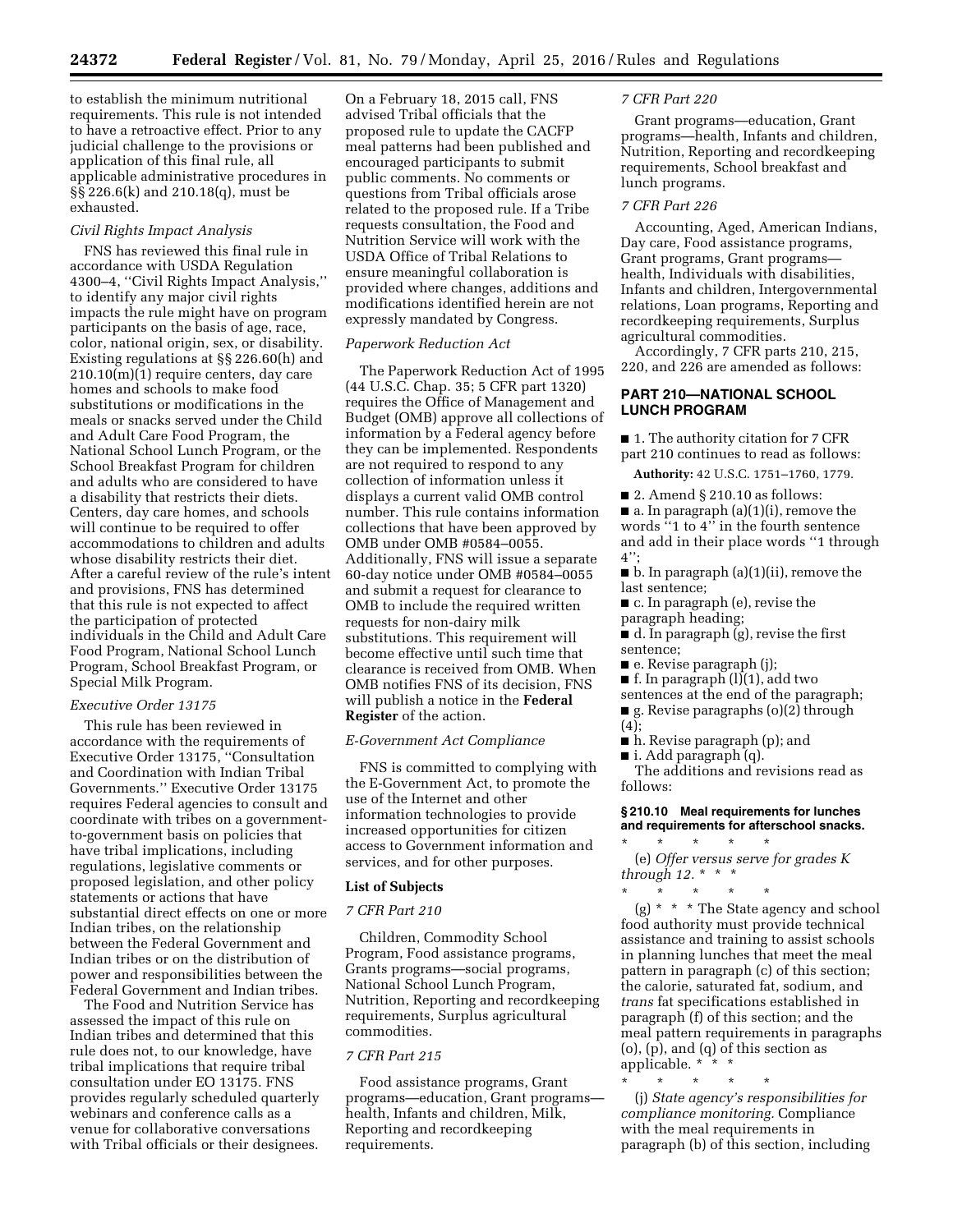dietary specifications for calories, saturated fat, sodium and *trans* fat, and paragraphs (o), (p), and (q) of this section, as applicable, will be monitored by the State agency through administrative reviews authorized in § 210.18.

\* \* \* \* \*

(l) \* \* \*

(1) \* \* \* With State agency approval, schools may serve lunches to children under age 5 over two service periods. Schools may divide quantities and food items offered each time any way they wish.

- \* \* \* \* \*
	- (o) \* \* \*

(2) *Afterschool snack requirements for grades K through 12.* Afterschool snacks must contain two different components from the following four:

(i) A serving of fluid milk as a beverage, or on cereal, or used in part for each purpose.

(ii) A serving of meat or meat alternate, including nuts and seeds and their butters listed in FNS guidance that are nutritionally comparable to meat or other meat alternates based on available nutritional data.

(A) Nut and seed meals or flours may be used only if they meet the requirements for alternate protein products established in appendix A of this part.

(B) Acorns, chestnuts, and coconuts cannot be used as meat alternates due to their low protein and iron content.

(iii) A serving of vegetable or fruit, or full-strength vegetable or fruit juice, or an equivalent quantity of any combination of these foods. Juice must not be served when fluid milk is served as the only other component.

(iv) A serving of whole-grain or enriched bread; or an equivalent serving of a bread product, such as cornbread, biscuits, rolls, or muffins made with whole-grain or enriched meal or flour;

#### PRESCHOOL SNACK MEAL PATTERN

or a serving of cooked whole-grain or enriched pasta or noodle products such as macaroni, or cereal grains such as enriched rice, bulgur, or enriched corn grits; or an equivalent quantity of any combination of these foods.

(3) *Afterschool snack requirements for preschoolers*—(i) *Snacks served to preschoolers.* Schools serving afterschool snack to children ages 1 through 4 must serve the food components and quantities required in the snack meal pattern established for the Child and Adult Care Food Program, under § 226.20(a), (c)(3), and (d) of this chapter. In addition, schools serving afterschool snacks to this age group must comply with the requirements set forth in paragraphs (a), (c)(3), (4), and (7), (d)(2) through (4), (g), and (m) of this section.

(ii) *Preschooler snack meal pattern table.* The minimum amounts of food components to be served at snack are as follows:

|                                                                                                              | Ages $1-2$                | Ages 3-5                       |  |
|--------------------------------------------------------------------------------------------------------------|---------------------------|--------------------------------|--|
| Food Components and Food Items <sup>1</sup>                                                                  | <b>Minimum Quantities</b> |                                |  |
|                                                                                                              |                           | 4 fluid ounces.                |  |
| Meats/meat alternates                                                                                        |                           |                                |  |
| Edible portion as served:                                                                                    |                           |                                |  |
|                                                                                                              |                           | $\frac{1}{2}$ ounce.           |  |
| Tofu, soy products, or alternate protein products <sup>4</sup>                                               |                           | $\frac{1}{2}$ ounce.           |  |
|                                                                                                              |                           | $\frac{1}{2}$ ounce.           |  |
|                                                                                                              |                           | $\frac{1}{2}$ .                |  |
|                                                                                                              |                           | $\frac{1}{8}$ cup.             |  |
| Peanut butter or soy nut butter or other nut or seed butters                                                 |                           | 1 Tbsp.                        |  |
| Yogurt, plain or flavored unsweetened or sweetened <sup>5</sup>                                              | 2 ounces or 1/4 cup       | 2 ounces or $\frac{1}{4}$ cup. |  |
|                                                                                                              |                           | $\frac{1}{2}$ ounce.           |  |
|                                                                                                              |                           | $\frac{1}{2}$ cup.             |  |
|                                                                                                              |                           | $\frac{1}{2}$ cup.             |  |
| Grains (oz eq) $67$                                                                                          |                           |                                |  |
|                                                                                                              |                           | $\frac{1}{2}$ slice.           |  |
| Whole grain-rich or enriched bread product, such as biscuit, roll,<br>muffin.                                |                           | $\frac{1}{2}$ serving.         |  |
| Whole grain-rich, enriched or fortified cooked breakfast cereal, <sup>8</sup><br>cereal grain, and/or pasta. |                           | $\frac{1}{4}$ cup.             |  |
| Whole grain-rich, enriched or fortified ready-to-eat breakfast ce-<br>real (dry, cold) $89$ .                |                           |                                |  |
|                                                                                                              |                           | $\frac{1}{2}$ cup.             |  |
|                                                                                                              |                           | $\frac{3}{4}$ cup.             |  |
|                                                                                                              |                           | $\frac{1}{8}$ cup.             |  |

1Select two of the five components for a reimbursable snack. Only one of the two components may be a beverage.

2 Must be unflavored whole milk for children age one. Must be unflavored low-fat (1 percent) or unflavored fat-free (skim) milk for children two through five years old.<br><sup>3</sup> Pasteurized full-strength juice may only be used to meet the vegetable or fruit requirement at one meal, including snack, per day.<br><sup>4</sup> Alternate protein products must meet the requirements in ap

5Yogurt must contain no more than 23 grams of total sugars per 6 ounces.

6At least one serving per day, across all eating occasions, must be whole grain-rich. Grain-based desserts do not count towards meeting the

<sup>7</sup> Beginning October 1, 2019, ounce equivalents are used to determine the quantity of creditable grains.

<sup>8</sup>Breakfast cereals must contain no more than 6 grams of sugar per dry ounce (no more than 21 grams sucrose and other sugars 100 grams of dry cereal).

<sup>9</sup> Beginning October 1, 2019, the minimum serving sizes specified in this section for ready-to-eat breakfast cereals must be served. Until October 1, 2019, the minimum serving size for any type of ready-to-eat breakfast cereals is 1/4 cup for children ages 1–2, and 1/3 cup for children ages 3–5.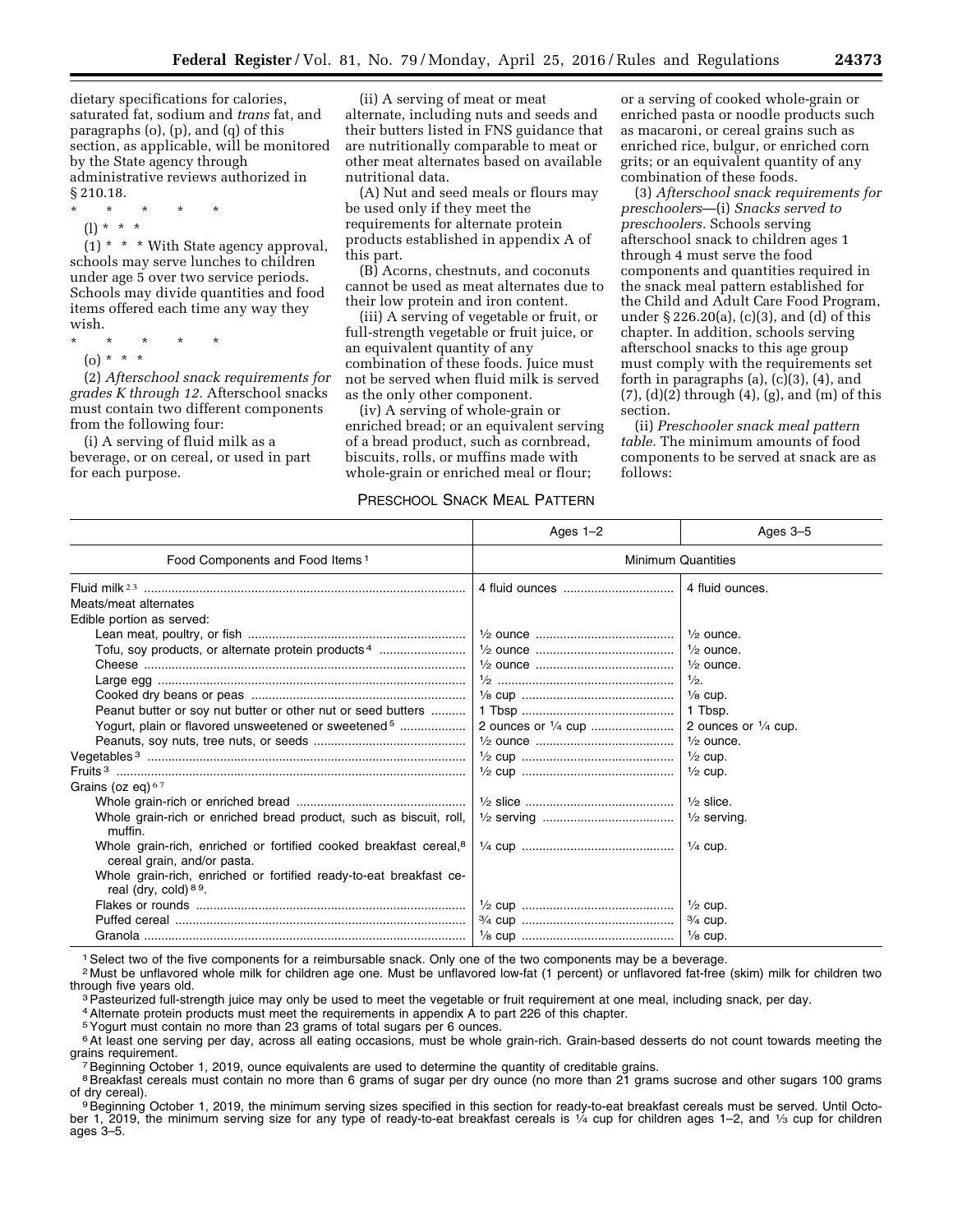(4) *Afterschool snack requirements for infants*—(i) *Snacks served to infants.*  Schools serving afterschool snacks to infants ages birth through 11 months must serve the food components and quantities required in the snack meal

pattern established for the Child and Adult Care Food Program, under § 226.20(a), (b), and (d) of this chapter. In addition, schools serving afterschool snacks to infants must comply with the requirements set forth in paragraphs (a), (c)(3), (4), and (7), (g), and (m) of this section.

(ii) *Infant snack meal pattern table.*  The minimum amounts of food components to be served at snack are as follows:

#### INFANT SNACK MEAL PATTERN

| Infants | Birth through 5 months | 6 through 11 months                                                                                                                                                                                                                                                                                         |
|---------|------------------------|-------------------------------------------------------------------------------------------------------------------------------------------------------------------------------------------------------------------------------------------------------------------------------------------------------------|
|         |                        | 2–4 fluid ounces breastmilk <sup>1</sup> or formula <sup>2</sup> ; and<br>$0-1/2$ slice bread $34$ ; or<br>0–2 cracker $34$ ; or<br>0–4 tablespoons infant cereal <sup>234</sup> or ready-to-eat break-<br>fast cereal $3456$ ; and<br>0–2 tablespoons vegetable or fruit, or a combination of<br>both $57$ |

1 Breastmilk or formula, or portions of both, must be served; however, it is recommended that breastmilk be served in place of formula from birth through 11 months. For some breastfed infants who regularly consume less than the minimum amount of breastmilk per feeding, a serving of less than the minimum amount of breastmilk may be offered, with additional breastmilk offered at a later time if the infant will consume more.<br><sup>2</sup> Infant formula and dry infant cereal must be iron-fortified.

3A serving of grains must be whole grain-rich, enriched meal, or enriched flour.

4Beginning October 1, 2019, ounce equivalents are used to determine the quantity of creditable grains.

5A serving of this component is required when the infant is developmentally ready to accept it.

6Breakfast cereals must contain no more than 6 grams of sugar per dry ounce (no more than 21 grams sucrose and other sugars per 100 grams of dry cereal).

 $\frac{7}{7}$ Fruit and vegetable juices must not be served.

(p) *Lunch requirements for preschoolers*—(1) *Lunches served to preschoolers.* Schools serving lunches to children ages 1 through 4 under the National School Lunch Program must serve the food components and quantities required in the lunch meal

pattern established for the Child and Adult Care Food Program, under § 226.20(a), (c)(2), and (d) of this chapter. In addition, schools serving lunches to this age group must comply with the requirements set forth in paragraphs (a), (c)(3), (4), and (7), (d)(2)

#### PRESCHOOL LUNCH MEAL PATTERN

through  $(4)$ ,  $(g)$ ,  $(k)$ ,  $(l)$ , and  $(m)$  of this section.

(2) *Preschooler lunch meal pattern table.* The minimum amounts of food components to be served at lunch are as follows:

|                                                                                                                                                                                                                                                                                                                                  | Ages $1-2$                | Ages 3-5                                                                                  |  |
|----------------------------------------------------------------------------------------------------------------------------------------------------------------------------------------------------------------------------------------------------------------------------------------------------------------------------------|---------------------------|-------------------------------------------------------------------------------------------|--|
| Food Components and Food Items <sup>1</sup>                                                                                                                                                                                                                                                                                      | <b>Minimum Quantities</b> |                                                                                           |  |
| Meat/meat alternates                                                                                                                                                                                                                                                                                                             | 4 fluid ounces            | 6 fluid ounces.                                                                           |  |
| Edible portion as served:                                                                                                                                                                                                                                                                                                        |                           | $1\frac{1}{2}$ ounces.                                                                    |  |
| Tofu, soy products, or alternate protein products <sup>3</sup>                                                                                                                                                                                                                                                                   |                           | $1\frac{1}{2}$ ounces.<br>$1\frac{1}{2}$ ounces.<br>$\frac{3}{4}$ .<br>$\frac{3}{8}$ cup. |  |
| Peanut butter or soy nut butter or other nut or seed butters<br>Yogurt, plain or flavored unsweetened or sweetened <sup>4</sup>                                                                                                                                                                                                  |                           | 3 Tbsp.<br>6 ounces or $\frac{3}{4}$ cup.                                                 |  |
| The following may be used to meet no more than 50 percent of the re-<br>quirement:<br>Peanuts, soy nuts, tree nuts, or seeds, as listed in program guid-<br>ance, or an equivalent quantity of any combination of the above<br>meat/meat alternates (1 ounce of nuts/seeds $= 1$ ounce of<br>cooked lean meat, poultry or fish). |                           | $\frac{3}{4}$ ounce = 50%.                                                                |  |
| Grains (oz eq) $78$                                                                                                                                                                                                                                                                                                              |                           | $\frac{1}{4}$ cup.<br>$\frac{1}{4}$ cup                                                   |  |
| Whole grain-rich or enriched bread product, such as biscuit, roll,<br>muffin.                                                                                                                                                                                                                                                    |                           | $\frac{1}{2}$ slice.<br>$\frac{1}{2}$ serving.                                            |  |
| Whole grain-rich, enriched or fortified cooked breakfast cereal, 9<br>cereal grain, and/or pasta.                                                                                                                                                                                                                                |                           | $\frac{1}{4}$ cup.                                                                        |  |

1 Must serve all five components for a reimbursable meal.

2 Must be unflavored whole milk for children age one. Must be unflavored low-fat (1 percent) or unflavored fat-free (skim) milk for children two through five years old.<br><sup>3</sup>Alternate protein products must meet the requirements in appendix A to part 226 of this chapter.

4Yogurt must contain no more than 23 grams of total sugars per 6 ounces.

<sup>5</sup>Pasteurized full-strength juice may only be used to meet the vegetable or fruit requirement at one meal, including snack, per day.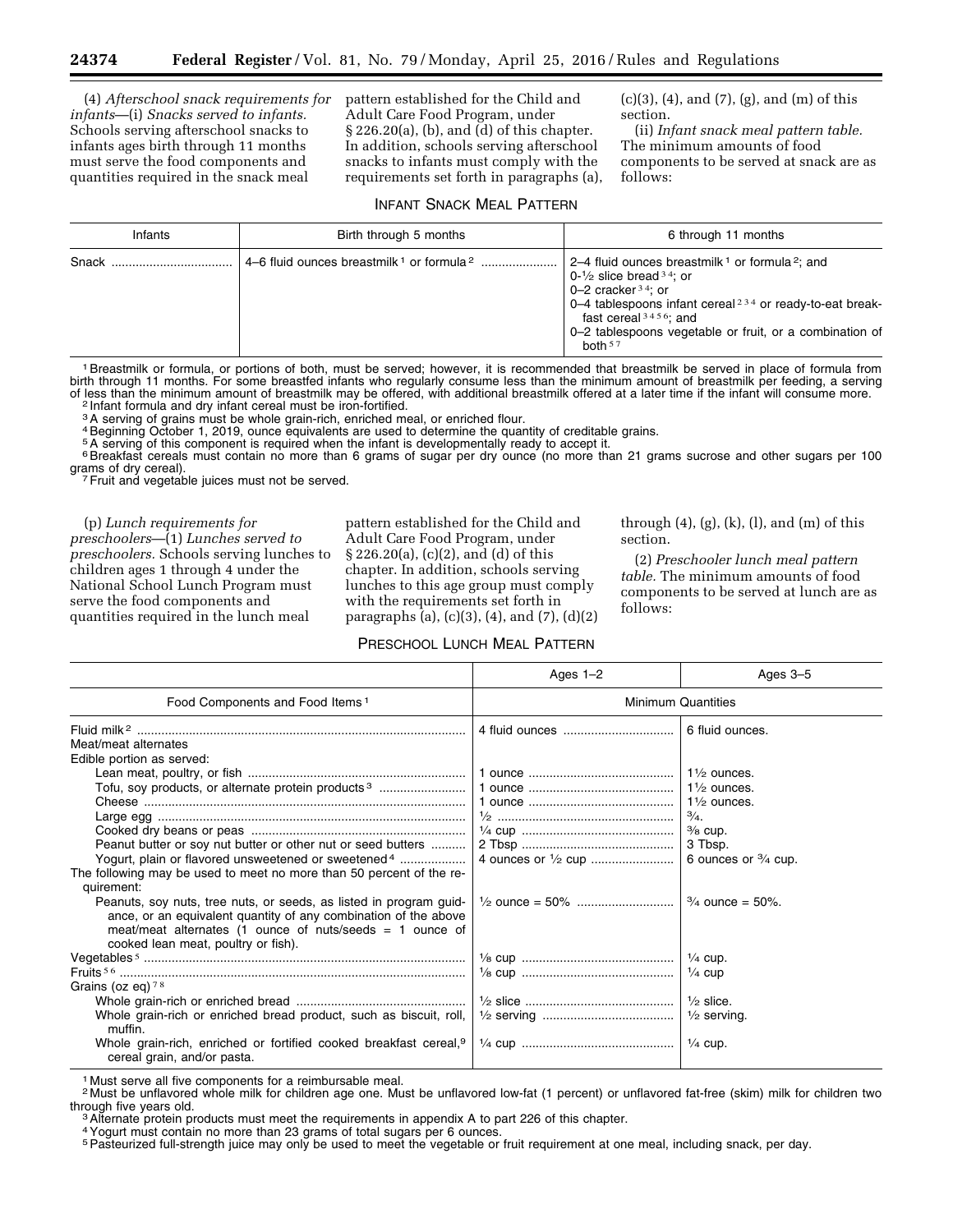<sup>6</sup>A vegetable may be used to meet the entire fruit requirement. When two vegetables are served at lunch or supper, two different kinds of vegetables must be served.<br>
7At least one serving per day, across all eating occasions, must be whole grain-rich. Grain-based desserts do not count towards the grains re-<br>
The serving per day, across all eating occasions,

<sup>8</sup> Beginning October 1, 2019, ounce equivalents are used to determine the quantity of the creditable grain. 9 Breakfast cereals must contain no more than 6 grams of sugar per dry ounce (no more than 21 grams sucrose and other sugars per 100 grams of dry cereal).

(q) *Lunch requirements for infants*— (1) *Lunches served to infants.* Schools serving lunches to infants ages birth through 11 months under the National School Lunch Program must serve the food components and quantities

required in the lunch meal pattern established for the Child and Adult Care Food Program, under § 226.20(a), (b), and (d) of this chapter. In addition, schools serving lunches to infants must comply with the requirements set forth

in paragraphs (a), (c)(3), (4), and (7), (g), (l), and (m) of this section.

(2) *Infant lunch meal pattern table.*  The minimum amounts of food components to be served at lunch are as follows:

INFANT LUNCH MEAL PATTERN

| Infants | Birth through 5 months | 6 through 11 months                                                                                                                                                                                                                                                                                                                                                                                                                                              |
|---------|------------------------|------------------------------------------------------------------------------------------------------------------------------------------------------------------------------------------------------------------------------------------------------------------------------------------------------------------------------------------------------------------------------------------------------------------------------------------------------------------|
| Lunch   |                        | 6–8 fluid ounces breastmilk <sup>1</sup> or formula <sup>2</sup> ; and<br>0-4 tablespoons<br>infant cereal $23$<br>meat,<br>fish,<br>poultry,<br>whole egg,<br>cooked dry beans, or<br>cooked dry peas; or<br>0-2 ounces of cheese; or<br>0–4 ounces (volume) of cottage cheese; or,<br>0-8 ounces or 1 cup of yogurt <sup>4</sup> ; or a combination of<br>the above <sup>5</sup> ; and<br>0–2 tablespoons vegetable or fruit, or a combination of<br>both $56$ |

1Breastmilk or formula, or portions of both, must be served; however, it is recommended that breastmilk be served in place of formula from birth through 11 months. For some breastfed infants who regularly consume less than the minimum amount of breastmilk per feeding, a serving of less than the minimum amount of breastmilk may be offered, with additional breastmilk offered at a later time if the infant will consume more.<br><sup>2</sup> Infant formula and dry infant cereal must be iron-fortified.

2 Infant formula and dry infant cereal must be iron-fortified.<br><sup>3</sup> Beginning October 1, 2019, ounce equivalents are used to determine the quantity of creditable grains.

4Yogurt must contain no more than 23 grams of total sugars per 6 ounces.

5A serving of this component is required when the infant is developmentally ready to accept it.

<sup>6</sup> Fruit and vegetable juices must not be served.

#### **PART 215—SPECIAL MILK PROGRAM**

■ 3. The authority for 7 CFR part 215 continues to read as follows:

**Authority:** 42 U.S.C. 1772 and 1779.

■ 4. Add § 215.7a to read as follows:

#### **§ 215.7a Fluid milk and non-dairy milk substitute requirements.**

Fluid milk and non-dairy fluid milk substitutes served must meet the requirements as outlined in this section.

(a) *Types of fluid milk.* All fluid milk served in the Program must be pasteurized fluid milk which meets State and local standards for such milk, have vitamins A and D at levels specified by the Food and Drug Administration, and must be consistent with State and local standards for such milk. Fluid milk must also meet the following requirements:

(1) *Children 1 year old.* Children one year of age must be served unflavored whole milk.

(2) *Children 2 through 5 years old.*  Children two through five years old must be served either unflavored low-fat (1 percent) or unflavored fat-free (skim) milk.

(3) *Children 6 years old and older.*  Children six years old and older must be served unflavored low-fat (1 percent), unflavored fat-free (skim), or flavored fat-free (skim) milk.

(b) *Fluid milk substitutes.* Non-dairy fluid milk substitutions that provide the nutrients listed in the following table and are fortified in accordance with fortification guidelines issued by the Food and Drug Administration may be provided for non-disabled children who cannot consume fluid milk due to medical or special dietary needs when requested in writing by the child's parent or guardian. A school or day care center need only offer the non-dairy beverage that it has identified as an allowable fluid milk substitute according to the following table.

| <b>Nutrient</b>                                                               | Per cup (8 fl oz) |
|-------------------------------------------------------------------------------|-------------------|
| Calcium  276 mg.<br>Protein  8 g.<br>Vitamin A  500 IU.<br>Vitamin D  100 IU. |                   |

| Nutrient     | Per cup (8 fl oz) |
|--------------|-------------------|
| Magnesium    | 24 mg.            |
| Phosphorus   | 222 mg.           |
| Potassium    | 349 mg.           |
| Riboflavin   | $0.44$ mg.        |
| Vitamin B-12 | $1.1$ mcg.        |

#### **PART 220—SCHOOL BREAKFAST PROGRAM**

■ 5. The authority citation for 7 CFR

part 220 continues to read as follows:

**Authority:** 42 U.S.C. 1773, 1779, unless otherwise noted.

■ 6. Amend § 220.8 as follows:

■ a. In paragraph (a), revise the first sentence;

 $\blacksquare$  b. In paragraph (a)(3), revise the third sentence;

■ c. In paragraph (c), revise the

paragraph heading;

■ d. In paragraph (e), revise the paragraph heading;

■ e. In paragraph (g), revise the first sentence;

■ f. Revise paragraphs (j) and (o); and

■ g. Add paragraph (p).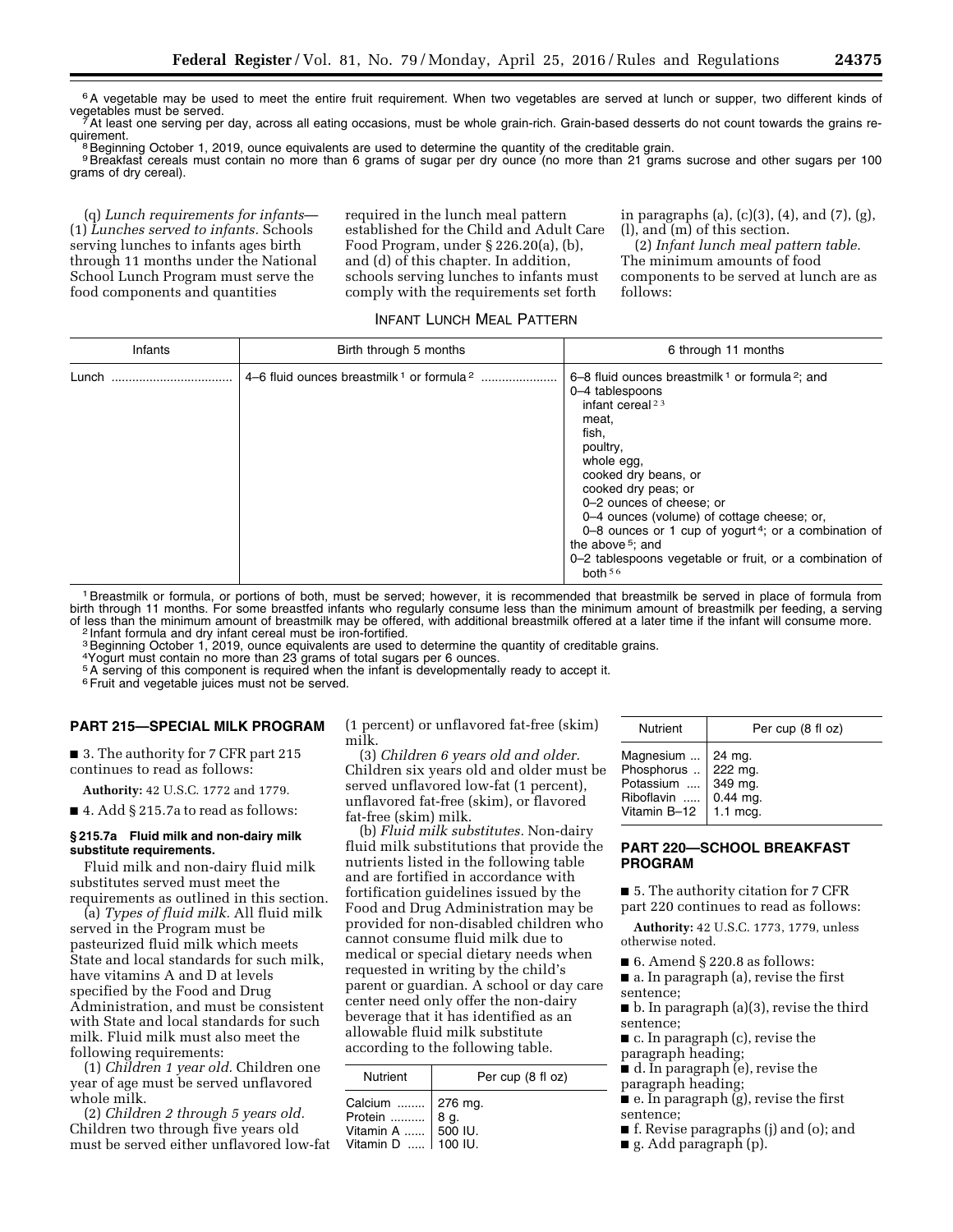The addition and revisions read as follows:

#### **§ 220.8 Meal requirements for breakfasts.**

(a) \* \* \* This section contains the meal requirements applicable to school breakfasts for students in grades K through 12, and for children under the age of 5.  $* * * *$ 

(3) \* \* \* Labels or manufacturer specifications for food products and ingredients used to prepare school meals for students in grades K through 12 must indicate zero grams of *trans* fat per serving (less than 0.5 grams). \* \* \* \* \* \* \* \*

(c) *Meal pattern for school breakfasts* 

*for grades K through 12.* \* \* \*

\* \* \* \* \*

\* \* \* \* \*

(e) *Offer verses serve for grades K through 12.* \* \* \*

\* \* \* \* \*

(g) \* \* \* The State agency and school food authority must provide technical assistance and training to assist schools in planning breakfasts that meet the meal pattern in paragraph (c) of this section, the dietary specifications for calorie, saturated fat, sodium, and *trans*  fat established in paragraph (f) of this section, and the meal pattern in paragraphs (o) and (p) of this section, as applicable. \* \* \*

\* \* \* \* \*

(j) *State agency's responsibilities for compliance monitoring.* Compliance with the applicable meal requirements in paragraph (b), (o), and (p) of this section will be monitored by the State

#### PRESCHOOL BREAKFAST MEAL PATTERN

agency through administrative reviews authorized in § 210.18 of this chapter.

\* \* \* \* \*

(o) *Breakfast requirements for preschoolers*—(1) *Breakfasts served to preschoolers.* Schools serving breakfast to children ages 1 through 4 under the School Breakfast Program must serve the meal components and quantities required in the breakfast meal pattern established for the Child and Adult Day Care Food Program under § 226.20(a), (c)(1), and (d) of this chapter. In addition, schools serving breakfasts to this age group must comply with the requirements set forth in paragraphs (a),  $(c)(3)$ ,  $(k)$ ,  $(l)$ , and  $(m)$  of this section as applicable.

(2) *Preschooler breakfast meal pattern table.* The minimum amounts of food components to be served at breakfast are as follows:

| Food components and food items <sup>1</sup>                                                                                                                                                                                                                                                                            | Minimum quantities |                                                                                                                                                     |  |
|------------------------------------------------------------------------------------------------------------------------------------------------------------------------------------------------------------------------------------------------------------------------------------------------------------------------|--------------------|-----------------------------------------------------------------------------------------------------------------------------------------------------|--|
|                                                                                                                                                                                                                                                                                                                        | Ages $1-2$         | Ages $3-5$                                                                                                                                          |  |
| Grains (oz eq) $456$<br>Whole grain-rich or enriched bread product, such as biscuit, roll,<br>muffin.<br>Whole grain-rich, enriched or fortified cooked breakfast cereal, <sup>7</sup><br>cereal grain, and/or pasta.<br>Whole grain-rich, enriched or fortified ready-to-eat breakfast ce-<br>real (dry, cold) $78$ . |                    | 6 fluid ounces.<br>$\frac{1}{2}$ cup<br>$\frac{1}{2}$ slice<br>$\frac{1}{2}$ serving<br>$\frac{1}{4}$ cup<br>$\frac{1}{2}$ cup<br>$\frac{3}{4}$ cup |  |
| Granola<br>.                                                                                                                                                                                                                                                                                                           |                    | $\frac{1}{8}$ cup                                                                                                                                   |  |

Must serve all three components for a reimbursable meal.

<sup>2</sup> Must be unflavored whole milk for children age one. Must be unflavored low-fat (1 percent) or unflavored fat-free (skim) milk for children two through five years old.

<sup>3</sup> Pasteurized full-strength juice may only be used to meet the vegetable or fruit requirement at one meal, including snack, per day.<br><sup>4</sup> At least one serving per day, across all eating occasions, must be whole grain-rich

<sup>5</sup> <sup>5</sup> Meat and meat alternates may be used to meet the entire grains requirement a maximum of three times a week. One ounce of meat and<br>meat alternates is equal to one ounce equivalent of grains.

Beginning October 1, 2019, ounce equivalents are used to determine the quantity of creditable grains.

<sup>7</sup> Breakfast cereals must contain no more than 6 grams of sugar per dry ounce (no more than 21 grams sucrose and other sugars per 100 grams of dry cereal).

<sup>8</sup> Beginning October 1, 2019, the minimum serving size specified in this section for ready-to-eat breakfast cereals must be served. Until October 1, 2019, the minimum serving size for any type of ready-to-eat breakfast cereals is 1/4 cup for children ages 1–2, and 1/3 cup for children ages 3–5.

(p) *Breakfast requirements for infants*—(1) *Breakfasts served to infants.*  Schools serving breakfasts to infants ages birth through 11 months under the School Breakfast Program must serve the food components and quantities

required in the breakfast meal pattern established for the Child and Adult Day Care Food Program, under § 226.20(a), (b), and (d) of this chapter. In addition, schools serving breakfasts to infants must comply with the requirements set

forth in paragraphs  $(a)$ ,  $(c)(3)$ ,  $(k)$ ,  $(l)$ , and (m) of this section as applicable.

(2) *Infant breakfast meal pattern table.* The minimum amounts of food components to be served at breakfast are as follows:

#### INFANT BREAKFAST MEAL PATTERN

| ntants          | months<br><b>Birth</b><br>through                                                | months<br>through                                                                           |  |
|-----------------|----------------------------------------------------------------------------------|---------------------------------------------------------------------------------------------|--|
| <b>Breakfas</b> | 'or formula <sup>2</sup><br>tluic<br>l ounces breastmilk <sup>ı</sup><br>. 4 – F | <sup>1</sup> or formula <sup>2</sup> ; and<br>, breastmilk <sup>1</sup><br>6 <sub>-</sub> 8 |  |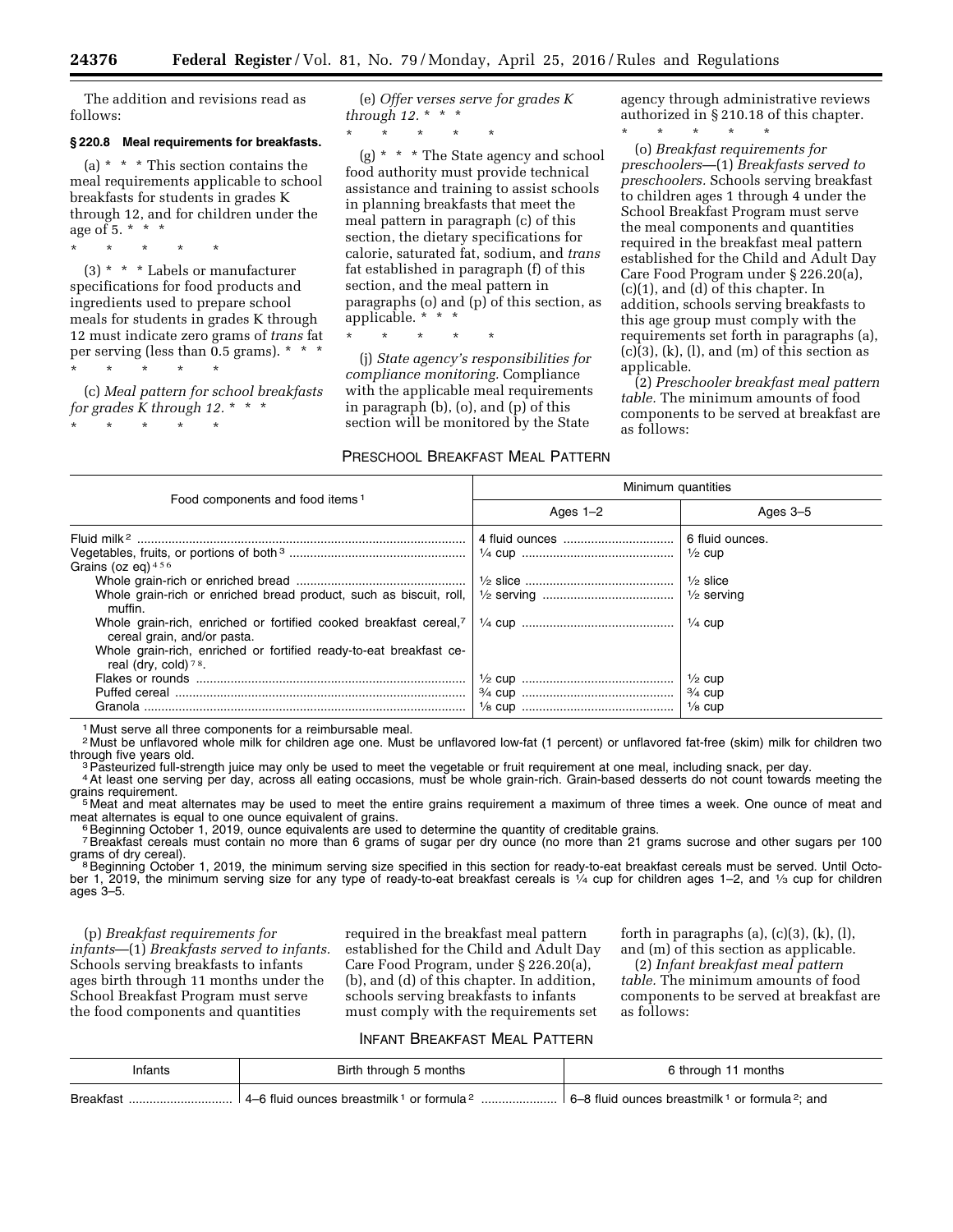#### INFANT BREAKFAST MEAL PATTERN—Continued

| Infants | Birth through 5 months | 6 through 11 months                                                                                                                                                                                                                                                                                                                                                                    |
|---------|------------------------|----------------------------------------------------------------------------------------------------------------------------------------------------------------------------------------------------------------------------------------------------------------------------------------------------------------------------------------------------------------------------------------|
|         |                        | 0-4 tablespoons<br>infant cereal $23$<br>meat,<br>fish,<br>poultry,<br>whole egg,<br>cooked dry beans, or<br>cooked dry peas; or<br>0-2 ounces of cheese; or<br>0-4 ounces (volume) of cottage cheese; or,<br>0–8 ounces or 1 cup of yogurt <sup>4</sup> ; or a<br>combination of the above <sup>5</sup> ; and<br>0-2 tablespoons vegetable or fruit, or a combination of<br>hoth $56$ |

1Breastmilk or formula, or portions of both, must be served; however, it is recommended that breastmilk be served in place of formula from birth through 11 months. For some breastfed infants who regularly consume less than the minimum amount of breastmilk per feeding, a serving of less than the minimum amount of breastmilk may be offered, with additional breastmilk offered at a later time if the infant will consume more. 2 Infant formula and dry infant cereal must be iron-fortified.

<sup>3</sup> Beginning October 1, 2019, ounce equivalents are used to determine the quantity of creditable grains.

4Yogurt must contain no more than 23 grams of total sugars per 6 ounces.

5A serving of this component is required when the infant is developmentally ready to accept it.

<sup>6</sup> Fruit and vegetable juices must not be served.

#### **§ 220.23 [Removed]**

■ 7. Remove § 220.23.

#### **PART 226—CHILD AND ADULT CARE FOOD PROGRAM**

■ 8. The authority citation for 7 CFR part 226 continues to read as follows:

**Authority:** Secs. 9, 11, 14, 16, and 17, Richard B. Russell National School Lunch Act, as amended (42 U.S.C. 1758, 1759a, 1762a, 1765 and 1766).

■ 9. Revise § 226.1 to read as follows:

#### **§ 226.1 General purpose and scope.**

This part announces the regulations under which the Secretary of Agriculture will carry out the Child and Adult Care Food Program. Section 17 of the Richard B. Russell National School Lunch Act, as amended, authorizes assistance to States through grants-inaid and other means to initiate, maintain, and expand nonprofit food service programs for children and adult participants in non-residential institutions which provide care. The Program is intended to provide aid to child and adult participants and family or group day care homes for provision of nutritious foods that contribute to the wellness, healthy growth, and development of young children, and the health and wellness of older adults and chronically impaired persons.

■ 10. In § 226.2, add definitions of *Tofu*  and *Whole grains* in alphabetical order to read as follows:

#### **§ 226.2 Definitions.**

\* \* \* \* \* *Tofu* means a commercially prepared soy-bean derived food, made by a

process in which soybeans are soaked, ground, mixed with water, heated, filtered, coagulated, and formed into cakes. Basic ingredients are whole soybeans, one or more food-grade coagulates (typically a salt or acid), and water.

\* \* \* \* \*

\* \* \* \* \*

*Whole grains* means foods that consist of intact, ground, cracked, or flaked grain seed whose principal anatomical components—the starchy endosperm, germ, and bran—are present in the same relative proportions as they exist in the intact grain seed.<br>\* \* \* \* \* \*

 $\blacksquare$  11. In § 226.7, revise paragraph  $(m)$  to read as follows:

#### **§ 226.7 State agency responsibilities for financial management.**

\* \* \* \* \* (m) *Financial management system.*  Each State agency must establish a financial management system in accordance with 2 CFR part 200, subpart D, and USDA implementing regulations 2 CFR parts 400, 415, and 416, as applicable, and FNS guidance to identify allowable Program costs and set standards for institutional recordkeeping and reporting. These standards must:

(1) Prohibit claiming reimbursement for meals provided by a participant's family, except as authorized by §§ 226.18(e) and 226.20(b)(2), (g)(1)(ii), and  $(g)(2)(ii)$ ; and

(2) Allow the cost of the meals served to adults who perform necessary food service labor under the Program, except in day care homes. The State agency must provide guidance on financial

management requirements to each institution and facility.

■ 12. Revise § 226.20 to read as follows:

#### **§ 226.20 Requirements for meals.**

(a) *Food components.* Except as otherwise provided in this section, each meal served in the Program must contain, at a minimum, the indicated food components:

(1) *Fluid milk.* Fluid milk must be served as a beverage or on cereal, or a combination of both, as follows:

(i) *Children 1 year old.* Children one year of age must be served unflavored whole milk.

(ii) *Children 2 through 5 years old.*  Children two through five years old must be served either unflavored low-fat (1 percent) or unflavored fat-free (skim) milk.

(iii) *Children 6 years old and older.*  Children six years old and older must be served unflavored low-fat (1 percent), unflavored fat-free (skim), or flavored fat-free (skim) milk.

(iv) *Adults.* Adults must be served unflavored low-fat (1 percent), unflavored fat-free (skim), or flavored fat-free (skim) milk. Six ounces (weight) or 3⁄4 cup (volume) of yogurt may be used to fulfill the equivalent of 8 ounces of fluid milk once per day. Yogurt may be counted as either a fluid milk substitute or as a meat alternate, but not as both in the same meal.

(2) *Vegetables.* A serving may contain fresh, frozen, or canned vegetables, dry beans and peas (legumes), or vegetable juice. All vegetables are credited based on their volume as served, except that 1 cup of leafy greens counts as 1⁄2 cup of vegetables.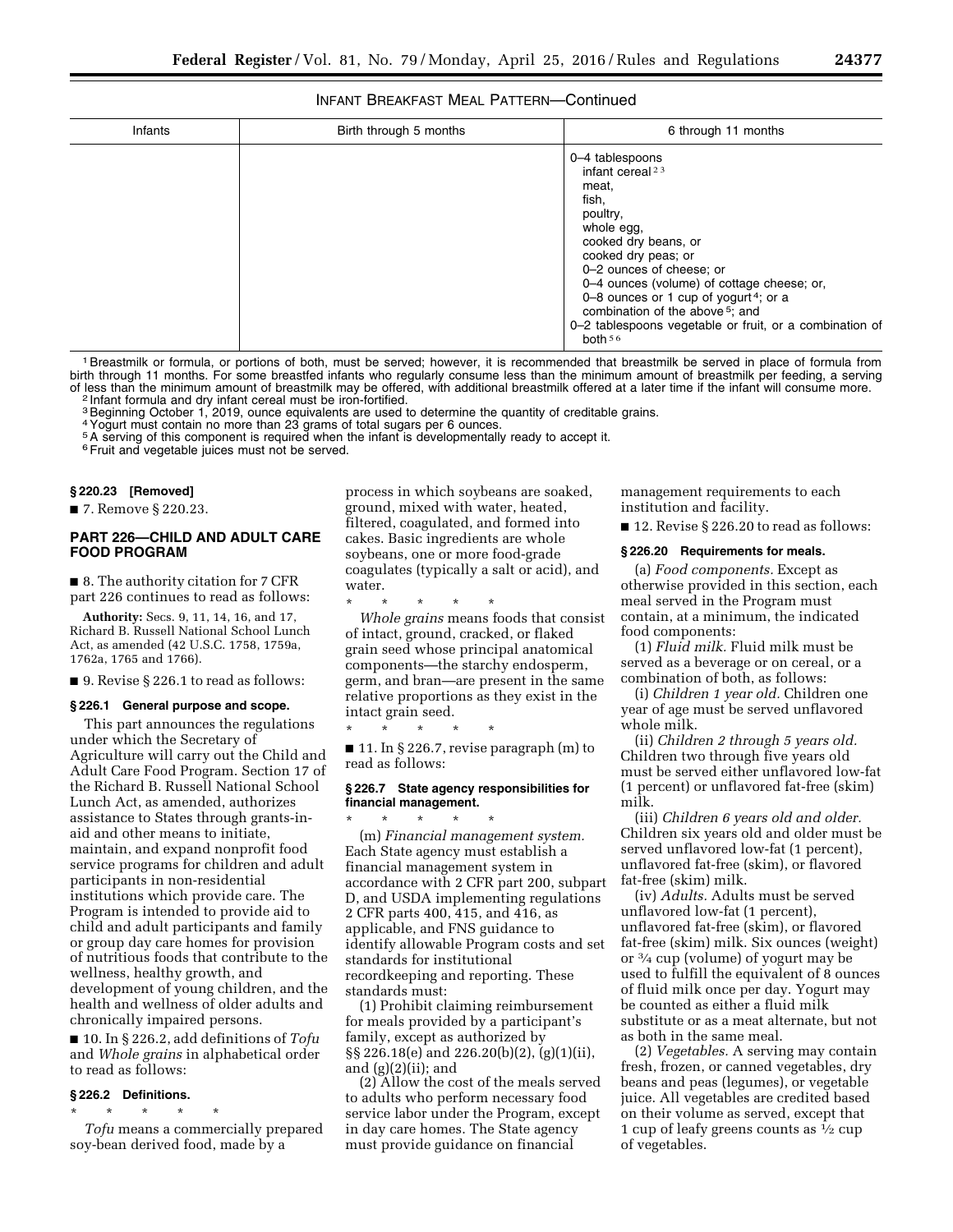(i) Pasteurized, full-strength vegetable juice may be used to fulfill the entire requirement. Vegetable juice or fruit juice may only be served at one meal, including snack, per day.

(ii) Cooked dry beans or dry peas may be counted as either a vegetable or as a meat alternate, but not as both in the same meal.

(3) *Fruits.* A serving may contain fresh, frozen, canned, dried fruits, or fruit juice. All fruits are based on their volume as served, except that 1⁄4 cup of dried fruit counts as 1⁄2 cup of fruit.

(i) Pasteurized, full-strength fruit juice may be used to fulfill the entire requirement. Fruit juice or vegetable juice may only be served at one meal, including snack, per day.

(ii) A vegetable may be used to meet the entire fruit requirement at lunch and supper. When two vegetables are served at lunch or supper, two different kinds of vegetables must be served.

(4) *Grains*—(i) *Enriched and whole grains.* All grains must be made with enriched or whole grain meal or flour.

(A) At least one serving per day, across all eating occasions of bread, cereals, and grains, must be whole grain-rich. Whole grain-rich foods contain at least 50 percent whole grains and the remaining grains in the food are enriched, and must meet the whole grain-rich criteria specified in FNS guidance.

(B) A serving may contain whole grain-rich or enriched bread, cornbread, biscuits, rolls, muffins, and other bread products; or whole grain-rich, enriched, or fortified cereal grain, cooked pasta or noodle products, or breakfast cereal; or any combination of these foods.

(ii) *Breakfast cereals.* Breakfast cereals are those as defined by the Food and Drug Administration in 21 CFR 170.3(n)(4) for ready-to-eat and instant and regular hot cereals. Breakfast cereals must contain no more than 6 grams of sugar per dry ounce (no more than 21 grams sucrose and other sugars per 100 grams of dry cereal).

(iii) *Desserts.* Grain-based desserts do not count towards meeting the grains requirement.

(5) *Meat and meat alternates.* (i) Meat and meat alternates must be served in a main dish, or in a main dish and one other menu item. The creditable quantity of meat and meat alternates must be the edible portion as served of:

(A) Lean meat, poultry, or fish;

(B) Alternate protein products;

(C) Cheese, or an egg;

(D) Cooked dry beans or peas;

(E) Peanut butter; or

(F) Any combination of these foods.

(ii) *Nuts and seeds.* Nuts and seeds and their butters are allowed as meat

alternates in accordance with FNS guidance. For lunch and supper meals, nuts or seeds may be used to meet onehalf of the meat and meat alternate component. They must be combined with other meat and meat alternates to meet the full requirement for a reimbursable lunch or supper.

(A) Nut and seed meals or flours may be used only if they meet the requirements for alternate protein products established in appendix A of this part.

(B) Acorns, chestnuts, and coconuts cannot be used as meat alternates because of their low protein and iron content.

(iii) *Yogurt.* Four ounces (weight) or 1⁄2 cup (volume) of yogurt equals one ounce of the meat and meat alternate component. Yogurt may be used to meet all or part of the meat and meat alternate component as follows:

(A) Yogurt may be plain or flavored, unsweetened, or sweetened;

(B) Yogurt must contain no more than 23 grams of total sugars per 6 ounces;

(C) Noncommercial or commercial standardized yogurt products, such as frozen yogurt, drinkable yogurt products, homemade yogurt, yogurt flavored products, yogurt bars, yogurt covered fruits or nuts, or similar products are not creditable; and

(D) For adults, yogurt may only be used as a meat alternate when it is not also being used as a fluid milk substitute in the same meal.

(iv) *Tofu and soy products.*  Commercial tofu and soy products may be used to meet all or part of the meat and meat alternate component in accordance with FNS guidance and appendix A of this part. Noncommercial and non-standardized tofu and soy products cannot be used.

(v) *Beans and peas (legumes).* Cooked dry beans and peas may be used to meet all or part of the meat and meat alternate component. Beans and peas include black beans, garbanzo beans, lentils, kidney beans, mature lima beans, navy beans, pinto beans, and split peas. Beans and peas may be counted as either a meat alternate or as a vegetable, but not as both in the same meal.

(vi) *Other meat alternates.* Other meat alternates, such as cheese, eggs, and nut butters may be used to meet all or part of the meat and meat alternate component.

(b) *Infant meals*—(1) *Feeding infants.*  Foods in reimbursable meals served to infants ages birth through 11 months must be of a texture and a consistency that are appropriate for the age and development of the infant being fed. Foods must also be served during a span of time consistent with the infant's eating habits.

(2) *Breastmilk and iron-fortified formula.* Breastmilk or iron-fortified infant formula, or portions of both, must be served to infants birth through 11 months of age. An institution or facility must offer at least one type of ironfortified infant formula. Meals containing breastmilk or iron-fortified infant formula supplied by the institution or facility, or by the parent or guardian, are eligible for reimbursement.

(i) *Parent or guardian provided breastmilk or iron-fortified formula.* A parent or guardian may choose to accept the offered formula, or decline the offered formula and supply expressed breastmilk or an iron-fortified infant formula instead. Meals in which a mother directly breastfeeds her child at the child care institution or facility are also eligible for reimbursement. When a parent or guardian chooses to provide breastmilk or iron-fortified infant formula and the infant is consuming solid foods, the institution or facility must supply all other required meal components in order for the meal to be reimbursable.

(ii) *Breastfed infants.* For some breastfed infants who regularly consume less than the minimum amount of breastmilk per feeding, a serving of less than the minimum amount of breastmilk may be offered. In these situations, additional breastmilk must be offered at a later time if the infant will consume more.

(3) *Solid foods.* The gradual introduction of solid foods may begin at six months of age, or before or after six months of age if it is developmentally appropriate for the infant and in accordance with FNS guidance.

(4) *Infant meal pattern.* Infant meals must have, at a minimum, each of the food components indicated, in the amount that is appropriate for the infant's age.

(i) *Birth through 5 months*—(A) *Breakfast.* Four to 6 fluid ounces of breastmilk or iron-fortified infant formula, or portions of both.

(B) *Lunch or supper.* Four to 6 fluid ounces of breastmilk or iron-fortified infant formula, or portions of both.

(C) *Snack.* Four to 6 fluid ounces of breastmilk or iron-fortified infant formula, or portions of both.

(ii) *6 through 11 months.* Breastmilk or iron-fortified formula, or portions of both, is required. Meals are reimbursable when institutions and facilities provide all the components in the meal pattern that the infant is developmentally ready to accept.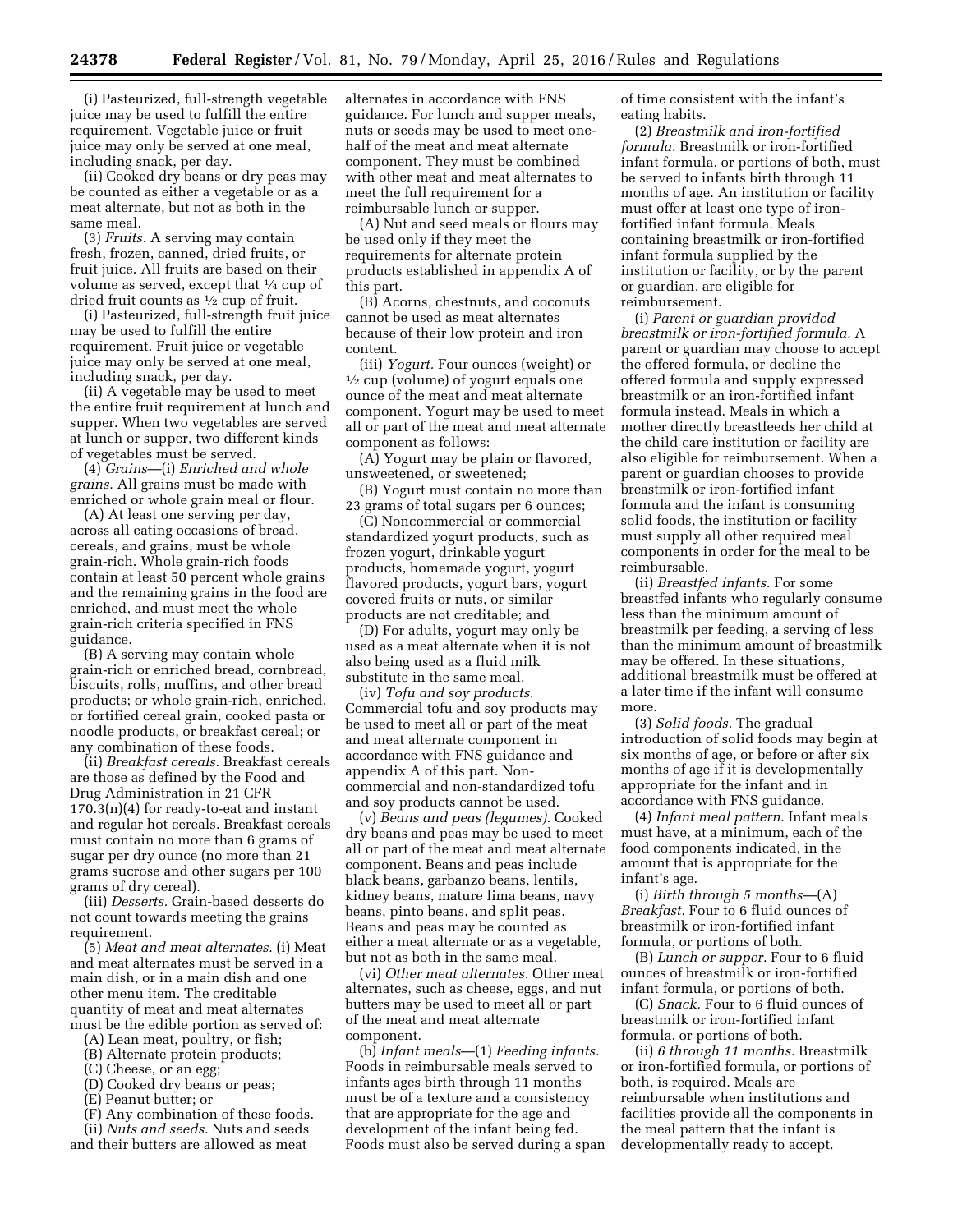(A) *Breakfast, lunch, or supper.* Six to 8 fluid ounces of breastmilk or ironfortified infant formula, or portions of both; and 0 to 4 tablespoons of ironfortified dry infant cereal, meat, fish, poultry, whole egg, cooked dry beans, or cooked dry peas; or 0 to 2 ounces (weight) of cheese; or 0 to 4 ounces (volume) of cottage cheese; or 0 to 8

ounces of yogurt; and 0 to 2 tablespoons of vegetable, fruit, or portions of both. Fruit juices and vegetable juices must not be served.

(B) *Snack.* Two to 4 fluid ounces of breastmilk or iron-fortified infant formula; and 0 to  $\frac{1}{2}$  slice bread; or 0– 2 crackers; or 0–4 tablespoons infant cereal or ready-to-eat cereals; and 0 to 2 tablespoons of vegetable or fruit, or portions of both. Fruit juices and vegetable juices must not be served. A serving of grains must be whole grainrich, enriched meal, or enriched flour.

(5) *Infant meal pattern table.* The minimum amounts of food components to serve to infants, as described in paragraph (b)(4) of this section, are:

#### INFANT MEAL PATTERNS

| Infants                     | Birth through 5 months | 6 through 11 months                                                                                                                                                                                                                                                                                                                                                                                                                            |
|-----------------------------|------------------------|------------------------------------------------------------------------------------------------------------------------------------------------------------------------------------------------------------------------------------------------------------------------------------------------------------------------------------------------------------------------------------------------------------------------------------------------|
| Breakfast, Lunch, or Supper |                        | 6–8 fluid ounces breastmilk $1$ or formula $2$ ; and<br>0-4 tablespoons<br>infant cereal $23$<br>meat.<br>fish,<br>poultry,<br>whole egg,<br>cooked dry beans, or<br>cooked dry peas; or<br>0-2 ounces of cheese; or<br>0–4 ounces (volume) of cottage cheese; or,<br>0–8 ounces or 1 cup of yogurt <sup>4</sup> ; or a combination of<br>the above <sup>5</sup> ; and<br>0-2 tablespoons vegetable or fruit, or a combination of<br>both $56$ |
| Snack                       |                        | 2–4 fluid ounces breastmilk <sup>1</sup> or formula <sup>2</sup> ; and<br>$0-1/2$ slice bread $37$ ; or<br>0-2 cracker $37$ ; or<br>0–4 tablespoons infant cereal <sup>237</sup> or ready-to-eat break-<br>fast cereal $3578$ ; and<br>0-2 tablespoons vegetable or fruit, or a combination of<br>both $56$                                                                                                                                    |

1Breastmilk or formula, or portions of both, must be served; however, it is recommended that breastmilk be served in place of formula from birth through 11 months. For some breastfed infants who regularly consume less than the minimum amount of breastmilk per feeding, a serving of less than the minimum amount of breastmilk may be offered, with additional breastmilk offered at a later time if the infant will consume more.<br><sup>2</sup> Infant formula and dry infant cereal must be iron-fortified.

<sup>3</sup> Beginning October 1, 2019, ounce equivalents are used to determine the quantity of creditable grains.

4Yogurt must contain no more than 23 grams of total sugars per 6 ounces.

5A serving of this component is required when the infant is developmentally ready to accept it.

6Fruit and vegetable juices must not be served.

<sup>7</sup>A serving of grains must be whole-grain rich, enriched meal, or enriched flour.

<sup>8</sup> Breakfast cereals must contain no more than 6 grams of sugar per dry ounce (no more than 21 grams sucrose and other sugars per 100 grams of dry cereal).

(c) *Meal patterns for children age 1 through 18 and adult participants.*  Institutions and facilities must serve the food components and quantities specified in the following meal patterns

for children and adult participants in order to qualify for reimbursement.

(1) *Breakfast.* Fluid milk, vegetables or fruit, or portions of both, and grains are required components of the breakfast meal. Meat and meat alternates may be used to meet the entire grains requirement a maximum of three times per week. The minimum amounts of food components to be served at breakfast are as follows:

|                                                       | Ages $1-2$                | Ages 3-5              | Ages $6-12$       | Ages 13-18 <sup>1</sup><br>(at-risk<br>afterschool<br>programs and<br>emergency<br>shelters) | Adult              |
|-------------------------------------------------------|---------------------------|-----------------------|-------------------|----------------------------------------------------------------------------------------------|--------------------|
| Food Components and Food Items <sup>2</sup>           | <b>Minimum Quantities</b> |                       |                   |                                                                                              |                    |
|                                                       | 4 fl oz                   | 6 fl oz               | 8 fl oz           | 8 fl oz                                                                                      | $8f$ l oz.         |
| Grains (oz eq) $567$                                  | $\frac{1}{4}$ cup         | $\frac{1}{2}$ cup     | $\frac{1}{2}$ cup | $\frac{1}{2}$ cup                                                                            | $\frac{1}{2}$ cup. |
| Whole grain-rich or enriched bread product, such as   | $\frac{1}{2}$ slice       | $\frac{1}{2}$ slice   | 1 slice           | slice                                                                                        | 2 slices.          |
| Whole grain-rich, enriched or fortified cooked break- | $\frac{1}{2}$ serving     | $\frac{1}{2}$ serving | serving           | serving                                                                                      | 2 servings.        |
| fast cereal, <sup>8</sup> cereal grain, and/or pasta  | $\frac{1}{4}$ cup         | $\frac{1}{4}$ cup     | $\frac{1}{2}$ cup | $\frac{1}{2}$ cup                                                                            | 1 cup.             |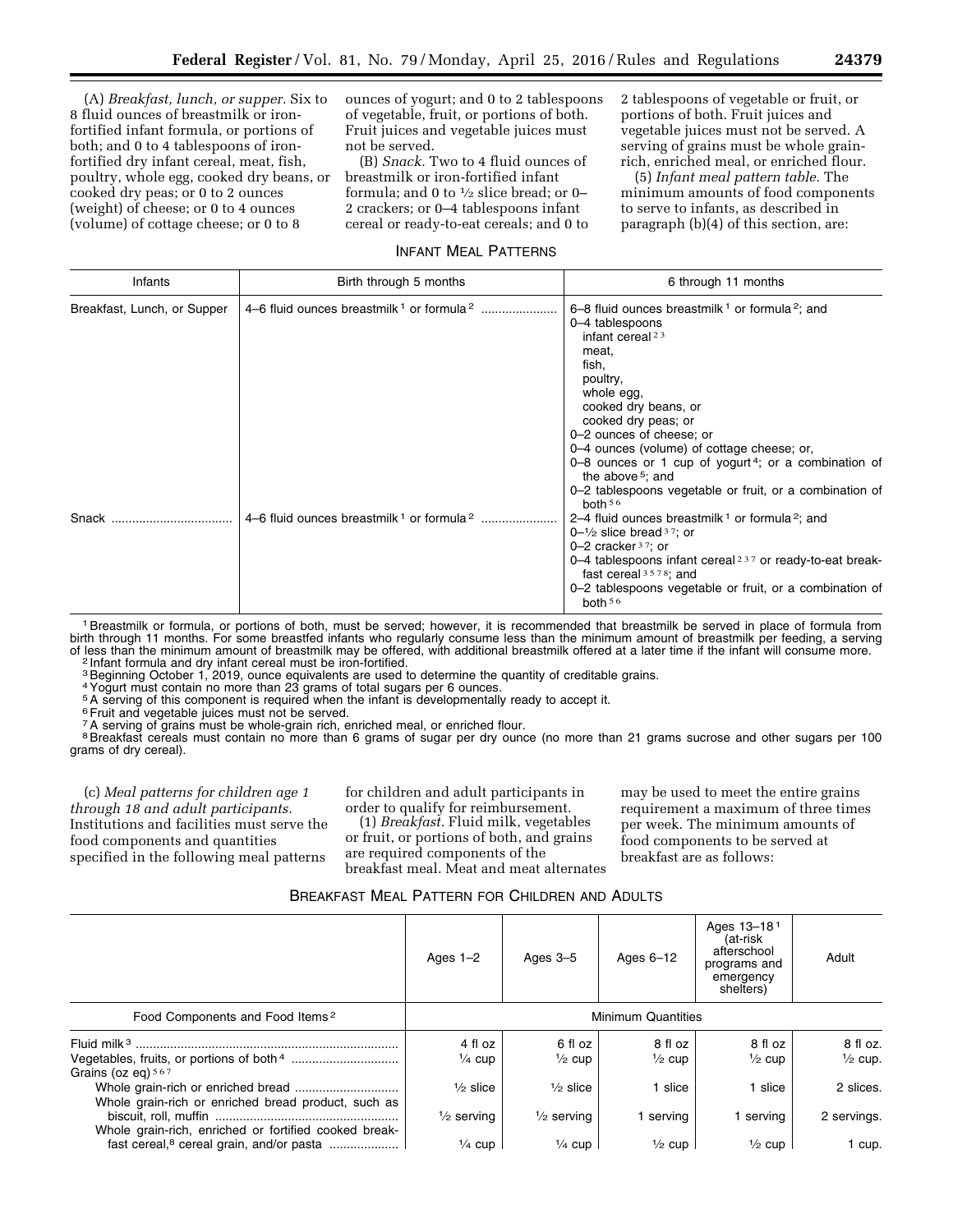#### BREAKFAST MEAL PATTERN FOR CHILDREN AND ADULTS—Continued

|                                                                                                      | Ages $1-2$                                                  | Ages $3-5$                                                  | Ages $6-12$                                    | Ages 13-181<br>(at-risk<br>afterschool<br>programs and<br>emergency<br>shelters) | Adult                                                 |
|------------------------------------------------------------------------------------------------------|-------------------------------------------------------------|-------------------------------------------------------------|------------------------------------------------|----------------------------------------------------------------------------------|-------------------------------------------------------|
| Whole grain-rich, enriched or fortified ready-to-eat break-<br>fast cereal (dry, cold) 89<br>Granola | $\frac{1}{2}$ cup<br>$\frac{3}{4}$ cup<br>$\frac{1}{8}$ cup | $\frac{1}{2}$ cup<br>$\frac{3}{4}$ cup<br>$\frac{1}{8}$ cup | cup<br>$1\frac{1}{4}$ cup<br>$\frac{1}{4}$ cup | cup<br>$1\frac{1}{4}$ cup<br>$\frac{1}{4}$ cup                                   | 2 cups.<br>$2\frac{1}{2}$ cups.<br>$\frac{1}{2}$ cup. |

1 Larger portion sizes than specified may need to be served to children 13 through 18 year olds to meet their nutritional needs.

2 Must serve all three components for a reimbursable meal. Offer versus serve is an option for only adult and at-risk afterschool participants. 3 Must be unflavored whole milk for children age one. Must be unflavored low-fat (1 percent) or unflavored fat-free (skim) milk for children two through five years old. Must be unflavored low-fat (1 percent), unflavored fat-free (skim), or flavored fat-free (skim) milk for children six years old<br>and older and adults. For adult participants, 6 ounces (weight) or ¾ c

fluid milk once per day when yogurt is not served as a meat alternate in the same meal.<br><sup>4</sup> Pasteurized full-strength juice may only be used to meet the vegetable or fruit requirement at one meal, including snack, per day.

Figure requirement.<br>
<sup>6</sup> Meat and meat alternates may be used to meet the entire grains requirement a maximum of three times a week. One ounce of meat and<br>
meat alternates is equal to one ounce equivalent of grains. meat alternates is equal to one ounce equivalent of grains.<br>7 Beginning October 1, 2019, ounce equivalents are used to determine the quantity of creditable grains.

<sup>8</sup> Breakfast cereals must contain no more than 6 grams of sugar per dry ounce (no more than 21 grams sucrose and other sugars per 100

grams of dry cereal).<br><sup>9</sup>Beginning October 1, 2019, the minimum serving size specified in this section for ready-to-eat breakfast cereals must be served. Until October 1, 2019, the minimum serving size for any type of ready-to-eat breakfast cereals is 1⁄4 cup for children ages 1–2; 1⁄3 cup for children ages 3– 5; 3⁄4 cup for children ages 6–12 and ages 13–18; and 11⁄2 cups for adults.

(2) *Lunch and supper.* Fluid milk, meat and meat alternates, vegetables, fruits, and grains are required

components in the lunch and supper meals. The minimum amounts of food components to be served at lunch and supper are as follows:

| LUNCH AND SUPPER MEAL PATTERN FOR CHILDREN AND ADULTS |  |  |  |
|-------------------------------------------------------|--|--|--|
|-------------------------------------------------------|--|--|--|

|                                                                                                                                                                                                                                                        | Ages $1-2$                                         | Ages $3-5$                                                                        | Ages $6-12$                                                  | Ages 13-181<br>(at-risk<br>afterschool<br>programs and<br>emergency<br>shelters) | Adult                                                                              |
|--------------------------------------------------------------------------------------------------------------------------------------------------------------------------------------------------------------------------------------------------------|----------------------------------------------------|-----------------------------------------------------------------------------------|--------------------------------------------------------------|----------------------------------------------------------------------------------|------------------------------------------------------------------------------------|
| Food Components and Foot Items <sup>2</sup>                                                                                                                                                                                                            |                                                    |                                                                                   | <b>Minimum Quantities</b>                                    |                                                                                  |                                                                                    |
| Meat/meat alternates<br>Edible portion as served:                                                                                                                                                                                                      | 4 fl oz                                            | 6 fl oz                                                                           | 8 fl oz                                                      | 8 fl oz                                                                          | $8 \text{ fl oz.}^4$                                                               |
| Lean meat, poultry, or fish<br>Tofu, soy products, or alternate<br>protein products <sup>5</sup> .                                                                                                                                                     | 1 ounce<br>1 ounce                                 | 1 <sup>1</sup> / <sub>2</sub> ounces<br>1 <sup>1</sup> / <sub>2</sub> ounces      | 2 ounces<br>2 ounces                                         | 2 ounces<br>2 ounces                                                             | 2 ounces.<br>2 ounces.                                                             |
| Cooked dry beans or peas<br>Peanut butter or soy nut butter or<br>other nut or seed butters.<br>Yogurt, plain or flavored unsweet-                                                                                                                     | 1 ounce<br>$\frac{1}{4}$ cup<br>2 Tbsp<br>4 ounces | $1\frac{1}{2}$ ounces<br>$\frac{3}{8}$ cup<br>3 Tbsp<br>6 ounces or $\frac{3}{4}$ | 2 ounces<br>$\frac{1}{2}$ cup<br>4 Tbsp<br>8 ounces or 1 cup | 2 ounces<br>1<br>$\frac{1}{2}$ cup<br>4 Tbsp<br>8 ounces or 1 cup                | 2 ounces.<br>$\mathbf{1}$ .<br>$\frac{1}{2}$ cup.<br>4 Tbsp.<br>8 ounces or 1 cup. |
| ened or sweetened <sup>6</sup> .<br>The following may be used to meet<br>no more than 50 percent of the re-<br>quirement:                                                                                                                              | or $\frac{1}{2}$ cup                               | cup.                                                                              |                                                              |                                                                                  |                                                                                    |
| Peanuts, soy nuts, tree nuts, or<br>seeds, as listed in program<br>guidance, or an equivalent<br>quantity of any combination of<br>the above meat/meat alter-<br>nates (1 ounce of nuts/seeds $=$<br>1 ounce of cooked lean meat,<br>poultry or fish). | $\frac{1}{2}$ ounce = 50%                          |                                                                                   | $\frac{3}{4}$ ounce = 50%    1 ounce = 50%    1 ounce = 50%  |                                                                                  | 1 ounce = $50\%$ .                                                                 |
|                                                                                                                                                                                                                                                        | 1/8 cup<br>1/8 cup                                 | $\frac{1}{4}$ CUD<br>$\frac{1}{4}$ cup                                            | $\frac{1}{2}$ cup<br>$\frac{1}{4}$ cup                       | $\frac{1}{2}$ cup<br>$\frac{1}{4}$ cup                                           | $\frac{1}{2}$ cup.<br>$\frac{1}{2}$ cup.                                           |
| Grains (oz eq) $910$<br>Whole grain-rich or enriched<br>bread.                                                                                                                                                                                         | $\frac{1}{2}$ slice                                | $\frac{1}{2}$ slice                                                               | 1 slice                                                      | 1 slice                                                                          | 2 slices.                                                                          |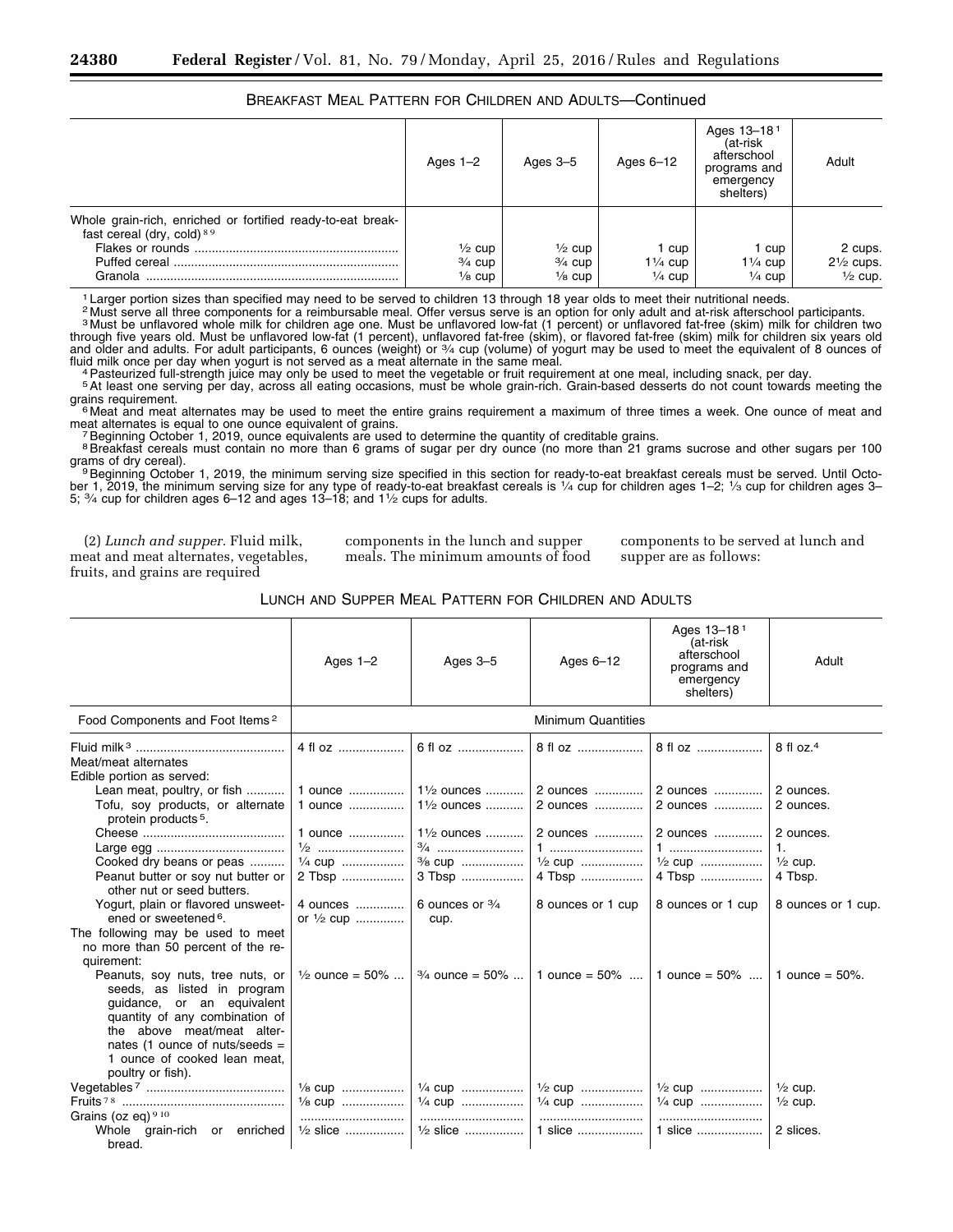#### LUNCH AND SUPPER MEAL PATTERN FOR CHILDREN AND ADULTS—Continued

|                                                                                   | Ages $1-2$ | Ages $3-5$ | Ages 6-12 | Ages 13-181<br>(at-risk<br>afterschool<br>programs and<br>emergency<br>shelters) | Adult       |
|-----------------------------------------------------------------------------------|------------|------------|-----------|----------------------------------------------------------------------------------|-------------|
| bread product, such as biscuit,<br>roll. muffin.                                  |            |            |           |                                                                                  | 2 servings. |
| tified cooked breakfast ce-<br>real, <sup>11</sup> cereal grain, and/or<br>pasta. |            |            |           |                                                                                  |             |

<sup>1</sup> Larger portion sizes than specified may need to be served to children 13 through 18 year olds to meet their nutritional needs.<br><sup>2</sup> Must serve all five components for a reimbursable meal. Offer versus serve is an option

3 Must be unflavored whole milk for children age one. Must be unflavored low-fat (1 percent) or unflavored fat-free (skim) milk for children two through five years old. Must be unflavored low-fat (1 percent), unflavored fat-free (skim), or flavored fat-free (skim) milk for children six years old<br>and older and adults. For adult participants, 6 ounces (weight) or ¾ c fluid milk once per day when yogurt is not served as a meat alternate in the same meal. 4A serving of fluid milk is optional for suppers served to adult participants.

<sup>5</sup> Alternate protein products must meet the requirements in appendix A to this part.

6Yogurt must contain no more than 23 grams of total sugars per 6 ounces.

The matrice contain the move than 20 years of the seated to meet the vegetable or fruit requirement at one meal, including snack, per day.<br><sup>8</sup> A vegetable may be used to meet the entire fruit requirement. When two vegetabl

<sup>9</sup>At least one serving per day, across all eating occasions, must be whole grain-rich. Grain-based desserts do not count towards the grains re-<br>quirement.

10 Beginning October 1, 2019, ounce equivalents are used to determine the quantity of the creditable grain.<br>11 Breakfast cereals must contain no more than 6 grams of sugar per dry ounce (no more than 21 grams sucrose and o grams of dry cereal).

(3) *Snack.* Serve two of the following five components: Fluid milk, meat and meat alternates, vegetables, fruits, and

grains. Fruit juice, vegetable juice, and milk may comprise only one component of the snack. The minimum amounts of

food components to be served at snacks are as follows:

#### SNACK MEAL PATTERN FOR CHILDREN AND ADULTS

|                                                                                                                                                               | Ages $1-2$                                                | Ages $3-5$                                               | Ages $6-12$                                             | Ages 13-18 <sup>1</sup><br>(at-risk<br>afterschool<br>programs and<br>emergency<br>shelters) | Adult                                                        |
|---------------------------------------------------------------------------------------------------------------------------------------------------------------|-----------------------------------------------------------|----------------------------------------------------------|---------------------------------------------------------|----------------------------------------------------------------------------------------------|--------------------------------------------------------------|
| Food Components and Food Items <sup>2</sup>                                                                                                                   |                                                           |                                                          | <b>Minimum Quantities</b>                               |                                                                                              |                                                              |
| Meats/meat alternates<br>Edible portion as served                                                                                                             | 4 fl oz                                                   | 4 fl oz                                                  | 8 fl oz                                                 | 8 fl oz                                                                                      | 8 fl oz.                                                     |
| Lean meat, poultry, or fish<br>Tofu, soy products, or alternate<br>protein products <sup>4</sup> .                                                            | $\frac{1}{2}$ ounce<br>$\frac{1}{2}$ ounce                | $\frac{1}{2}$ ounce<br>$\frac{1}{2}$ ounce               | 1 ounce  1 ounce<br>1 ounce                             | 1 ounce $\ldots$                                                                             | 1 ounce.<br>1 ounce.                                         |
| Cooked dry beans or peas<br>Peanut butter or soy nut butter or                                                                                                | $\frac{1}{2}$ ounce<br>$\frac{1}{2}$<br>1/8 cup<br>1 Tbsp | $\frac{1}{2}$ ounce<br>$\frac{1}{8}$ cup<br>1 Tbsp       | 1 ounce<br>$\frac{1}{2}$<br>$\frac{1}{4}$ cup<br>2 Tbsp | 1 ounce<br>$\frac{1}{4}$ cup<br>2 Tbsp                                                       | 1 ounce.<br>$\frac{1}{2}$ .<br>$\frac{1}{4}$ cup.<br>2 Tbsp. |
| other nut or seed butters.<br>Yogurt, plain or flavored unsweet-<br>ened or sweetened <sup>5</sup> .<br>Peanuts, soy nuts, tree nuts, or<br>seeds.            | 2 ounces or $\frac{1}{4}$<br>cup.<br>$\frac{1}{2}$ ounce  | 2 ounces or $\frac{1}{4}$<br>cup.<br>$\frac{1}{2}$ ounce | 4 ounces or $\frac{1}{2}$<br>cup.<br>1 ounce            | 4 ounces or $\frac{1}{2}$<br>cup.<br>1 ounce                                                 | 4 ounces or $\frac{1}{2}$<br>cup.<br>1 ounce.                |
| Grains (oz eq) $78$                                                                                                                                           | $\frac{1}{2}$ cup<br>$\frac{1}{2}$ cup                    | $\frac{1}{2}$ cup<br>$\frac{1}{2}$ cup                   | $\frac{3}{4}$ cup<br>$\frac{3}{4}$ cup                  | $\frac{3}{4}$ cup<br>3/4 cup                                                                 | $\frac{1}{2}$ cup.<br>$\frac{1}{2}$ cup.                     |
| Whole grain-rich or enriched<br>bread.                                                                                                                        | $\frac{1}{2}$ slice                                       | $\frac{1}{2}$ slice                                      | 1 slice                                                 | 1 slice                                                                                      | 1 slice.                                                     |
| grain-rich or enriched<br>Whole<br>bread product, such as biscuit,<br>roll, muffin.<br>Whole grain-rich, enriched or for-<br>tified cooked breakfast cereal.9 | $\frac{1}{2}$ serving<br>$\frac{1}{4}$ cup                | $\frac{1}{2}$ serving    1 serving    1 serving          |                                                         |                                                                                              | 1 serving.<br>$\frac{1}{2}$ cup.                             |
| cereal grain, and/or pasta.                                                                                                                                   |                                                           |                                                          |                                                         |                                                                                              |                                                              |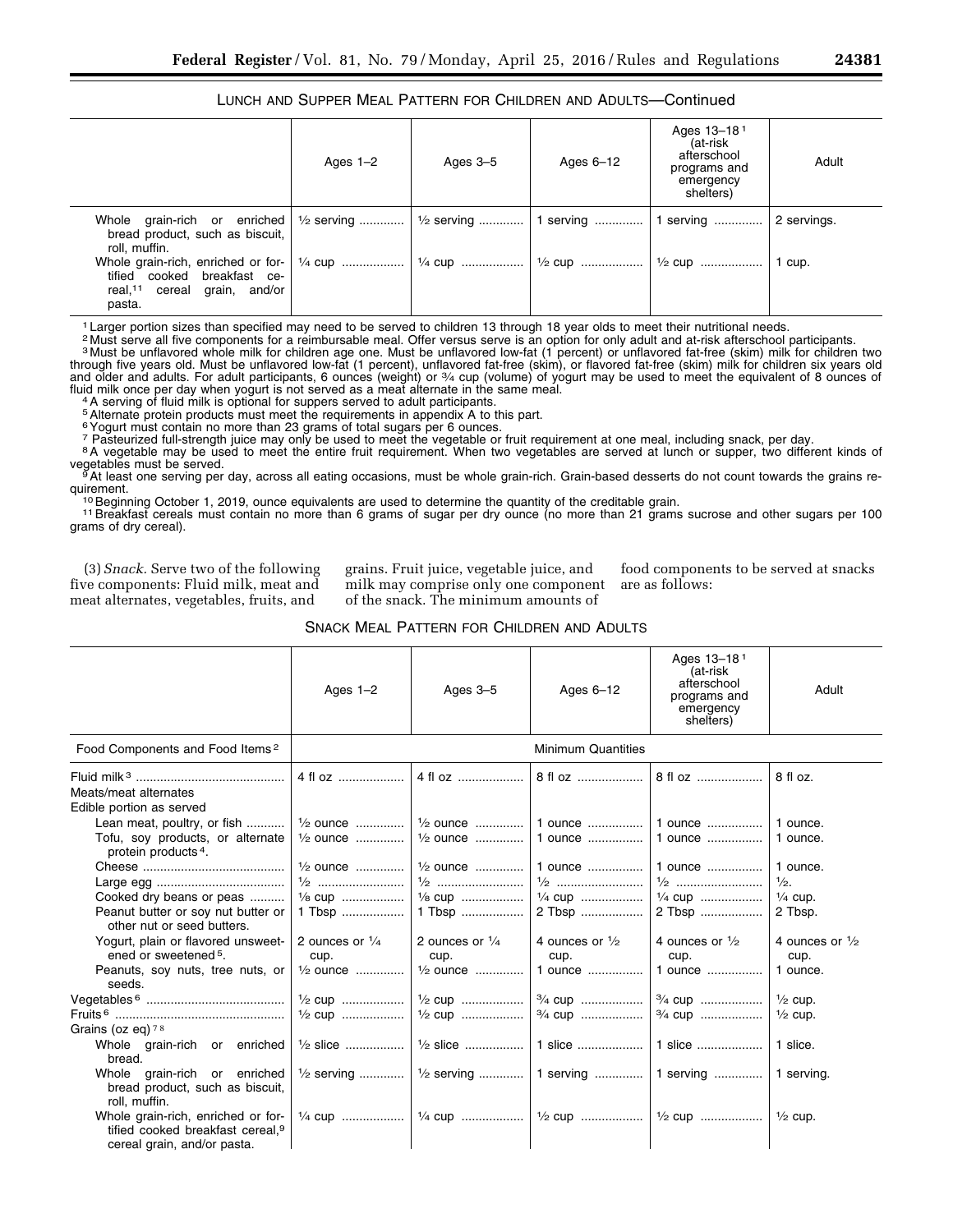#### SNACK MEAL PATTERN FOR CHILDREN AND ADULTS—Continued

|                                                                                                                                          | Ages $1-2$ | Ages $3-5$ | Ages $6-12$                                    | Ages 13-181<br>(at-risk<br>afterschool<br>programs and<br>emergency<br>shelters) | Adult              |
|------------------------------------------------------------------------------------------------------------------------------------------|------------|------------|------------------------------------------------|----------------------------------------------------------------------------------|--------------------|
| Whole grain-rich, enriched or for-<br>tified ready-to-eat breakfast ce-<br>real (dry, cold) $910$ .<br>Flakes or rounds<br>Puffed cereal |            |            | 1/2 cup    1/2 cup    1 cup    1 cup    1 cup. |                                                                                  | $\frac{1}{4}$ cup. |

<sup>1</sup> Larger portion sizes than specified may need to be served to children 13 through 18 year olds to meet their nutritional needs.

<sup>2</sup> Select two of the five components for a reimbursable snack. Only one of the two components may be a beverage.

<sup>3</sup> Must be unflavored whole milk for children age one. Must be unflavored low-fat (1 percent) or unflavored fat-free (skim) milk for children two through five years old. Must be unflavored low-fat (1 percent), unflavored fat-free (skim), or flavored fat-free (skim) milk for children six years old and older and adults. For adult participants, 6 ounces (weight) or 3⁄4 cup (volume) of yogurt may be used to meet the equivalent of 8 ounces of fluid milk once per day when yogurt is not served as a meat alternate in the same meal.<br><sup>4</sup>Alternate protein products must meet the requirements in appendix A to this part.

5 Yogurt must contain no more than 23 grams of total sugars per 6 ounces.<br>
<sup>6</sup> Pasteurized full-strength juice may only be used to meet the vegetable or fruit requirement at one meal, including snack, per day.

7 At least one serving per day, across all eating occasions, must be whole grain-rich. Grain-based desserts do not count towards meeting the

grains requirement.<br><sup>8</sup>Beginning October 1, 2019, ounce equivalents are used to determine the quantity of creditable grains.

<sup>9</sup>Breakfast cereals must contain no more than 6 grams of sugar per dry ounce (no more than 21 grams sucrose and other sugars per 100 grams of dry cereal).

10 Beginning October 1, 2019, the minimum serving sizes specified in this section for ready-to-eat breakfast cereals must be served. Until October 1, 2019, the minimum serving size for any type of ready-to-eat breakfast cereals is 1⁄4 cup for children ages 1–2; 1/3 cup for children ages 3–5; 3⁄4 cup for children ages 6–12, children ages 13–18, and adults.

(d) *Food preparation.* Deep-fat fried foods that are prepared on-site cannot be part of the reimbursable meal. For this purpose, deep-fat frying means cooking by submerging food in hot oil or other fat. Foods that are pre-fried, flash-fried, or par-fried by a commercial manufacturer may be served, but must be reheated by a method other than frying.

(e) *Unavailability of fluid milk*—(1) *Temporary.* When emergency conditions prevent an institution or facility normally having a supply of milk from temporarily obtaining milk deliveries, the State agency may approve the service of breakfast, lunches, or suppers without milk during the emergency period.

(2) *Continuing.* When an institution or facility is unable to obtain a supply of milk on a continuing basis, the State agency may approve service of meals without milk, provided an equivalent amount of canned, whole dry or fat-free dry milk is used in the preparation of the components of the meal set forth in paragraph (a) of this section.

(f) *Statewide substitutions.* In American Samoa, Puerto Rico, Guam, and the Virgin Islands, the following variations from the meal requirements are authorized: a serving of starchy vegetable, such as yams, plantains, or sweet potatoes, may be substituted for the grains requirement.

(g) *Exceptions and variations in reimbursable meals*—(1) *Exceptions for disability reasons.* Reasonable

substitutions must be made on a caseby-case basis for foods and meals described in paragraphs (a), (b), and (c) of this section for individual participants who are considered to have a disability under 7 CFR 15b.3 and whose disability restricts their diet.

(i) A written statement must support the need for the substitution. The statement must include recommended alternate foods, unless otherwise exempted by FNS, and must be signed by a licensed physician or licensed health care professional who is authorized by State law to write medical prescriptions.

(ii) A parent, guardian, adult participant, or a person on behalf of an adult participant may supply one or more components of the reimbursable meal as long as the institution or facility provides at least one required meal component.

(2) *Exceptions for non-disability reasons.* Substitutions may be made on a case-by-case basis for foods and meals described in paragraphs (a), (b), and (c) of this section for individual participants without disabilities who cannot consume the regular meal because of medical or special dietary needs.

(i) A written statement must support the need for the substitution. The statement must include recommended alternate foods, unless otherwise exempted by FNS. Except for substitutions of fluid milk, as set forth

below, the statement must be signed by a recognized medical authority.

(ii) A parent, guardian, adult participant, or a person on behalf of an adult participant may supply one component of the reimbursable meal as long as the component meets the requirements described in paragraphs (a), (b), and (c) of this section and the institution or facility provides the remaining components.

(3) *Fluid milk substitutions for nondisability reasons.* Non-dairy fluid milk substitutions that provide the nutrients listed in the following table and are fortified in accordance with fortification guidelines issued by the Food and Drug Administration may be provided for non-disabled children and adults who cannot consume fluid milk due to medical or special dietary needs when requested in writing by the child's parent or guardian, or by, or on behalf of, an adult participant. An institution or facility need only offer the non-dairy beverage that it has identified as an allowable fluid milk substitute according to the following table.

| Nutrient           | Per cup (8 fl oz)   |
|--------------------|---------------------|
| Calcium            | 276 mg.             |
| Protein            | 8 g.                |
| Vitamin A $\ldots$ | 500 IU.             |
| Vitamin D          | 100 IU.             |
| Magnesium          | 24 mg.              |
| Phosphorus         | 222 mg.             |
| Potassium          | 349 mg.             |
| Riboflavin         | $0.44$ mg.          |
| Vitamin B-12       | $1.1 \text{ mcq}$ . |